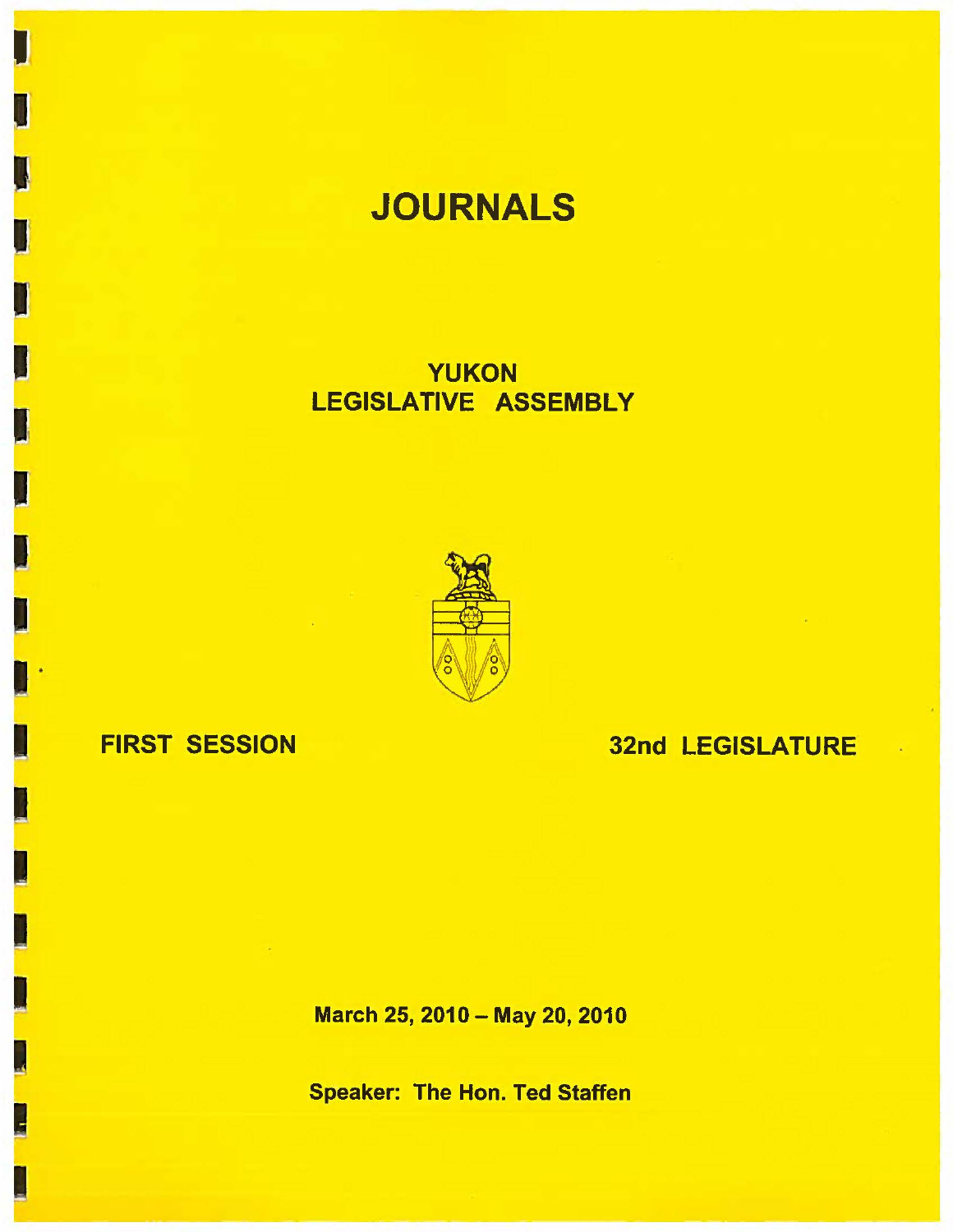## **VOTES AND PROCEEDINGS**

#### **of the**

#### **YUKON LEGISLATIVE ASSEMBLY**

#### **32nd Legislative Assembly First Session**

### Thursday, March 25, 2010

The Speaker took the Chair at 1:00 p.m.

#### **INTRODUCTION OF PAGES**

 The Speaker informed the Assembly that Micah Copland, Linnea Eby, Isabelle Stephens, Aidan Sullivan, Sophie Topper and Lauren Webster from F.H. Collins Secondary School and Heather Clarke and Rasheeda Slater from Vanier Catholic Secondary School, would be serving as Pages during the Spring Sitting. Isabelle Stephens and Linnea Eby were introduced and welcomed to the House.

#### **SPEAKER'S STATEMENT (Re: Changes to the Order Paper – withdrawal of Motions)**

 Prior to proceeding with the Daily Routine, the Speaker made the following statement regarding changes made to the Order Paper.

 "The following motions have been removed from the Order Paper because they are outdated: Motions No. 813, 814, 815, and 879, standing in the name of the Leader of the Official Opposition; Motions No. 350, 545, 721, 767, 860, 908 and 966, standing in the name of the Leader of the Third Party; Motions No. 406, 433, 510, 910 and 919, standing in the name of the Member for Klondike; Motions No. 811, 820 and 943, standing in the name of the Member for Mayo-Tatchun; Motions No. 621, 780, 826, 914 and 927, standing in the name of the Member for Mount Lorne; Motions No. 803, 821, 822, 823, 824 and 930, standing in the name of the Member for Porter Creek South; Motions No. 816, 817, 818 and 956, standing in the name of the Member for Kluane; and Motion #819, standing in the name of the Member for Vuntut Gwitchin.

Also, the following motions have been removed from the Order Paper as the action requested in the motion has been fulfilled in whole or in part: Motion #947, standing in the name of the Leader of the Official Opposition; Motions No. 769, 958 and 973, and Motion for the Production of Papers #16, standing in the name of the Leader of the Third Party; Motion #745, standing in the name of the Member for Vuntut Gwitchin; Motion #750, standing in the name of the Member for Mayo-Tatchun; Motion #873, standing in the name of the Member for Mount Lorne; and Motion #893, standing in the name of the Member for Kluane. Motion #53, standing in the name of the Member for Porter Creek South, has been removed from the Order Paper at the request of the member.

Finally, all motions and the written question standing in the name of the Member for McIntyre-Takhini as a private member have been removed from the Order Paper as the member is no longer a private member."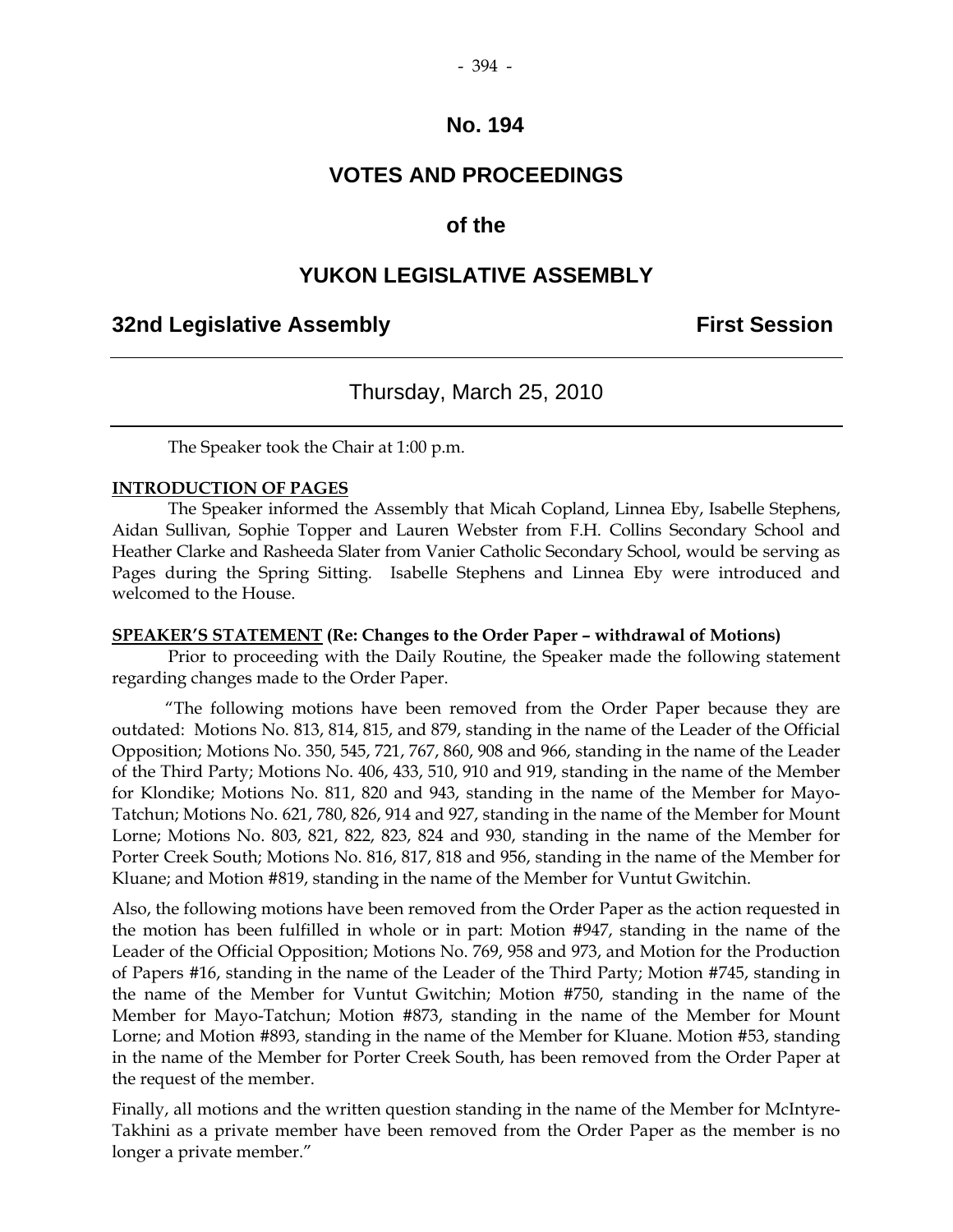#### **TABLING RETURNS AND DOCUMENTS**

- Mr. Cardiff, Member for Mount Lorne
	- Mayo Hydro Enhancement Project (Mayo B), Proposed; Application by Yukon Energy Corporation for an Energy Project Certificate and an Energy Operation Certificate: letters (dated February 15, 17 & 19, 2010) between Mr. Bruce McLennan, Chair, Yukon Utilities Board and the Hon. Marian Horne, Minister of Justice **(Filed Document #137)**

#### **INTRODUCTION OF BILLS**

- Bill #18 Third Appropriation Act, 2009-10 -Hon. Mr. Fentie
- Bill #19 Interim Supply Appropriation Act, 2010-11 -Hon. Mr. Fentie
- Bill #20 First Appropriation Act, 2010-11 -Hon. Mr. Fentie

#### **MONEY MESSAGE**

 Bill #18, Third Appropriation Act, 2009-10, Bill #19, Interim Supply Appropriation Act, 2010-11 and Bill #20, First Appropriation Act, 2010-11, were each accompanied by a money message.

#### **GOVERNMENT BILLS (Second Reading)**

The following bill was called for Second Reading:

 Bill #20 - First Appropriation Act, 2010-11 -Hon. Mr. Fentie

Thereupon, the Hon. Mr. Fentie delivered the 2010-11 Budget Speech.

 Moved by Mr. Mitchell, Leader of the Official Opposition: THAT debate be now adjourned.

The question being put on the motion to adjourn debate, it was agreed to.

The Assembly adjourned at 2:49 p.m. until 1:00 p.m., Monday, March 29, 2010.

 $\overline{\phantom{a}}$  , and the set of the set of the set of the set of the set of the set of the set of the set of the set of the set of the set of the set of the set of the set of the set of the set of the set of the set of the s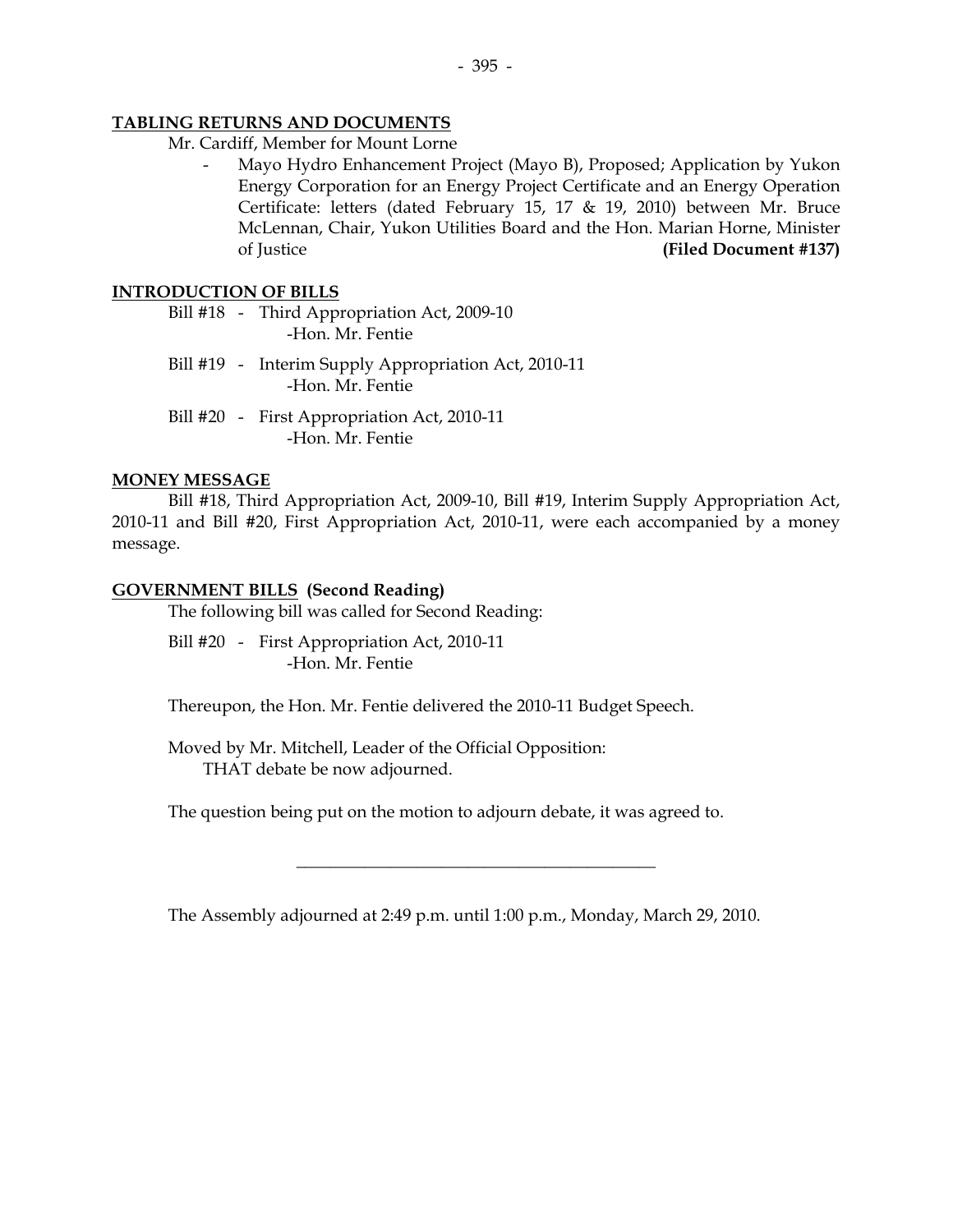## **VOTES AND PROCEEDINGS**

## **of the**

## **YUKON LEGISLATIVE ASSEMBLY**

## **32nd Legislative Assembly First Session**

## Monday, March 29, 2010

The Speaker took the Chair at 1:00 p.m.

#### **TABLING RETURNS AND DOCUMENTS**

Hon. Mr. Staffen, Speaker

- Auditor General of Canada, Office of the: Yukon Housing Corporation (February 2010) **(Sessional Paper #150)**
- Mace of the Yukon Legislative Assembly, cleaning: letter of thanks (dated March 25, 2010) to Murdoch's Gem Shop, Whitehorse from Speaker Ted Staffen **(Filed Document #138)**

#### Hon. Mr. Rouble, Minister of Energy, Mines and Resources

Peel Watershed Regional Land Use Planning Process, Joint Letter of Understanding: signed on January 25, 2010 by Chief Simon Mervyn, First Nation of Na-cho Nyäk-Dun; Chief Ed Taylor, Tr'ondëk Hwëch'in Han First Nation; Chief Joe Linklater, Vuntut Gwitchin First Nation; President Richard Nerysoo, Gwich'in Tribal Council; Archie Lang, Minister of Energy, Mines and Resources, ; and Elaine Taylor, Minister of Environment

#### **(Filed Document #139)**

#### **INTRODUCTION OF BILLS**

- Bill #81 Victims of Crime Act -Hon. Ms. Horne
- Bill #82 Civil Forfeiture Act -Hon. Ms. Horne
- Bill #83 Act to Repeal an Amendment to the Human Rights Act -Hon. Ms. Horne
- Bill #84 Labour Mobility Amendments Act -Hon. Mr. Lang
- Bill #85 Act to Amend the Motor Vehicles Act, 2010 -Hon. Mr. Lang

#### **GOVERNMENT BILLS (Second Reading)**

The following bill was called for Second Reading: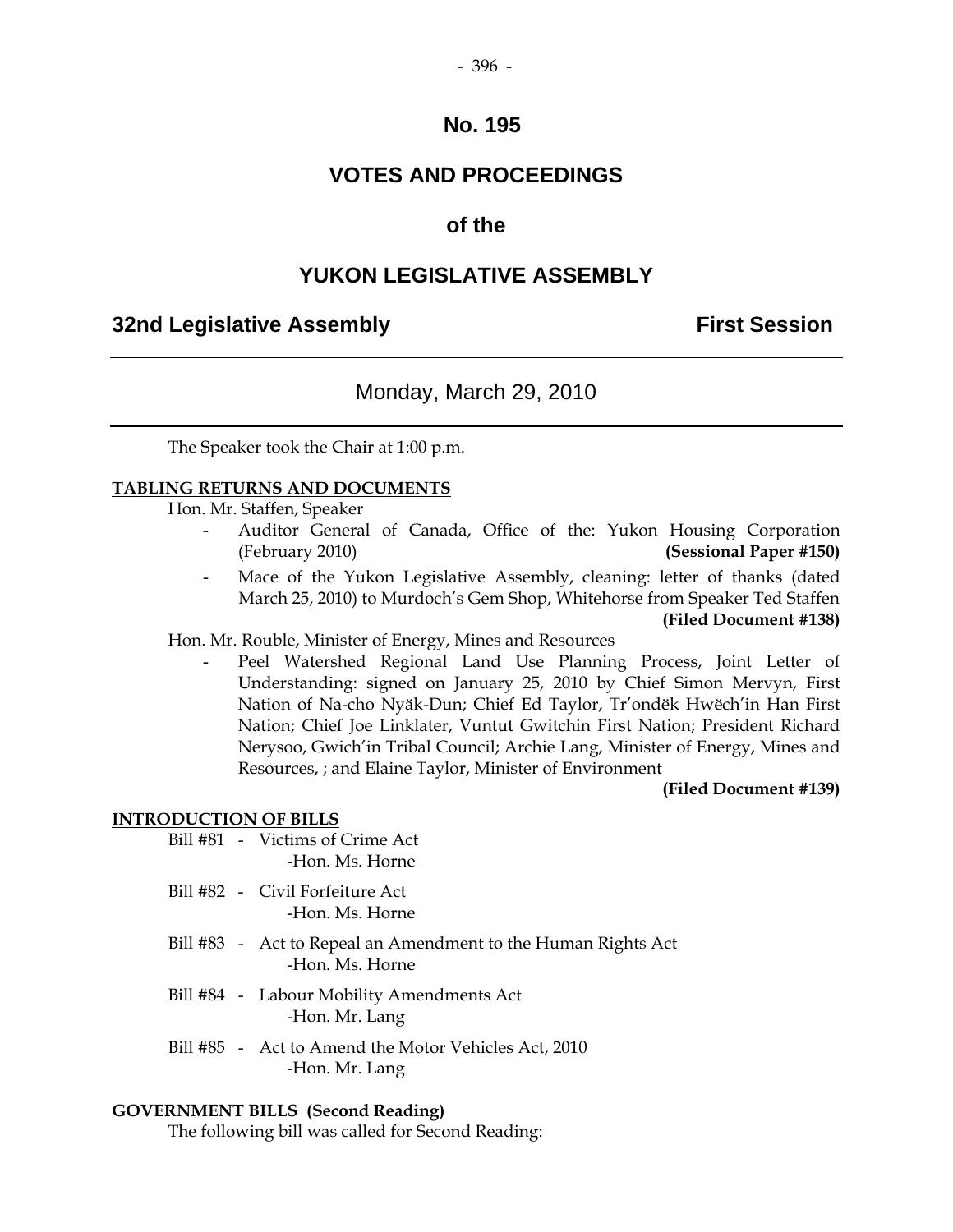#### Bill #20 - First Appropriation Act, 2010-11 -Hon. Mr. Fentie

 The debate continuing (from March 25, 2010) on the motion for Second Reading of Bill #20, entitled First Appropriation Act, 2010-11, and the time approaching 5:30 p.m., it was moved by Mr. Fairclough, Member for Mayo-Tatchun:

"THAT debate be now adjourned."

 The question being put, it was agreed to, and debate on Second Reading of Bill #20 was accordingly adjourned.

\_\_\_\_\_\_\_\_\_\_\_\_\_\_\_\_\_\_\_\_\_\_\_\_\_\_\_\_\_\_\_\_\_\_\_\_\_\_\_\_\_\_

The Assembly adjourned at 5:30 p.m. until 1:00 p.m., Tuesday, March 30, 2010.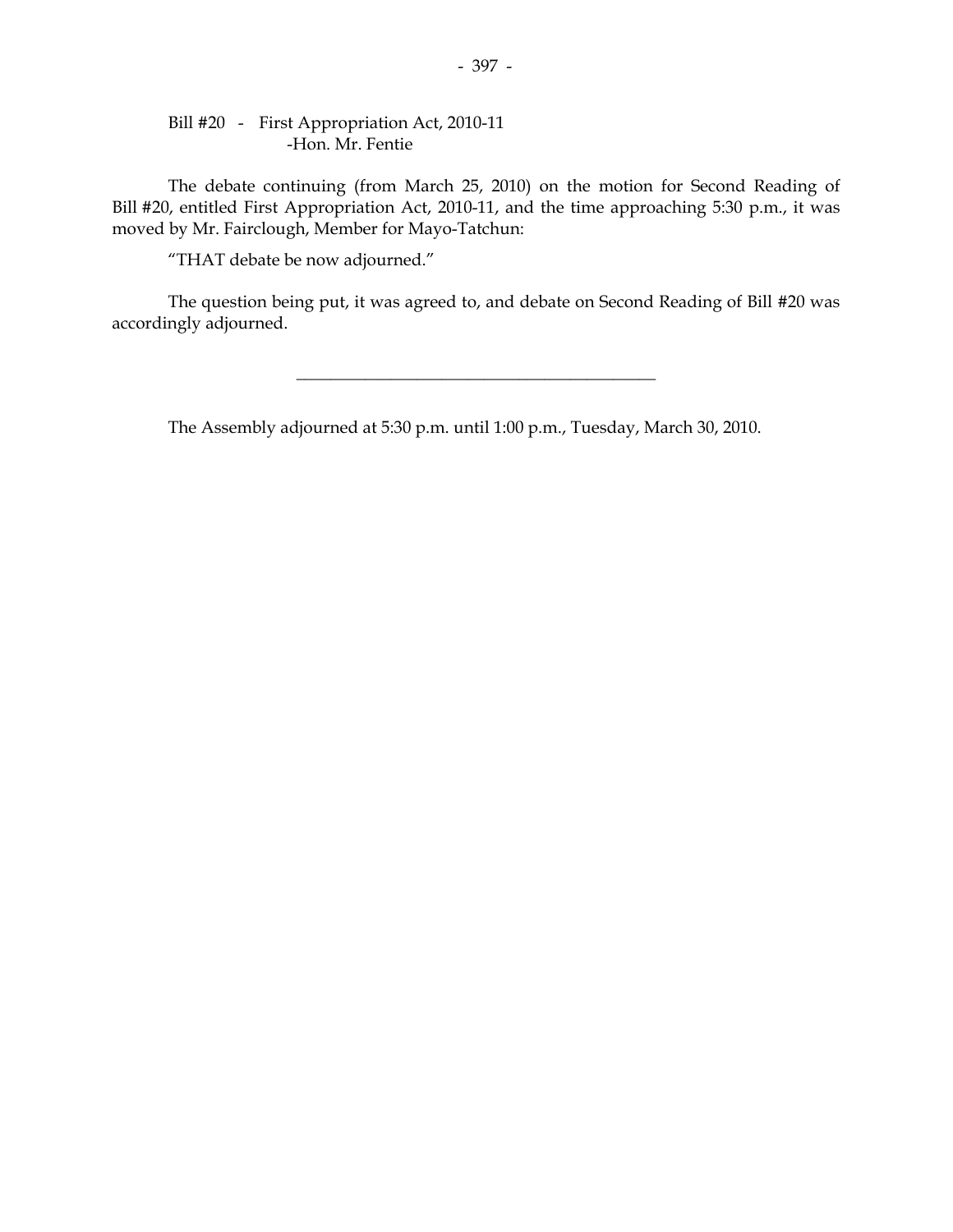## **VOTES AND PROCEEDINGS**

### **of the**

## **YUKON LEGISLATIVE ASSEMBLY**

## **32nd Legislative Assembly First Session**

### Tuesday, March 30, 2010

The Speaker took the Chair at 1:00 p.m.

#### **NOTICE OF OPPOSITION PRIVATE MEMBERS' BUSINESS**

 Pursuant to Standing Order 14.2(3), Mr. McRobb, Official Opposition House Leader, identified Motion #848 as being the item to be called during Opposition Private Members' Business on Wednesday, March 31, 2010.

 Pursuant to Standing Order 14.2(3), Mr. Cardiff, Third Party House Leader, identified Motion #992 as being the item to be called during Opposition Private Members' Business on Wednesday, March 31, 2010.

#### **GOVERNMENT BILLS (Second Reading)**

The following bill was read a second time and referred to Committee of the Whole:

 Bill #19 - Interim Supply Appropriation Act, 2010-11 -Hon. Mr. Fentie

#### **COMMITTEE OF THE WHOLE**

According to Order, the Assembly resolved into Committee of the Whole.

The following bill was reported without amendment:

 Bill #19 - Interim Supply Appropriation Act, 2010-11 -Hon. Mr. Fentie

The report of the Chair was adopted.

#### **UNANIMOUS CONSENT TO PROCEED WITH THIRD READING OF BILL #19**

 The Hon. Ms. Taylor, Government House Leader, pursuant to Standing Order 14.3, requested the unanimous consent of the House to proceed with Third Reading of Bill #19, entitled Interim Supply Appropriation Act, 2010-11. Unanimous consent was granted.

#### **GOVERNMENT BILLS (Third Reading)**

The following bill was read a third time and passed: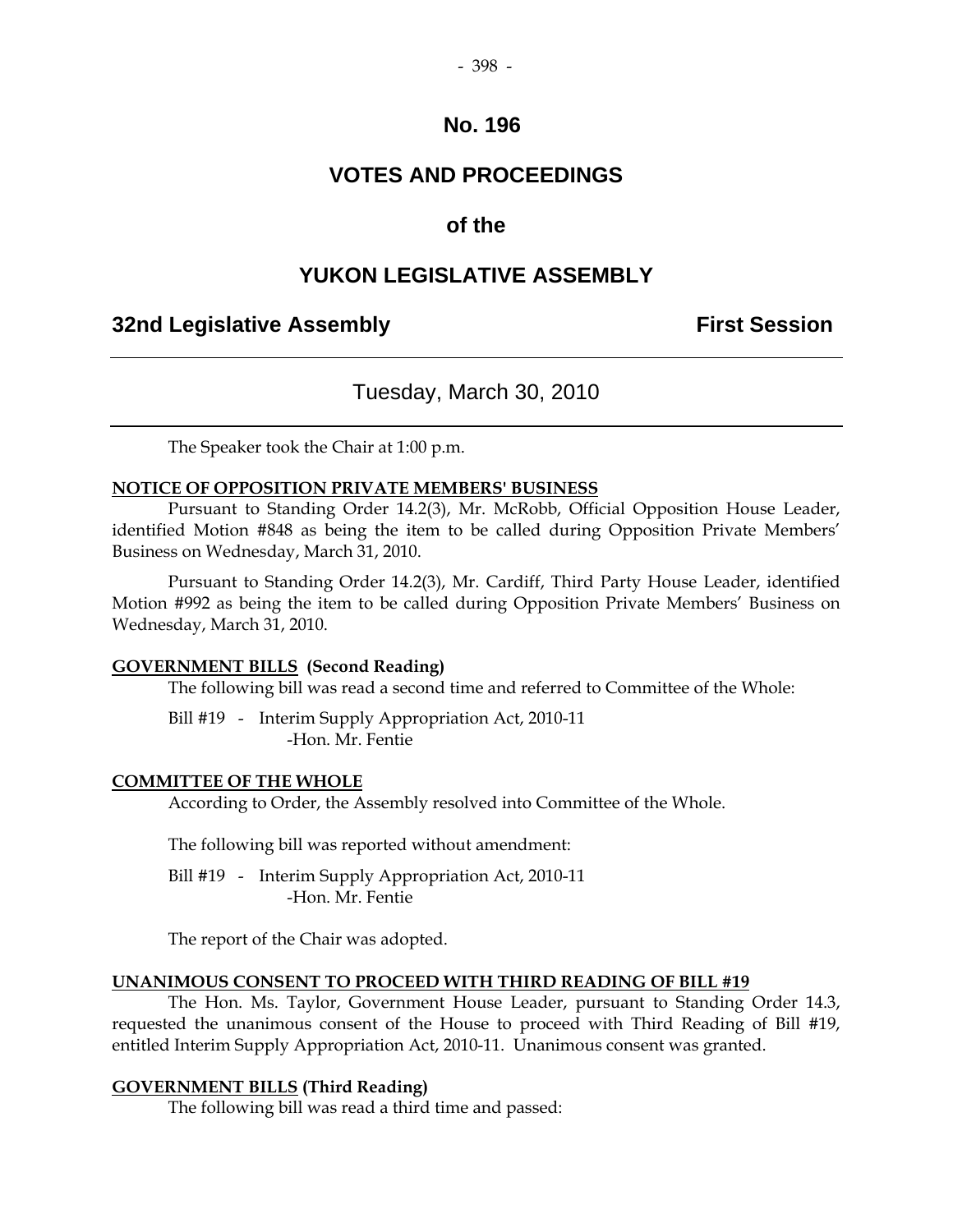Bill #19 - Interim Supply Appropriation Act, 2010-11 -Hon. Mr. Fentie

#### **ASSENT TO BILL**

 The Assembly received the Commissioner, the Hon. Geraldine Van Bibber, in her capacity as Lieutenant-Governor, to give Assent to a certain bill passed by the House.

The Commissioner, having entered the Chamber, took her seat in the Speaker's chair.

The Speaker, the Hon. Ted Staffen, addressed the Commissioner:

"Madam Commissioner, the Assembly has, at its present Session, passed a certain bill to which, in the name and on behalf of the Assembly, I respectfully request your Assent."

 The Clerk of the Assembly, Floyd McCormick, then read the title of the bill which had been passed as follows:

Interim Supply Appropriation Act, 2010-11

 The Commissioner assented to the bill: "I hereby assent to the bill as enumerated by the Clerk."

#### **GOVERNMENT BILLS (Second Reading)**

The following bill was called for Second Reading:

Bill #20 - First Appropriation Act, 2010-11 -Hon. Mr. Fentie

 The debate continuing (from March 25 and March 29, 2010) on the motion for Second Reading of Bill #20, entitled First Appropriation Act, 2010-11, and the time reaching 5:30 p.m., while the Hon. Mr. Lang, Minister of Community Services, was speaking to it, the Speaker, pursuant to Standing Order 2(2), adjourned the House until 1:00 p.m. on Wednesday, March 31, 2010, and debate on Second Reading was accordingly adjourned.

The Assembly adjourned at 5:30 p.m. until 1:00 p.m., Wednesday, March 31, 2010.

\_\_\_\_\_\_\_\_\_\_\_\_\_\_\_\_\_\_\_\_\_\_\_\_\_\_\_\_\_\_\_\_\_\_\_\_\_\_\_\_\_\_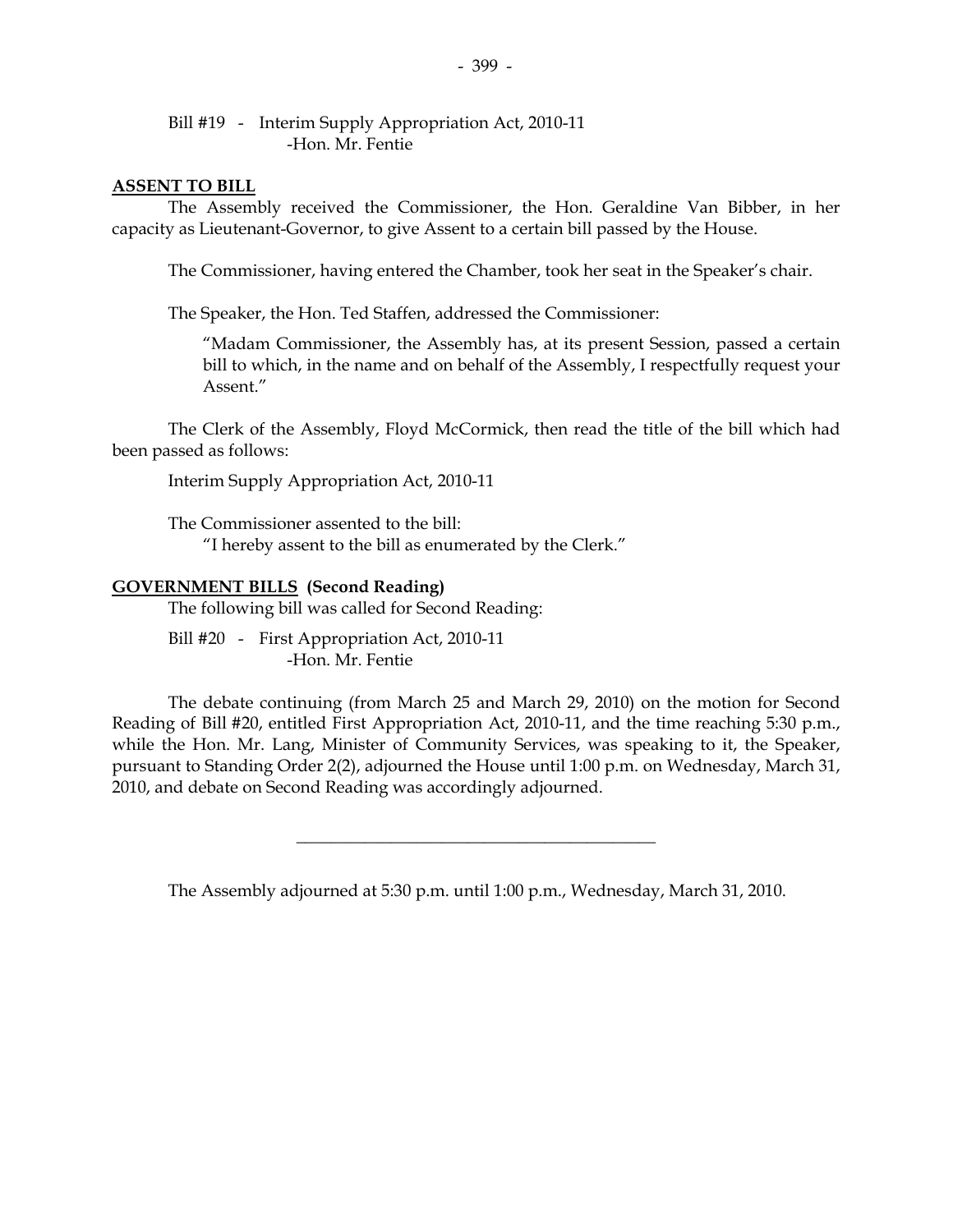## **VOTES AND PROCEEDINGS**

## **of the**

## **YUKON LEGISLATIVE ASSEMBLY**

## **32nd Legislative Assembly The Contract Session**

## Wednesday, March 31, 2010

The Speaker took the Chair at 1:00 p.m.

#### **MINISTERIAL STATEMENT**

Hon. Mr. Edzerza, Minister of Environment

Porcupine Caribou Harvest Management Plan

#### **SPEAKER'S RULING (Re: Standing Order 19(g) and Question Period March 30, 2010)**

Prior to proceeding to Question Period the Chair ruled on a Point of Order raised on March 30, 2010 by the Leader of the Official Opposition.

"Yesterday during Question Period the Member for Porter Creek South questioned the Minister of Environment regarding the protection of McIntyre Creek.

In his response the Minister of Environment said he had 'respect for all people involved' in this process and suggested that the Member for Porter Creek South did not. He then said of the Member for Porter Creek South 'I'm getting every indication that he would be very likely to ignore all other governments and do just as one pleases.'

The Leader of the Official Opposition then rose on a Point of Order, citing Standing Order  $19(g)$ , and said the Minister had impugned the motives of Opposition Members and 'what Members on this side of the House would do were we to be in government.'

The Chair does not believe the Minister of Environment violated Standing Order 19(g) because his comments amounted to speculation as to what the Member for Porter Creek South might do at some unspecified point in the future, rather than impugning his motive for taking a certain action.

That being said, the Chair does find that the comments by the Minister of Environment tended to personalize the proceedings in Question Period. This is something the Chair has ruled out of order in the past. The Chair would take this opportunity to reiterate the need to avoid personalizing our proceedings.

The comment by the Minister of Environment was not an isolated one. The Chair has noticed an unwelcome trend since the House reconvened last Thursday. Members are taking the liberty to comment on the positions held, or allegedly held, by other Members. They are also freely speculating about what other Members might do at some point in the future. Whenever Members do this their characterizations of other Members are not flattering.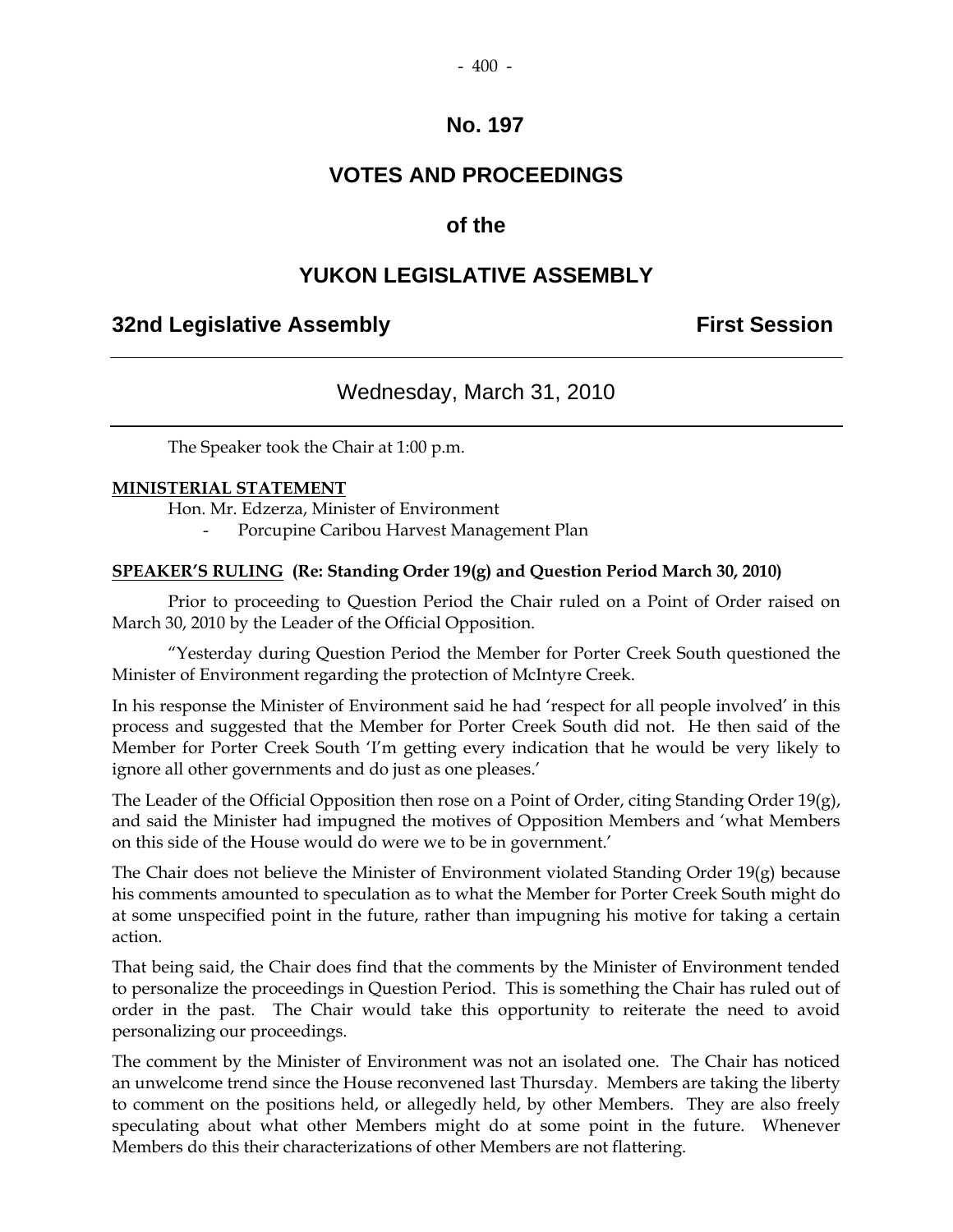The Chair would caution Members against continuing in this vein. We are early in this sitting and there is ample time to reverse this trend.

The Chair will conclude this ruling by reminding Members of the meeting the Chair had with the three party leaders on November 26, 2008. The following day the Chair gave a statement to this House with regard to that meeting. At that time the Chair said:

'the leaders informed the Chair that they had reached a consensus that they, and all members of their respective caucuses, will rededicate themselves to their commitment to raise the level of order and decorum in this House. It is a fundamental principle of parliamentary debate that Members should treat each other as honourable at all times. The Chair appreciates that this is not always easy for Members. They are committed to improving the lives of Yukoners. They are also committed to the positions they hold on the important issues that face the territory. Often these positions are in conflict, which can lead to unparliamentary behaviour as Members passionately and enthusiastically debate the bills and motions before them. However, the passion and enthusiasm Members have for their own views cannot justify treating other Members, who hold differing views, with disrespect.'

I would ask all Members to keep this in mind as we proceed with the business of this Assembly. We will now proceed with Question Period."

#### **OPPOSITION PRIVATE MEMBERS' BUSINESS**

Moved by Mr. Elias, Member for Vuntut Gwitchin:

 THAT this House establish an independent, non-partisan Commission on Yukon Aboriginal Language Protection,

 THAT the Commission be comprised of four Yukon residents, one to be appointed by the Premier, one to be appointed by the Leader of the Official Opposition, one to be appointed by the Leader of the Third Party and a non-voting chair to be appointed by the Standing Committee on Appointments to Major Government Boards and Committees,

 THAT the Commission receive the views and opinions of Yukoners, interested groups and stakeholders on legislative amendments to Yukon's Languages Act that include granting rights in respect of, or providing services in any Yukon aboriginal language in addition to the rights and services provided in the Act, as well as other matters,

 THAT the Commission shall develop terms of reference before receiving the views and opinions of Yukon residents,

THAT the Languages Act be referred to the Commission,

 THAT the decisions by the Commission require majority support by members of the Commission,

 THAT the Commission report to the Legislative Assembly no later than two years after its establishment:

- (1) its findings relating to public opinion for the protection of Yukon Aboriginal languages,
- (2) its recommendations regarding what form legislation implementing changes recommended by the Commission should take,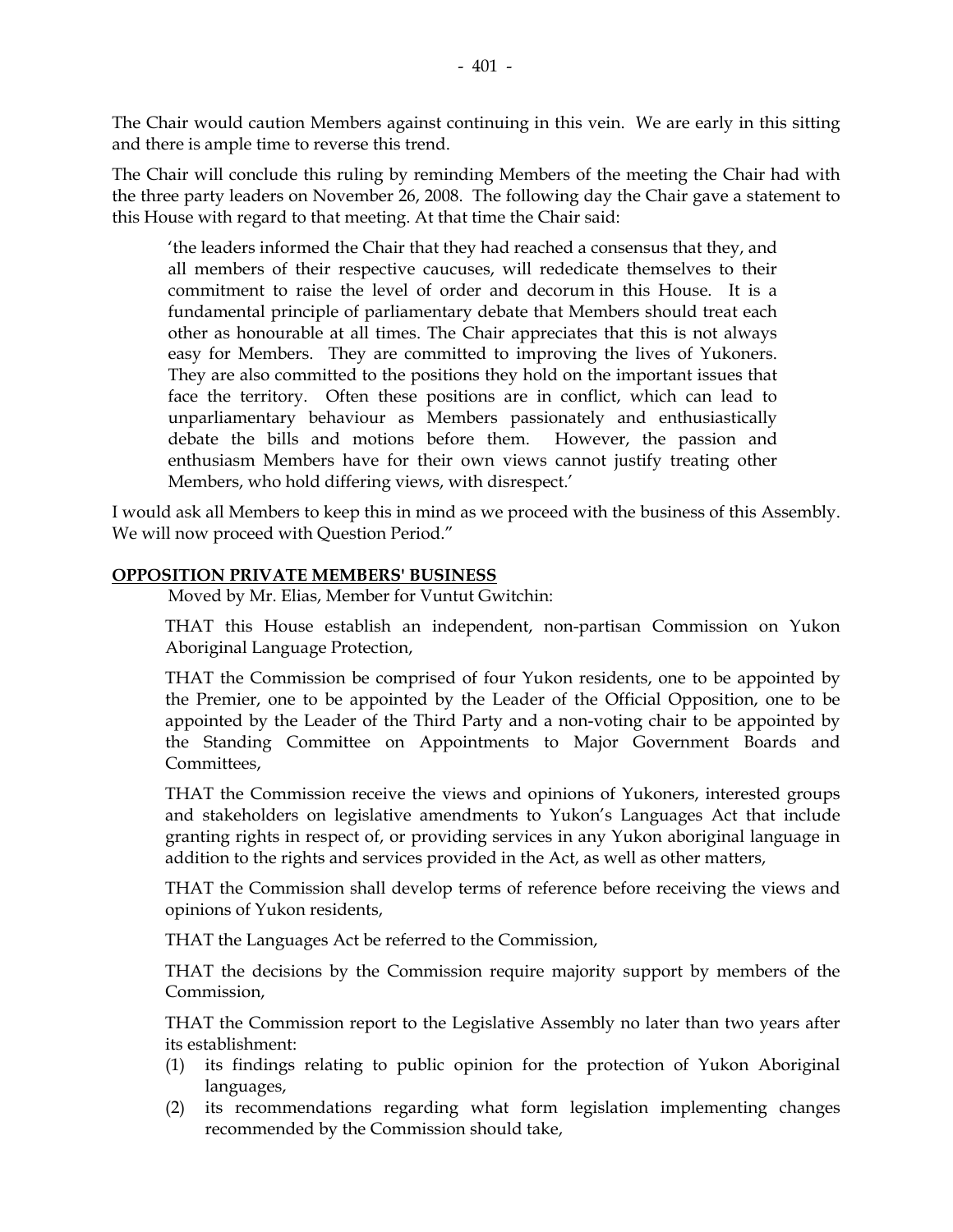THAT in the event the Legislative Assembly is not sitting at the time the Commission is prepared to report, the Chair of the Commission shall forward copies of the report to all Members of the Legislative Assembly, and thereafter make the report public,

 THAT the Speaker of the Legislative Assembly shall table the report in the Legislative Assembly on the first sitting day following the release of the report,

 THAT during its review of public opinion on legislative options for Yukon Aboriginal Language Protection, the Commission shall be empowered:

- (1) to invite officials from the Government of Yukon, the Government of Nunavut, the Government of the Northwest Territories, the Government of Canada and Yukon First Nations to appear as witnesses,
- (2) to invite such other persons as it deems necessary to appear as witnesses on technical matters,
- (3) to invite a designate of the Yukon Native Language Centre to appear as a witness,
- (4) to hold public hearings, meetings with individuals, focus groups and town hall type meetings,
- (5) to print such papers and evidence as may be ordered by it, and

THAT the Commissioners shall be paid a daily honorarium,

THAT the Chair shall receive an additional honorarium; and

 THAT the Clerk of the Legislative Assembly be responsible for providing the necessary support services to the Commission **(Motion #848)** 

 A debate continuing (from December 9, 2009) on the motion and the time reaching 5:30 p.m., while Mr. Nordick, Member for Klondike, was speaking to it, the Speaker, pursuant to Standing Order 2(2), adjourned the House until 1:00 p.m., Thursday, April 1, 2010 and debate on the motion was accordingly adjourned.

\_\_\_\_\_\_\_\_\_\_\_\_\_\_\_\_\_\_\_\_\_\_\_\_\_\_\_\_\_\_\_\_\_\_\_\_\_\_\_\_\_\_

The Assembly adjourned at 5:30 p.m. until 1:00 p.m., Thursday, April 1, 2010.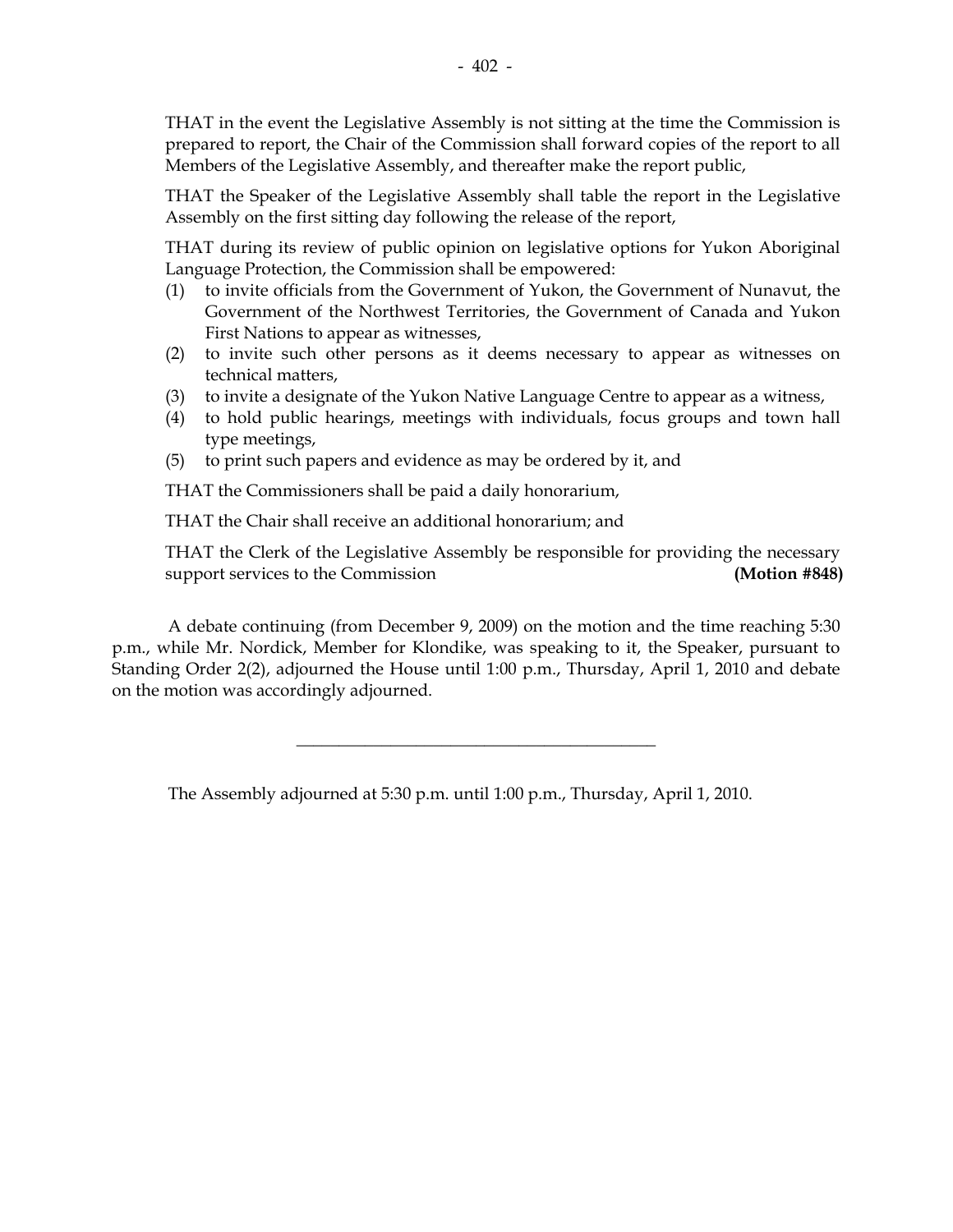## **VOTES AND PROCEEDINGS**

### **of the**

## **YUKON LEGISLATIVE ASSEMBLY**

## **32nd Legislative Assembly First Session**

## Thursday, April 1, 2010

The Speaker took the Chair at 1:00 p.m.

#### **SPEAKER'S STATEMENT (Re: Changes to the Order Paper – Withdrawal of Motions)**

 Prior to proceeding with the Daily Routine, the Speaker made the following statement regarding changes made to the Order Paper.

"The Chair wishes to inform the House that the following motions have been removed from the Order Paper as they are now outdated: Motion #680, standing in the name of the Leader of the Third Party, and Motion #703, standing in the name of the Member for Klondike."

#### **TABLING RETURNS AND DOCUMENTS**

Hon. Mr. Staffen, Speaker

Absence of Members from Sittings of the Legislative Assembly and its Committees: Report from the Clerk of the Yukon Legislative Assembly (dated April 1, 2010) **(Sessional Paper #151)**

#### **FILED DOCUMENT**

 During Question Period, Mr. Inverarity, Member for Porter Creek South, filed the following document:

Porter Creek, Site 4, neighborhood concerns re potential development: letter (dated April 1, 2010) to Hon. Archie Lang, MLA for Porter Creek Centre and Minister of Community Services, from "The Concerned Neighborhood Taxpayers of Porter Creek" **(Filed Document #140)** 

#### **GOVERNMENT HOUSE LEADER'S REPORT (Length of Sitting)**

 The Hon. Ms. Taylor, Government House Leader, rose pursuant to Standing Order 75(4) to inform the House that the House Leaders had met for the purpose of achieving agreement on the maximum number of sitting days for the current Sitting. Further, pursuant to Standing Order 75(4), the Hon. Ms. Taylor informed the House that the House Leaders had agreed that the current sitting should be a maximum of 32 sitting days, with the 32nd sitting day being May 20, 2010.

 The Speaker, pursuant to Standing Order 75(4), declared that the current sitting shall be a maximum of 32 sitting days, with the last sitting day being May 20, 2010.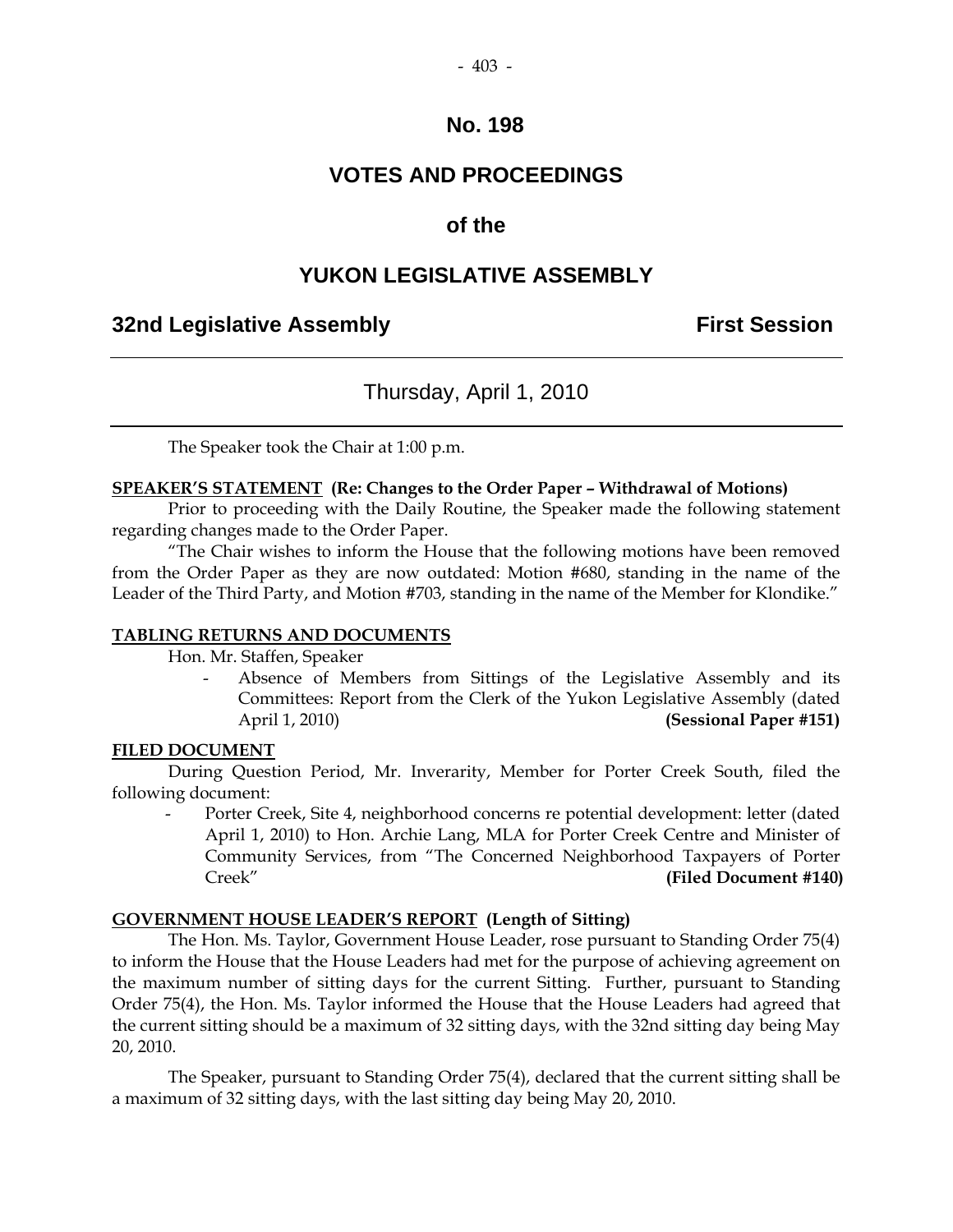#### **GOVERNMENT BILLS (Second Reading)**

The following bill was called for Second Reading:

 Bill #20 - First Appropriation Act, 2010-11 -Hon. Mr. Fentie

 The debate continuing (from March 25, 29, and 30, 2010) on the motion for Second Reading of Bill #20, and the question being put, it was agreed to on the following recorded Division:

|                          | YEA                |                             |   |
|--------------------------|--------------------|-----------------------------|---|
| Fentie<br>Taylor<br>Hart | Kenyon<br>Rouble   | Horne<br>Edzerza<br>Nordick | q |
|                          | Lang<br><b>NAY</b> |                             |   |
| McRobb<br>Elias          | Fairclough         | Inverarity                  | 4 |

 Bill #20, entitled First Appropriation Act, 2010-11, was accordingly referred to Committee of the Whole.

The following bill was called for Second Reading:

Bill #18 - Third Appropriation Act, 2009-10 -Hon. Mr. Fentie

 A debate arising on the motion for Second Reading of Bill #18, entitled Third Appropriation Act, 2009-10, and the time reaching 5:30 p.m., while Mr. Fairclough, Member for Mayo-Tatchun, was speaking to it, the Speaker, pursuant to Standing Order 2(2), adjourned the House until 1:00 p.m. on Tuesday, April 6, 2010, and debate on Second Reading was accordingly adjourned.

 $\overline{\phantom{a}}$  , and the set of the set of the set of the set of the set of the set of the set of the set of the set of the set of the set of the set of the set of the set of the set of the set of the set of the set of the s

The Assembly adjourned at 5:30 p.m. until 1:00 p.m., Tuesday, April 6, 2010.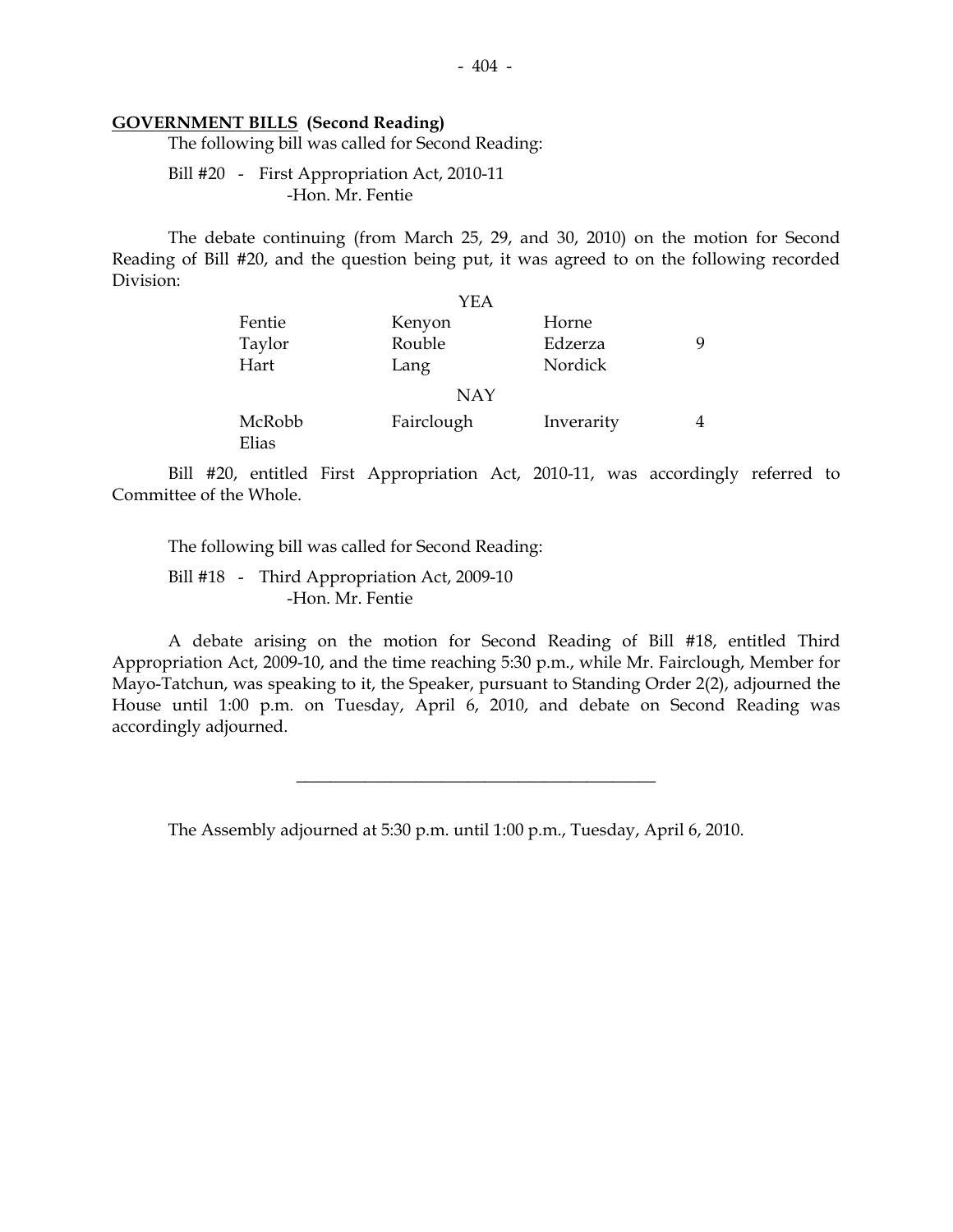## **VOTES AND PROCEEDINGS**

#### **of the**

#### **YUKON LEGISLATIVE ASSEMBLY**

#### **32nd Legislative Assembly The Contract Session**

## Tuesday, April 6, 2010

The Speaker took the Chair at 1:00 p.m.

#### **NOTICE RE GOVERNMENT PRIVATE MEMBERS' BUSINESS**

 Pursuant to Standing Order 14.2(7), the Hon. Ms. Taylor, Government House Leader, identified Motion #1008 and Motion #999, as being the items to be called during Government Private Members' Business on Wednesday, April 7, 2010.

#### **GOVERNMENT BILLS (Second Reading)**

The following bill was called for Second Reading:

 Bill #83 - Act to Repeal an Amendment to the Human Rights Act -Hon. Ms. Horne

 A debate arising on the motion for Second Reading of Bill #83, and the question being put, it was agreed to on the following recorded Division:  $\sqrt{2}$ 

|        | Y EA       |            |    |
|--------|------------|------------|----|
| Fentie | Horne      | Elias      |    |
| Taylor | Edzerza    | Fairclough |    |
| Hart   | Nordick    | Inverarity | 16 |
| Kenyon | Mitchell   | Hardy      |    |
| Rouble | McRobb     | Cathers    |    |
| Lang   |            |            |    |
|        | <b>NAY</b> |            |    |
|        |            |            |    |
|        |            |            |    |

 Bill #83, entitled Act to Repeal an Amendment to the Human Rights Act, was accordingly referred to Committee of the Whole.

#### **COMMITTEE OF THE WHOLE**

According to Order, the Assembly resolved into Committee of the Whole.

The following bill was reported without amendment: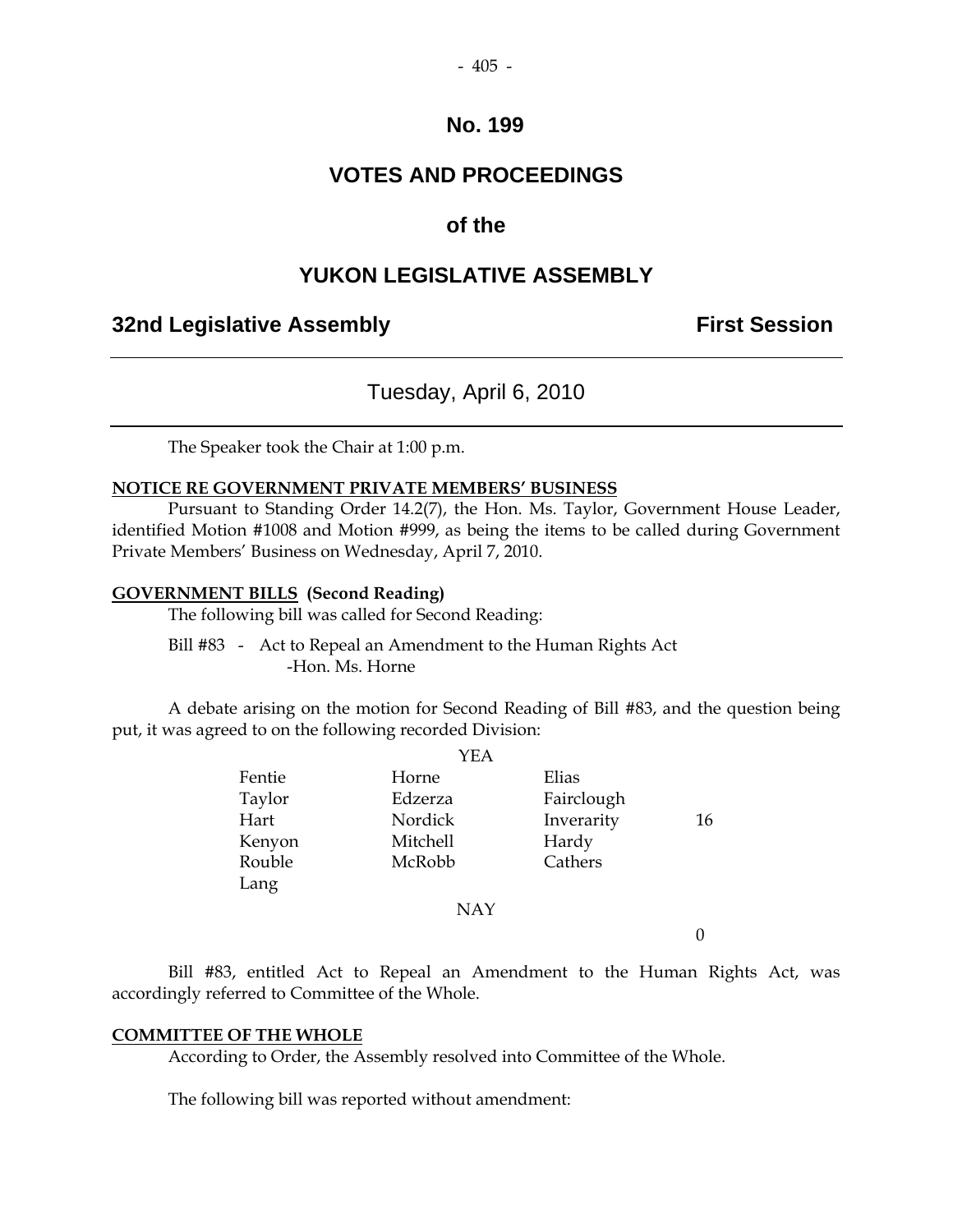#### Bill #83 - Act to Repeal an Amendment to the Human Rights Act -Hon. Ms. Horne

The report of the Chair was adopted.

#### **UNANIMOUS CONSENT TO PROCEED WITH THIRD READING OF BILL #83**

 The Hon. Ms. Taylor, Government House Leader, pursuant to Standing Order 14.3, requested the unanimous consent of the House to proceed with Third Reading of Bill #83, entitled Act to Repeal an Amendment to the Human Rights Act. Unanimous consent was granted.

#### **GOVERNMENT BILLS (Third Reading)**

The following bill was called for Third Reading:

 Bill #83 - Act to Repeal an Amendment to the Human Rights Act -Hon. Ms. Horne

 The question being put on the motion for Third Reading of Bill #83, it was agreed to on the following recorded Division:

|        | YEA        |            |    |
|--------|------------|------------|----|
| Fentie | Lang       | McRobb     |    |
| Taylor | Horne      | Elias      |    |
| Hart   | Edzerza    | Fairclough | 15 |
| Kenyon | Nordick    | Inverarity |    |
| Rouble | Mitchell   | Cathers    |    |
|        | <b>NAY</b> |            |    |
|        |            |            |    |

 Bill #83, entitled Act to Repeal an Amendment to the Human Rights Act, accordingly, passed the House.

#### **ASSENT TO BILL**

 The Assembly received the Commissioner, the Hon. Geraldine Van Bibber, in her capacity as Lieutenant-Governor, to give Assent to a certain bill passed by the House.

The Commissioner, having entered the Chamber, took her seat in the Speaker's chair.

The Speaker, the Hon. Ted Staffen, addressed the Commissioner:

"Madam Commissioner, the Assembly has, at its present Session, passed a certain bill to which, in the name and on behalf of the Assembly, I respectfully request your Assent."

 The Clerk of the Assembly, Floyd McCormick, then read the title of the bill which had been passed as follows:

Act to Repeal an Amendment to the Human Rights Act

The Commissioner assented to the bill:

"I hereby assent to the bill as enumerated by the Clerk."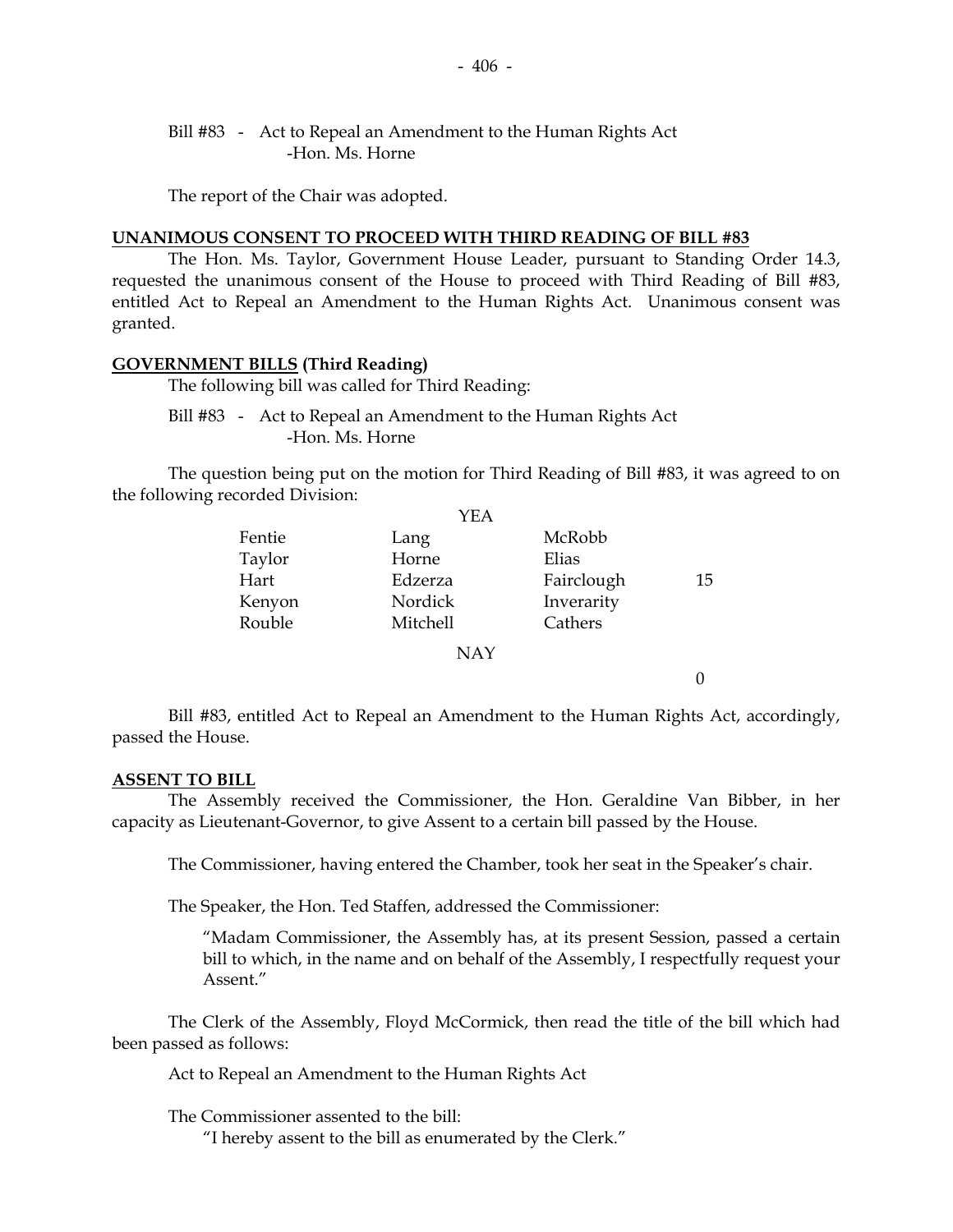#### **UNANIMOUS CONSENT TO PROCEED WITH MOTION #1009**

 The Hon. Ms. Taylor, Government House Leader, pursuant to Standing Order 14.3, requested the unanimous consent of the House to proceed with Motion #1009, standing in the name of Mr. Nordick, the Member for Klondike. Unanimous consent was granted.

#### **MOTIONS OTHER THAN GOVERNMENT MOTIONS**

Moved by Mr. Nordick, Member for Klondike:

 THAT the terms of reference of the Select Committee on the *Landlord and Tenant Act*, as established by Motion  $#850$  of the First Session of the  $32<sup>nd</sup>$  Legislative Assembly, be amended by changing the date of its reporting to the House from the 2010 Spring Sitting of the Legislative Assembly to the 2010 Fall Sitting of the Legislative Assembly; and

THAT the Government of Yukon introduce in the House legislation no later than the 2010 Fall Sitting of the Legislative Assembly. **(Motion #1009)** 

 A debate arising on the motion, and the question being put, it was agreed to on the following recorded Division:

|        | YEA        |            |    |
|--------|------------|------------|----|
| Fentie | Lang       | Elias      |    |
| Taylor | Horne      | Fairclough |    |
| Hart   | Edzerza    | Inverarity | 14 |
| Kenyon | Nordick    | Cathers    |    |
| Rouble | Mitchell   |            |    |
|        | <b>NAY</b> |            |    |

0

#### **GOVERNMENT BILLS (Second Reading)**

The following bill was called for Second Reading:

 Bill #18 - Third Appropriation Act, 2009-10 -Hon. Mr. Fentie

A debate continued (from April 1, 2010) on the motion for Second Reading.

#### **Quorum Count**

 At 3:01 p.m., during debate on the motion for Second Reading of Bill #18, entitled Third Appropriation Act, 2009-10, Mr. Inverarity, Member for Porter Creek South, rose on a Point of Order to state that there did not appear to be a quorum present. Pursuant to Standing Order 3(2), the Speaker rang the bells. Following the ringing of the bells, the Deputy Speaker did a count. A quorum was present for the count.

 Debate continued on the motion for Second Reading of Bill #18, and the question being put, it was agreed to on the following recorded Division:

| Kenyon | Horne   |    |
|--------|---------|----|
| Rouble | Edzerza | Q. |
| Lang   | Nordick |    |
|        |         |    |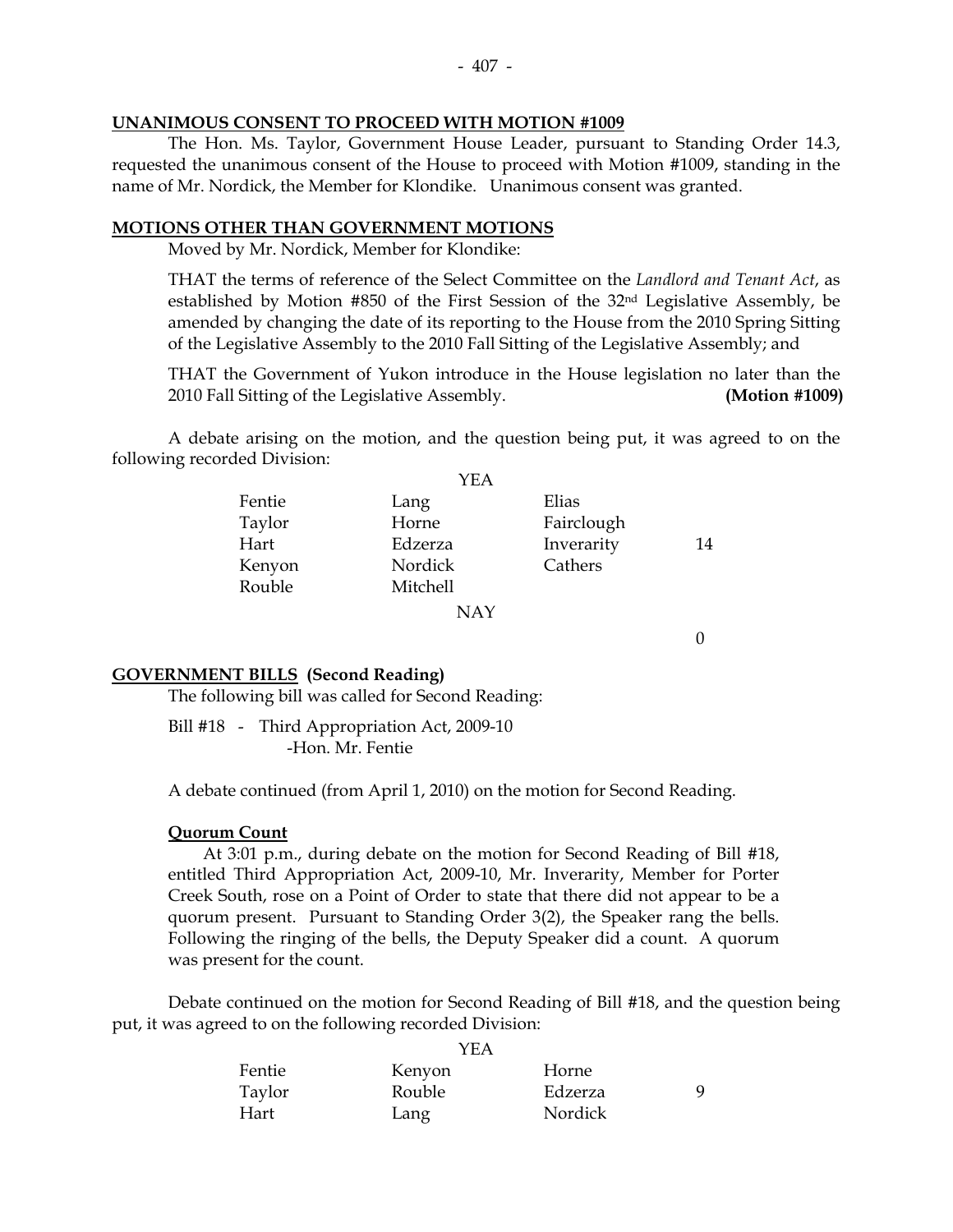Mitchell Elias Fairclough 3

 Bill #18, entitled Third Appropriation Act, 2009-10, was accordingly referred to Committee of the Whole.

\_\_\_\_\_\_\_\_\_\_\_\_\_\_\_\_\_\_\_\_\_\_\_\_\_\_\_\_\_\_\_\_\_\_\_\_\_\_\_\_\_\_

The Assembly adjourned at 5:25 p.m. until 1:00 p.m., Wednesday, April 7, 2010.

NAY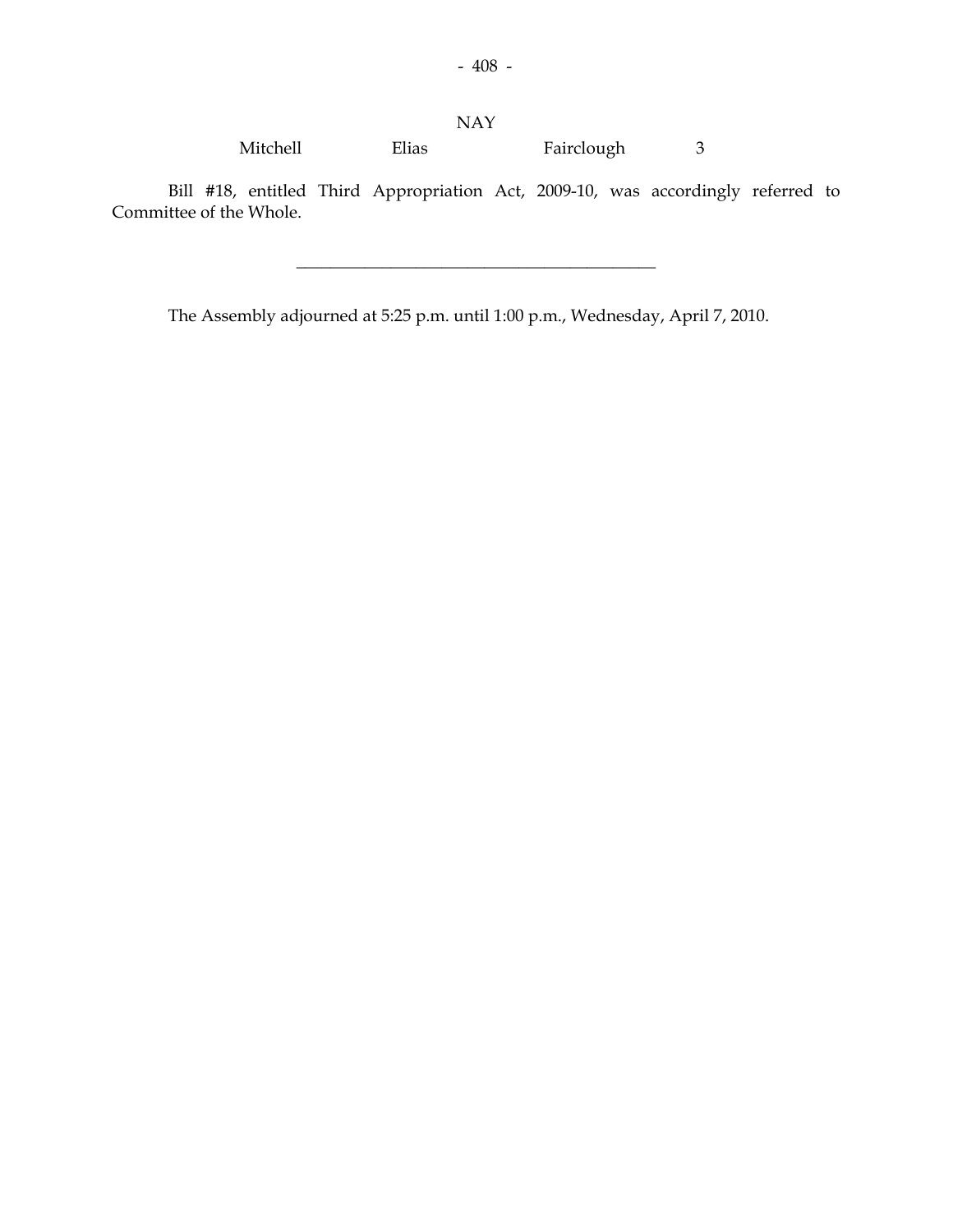- 409 -

### **VOTES AND PROCEEDINGS**

### **of the**

#### **YUKON LEGISLATIVE ASSEMBLY**

#### **32nd Legislative Assembly First Session**

#### Wednesday, April 7, 2010

The Speaker took the Chair at 1:00 p.m.

#### **SPEAKER'S STATEMENT (Re: Changes to the Order Paper – Withdrawal of Written Questions)**

 Prior to proceeding with the Daily Routine, the Speaker made the following statement regarding changes made to the Order Paper.

"The Chair wishes to inform the House of changes that have been made to the Order Paper. Written Questions No. 5, 6, 7, 8 and 9, standing in the name of the Leader of the Third Party, have been removed from the Order Paper at the request of that Member."

#### **GOVERNMENT PRIVATE MEMBERS' BUSINESS**

Moved by Mr. Nordick, Member for Klondike:

 THAT this House urges the Government of Yukon to develop a wellness strategy to promote healthy living habits for all Yukoners. **(Motion #1008)** 

 During debate on the motion, the Hon. Mr. Hart, Minister of Health and Social Services, filed the following document:

- Yukon Nutrition Framework (dated March 2010)

#### **(Filed Document #141)**

 The question being put on Motion #1008, it was agreed to on the following recorded Division:  $\overline{y}$ 

|        | YEA             |            |    |
|--------|-----------------|------------|----|
| Fentie | Horne           | Elias      |    |
| Taylor | Edzerza         | Fairclough |    |
| Hart   | Nordick         | Inverarity | 16 |
| Kenyon | <b>Mitchell</b> | Cardiff    |    |
| Rouble | McRobb          | Cathers    |    |
| Lang   |                 |            |    |
|        |                 |            |    |

NAY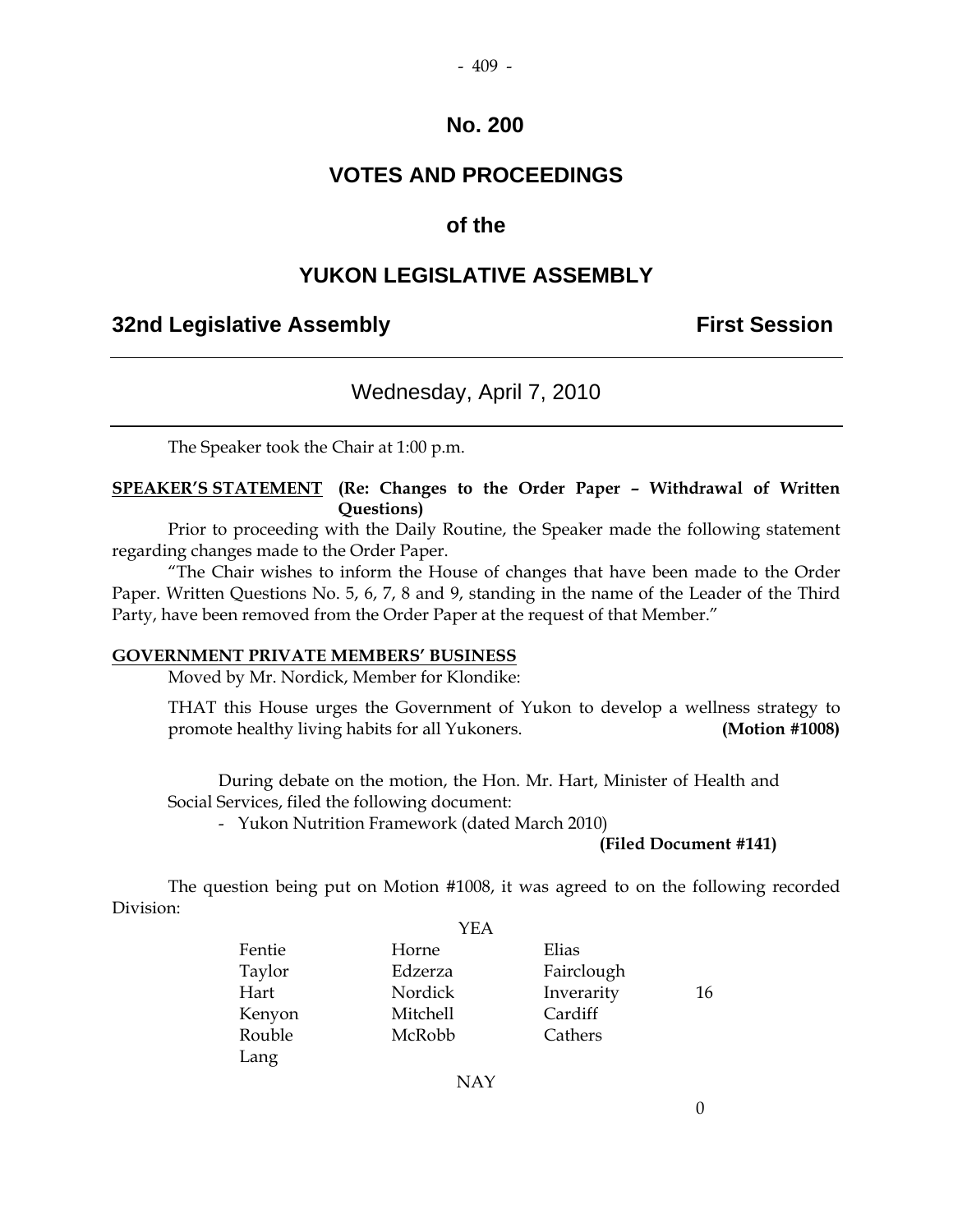Moved by Mr. Nordick, Member for Klondike:

 THAT this House urges the Government of Yukon to be fiscally responsible and continue to lay a solid foundation for Yukon growth in all sectors by:

- (1) making strategic investments now in economic, education, health and social capital infrastructure such as schools, hospitals, energy facilities, and transportation and communication infrastructure,
- (2) obtaining maximum benefits from federal funds under Canada's Economic Action Plan that expires on March 31, 2011,
- (3) proceeding with capital projects identified in the multi-year capital plan, which provides strategic direction for the next three years, in order to provide the necessary certainty that will allow the private sector to plan and grow their companies; and
- (4) scheduling major infrastructure projects in Yukon that will match the capacity of local contractors. **(Motion #999)**

 A debate arising on the motion, and the time reaching 5:30 p.m. while Mr. Nordick, Member for Klondike, was speaking to it, the Speaker, pursuant to Standing Order 2(2), adjourned the House until 1:00 p.m. on Thursday, April 8, 2010, and debate on Motion #999 was accordingly adjourned.

\_\_\_\_\_\_\_\_\_\_\_\_\_\_\_\_\_\_\_\_\_\_\_\_\_\_\_\_\_\_\_\_\_\_\_\_\_\_\_\_\_\_

The Assembly adjourned at 5:30 p.m. until 1:00 p.m., Thursday, April 8, 2010.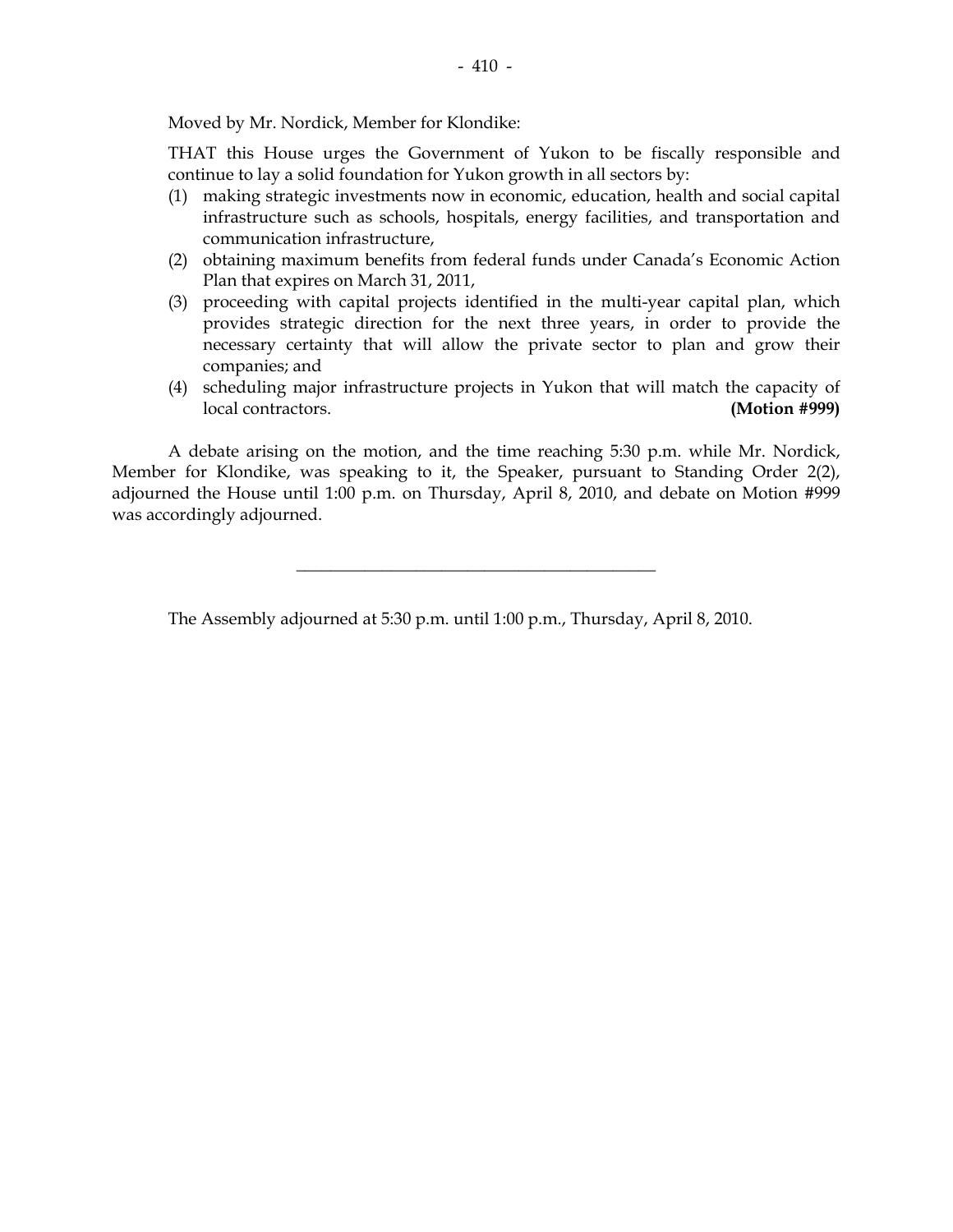## **VOTES AND PROCEEDINGS**

### **of the**

## **YUKON LEGISLATIVE ASSEMBLY**

### **32nd Legislative Assembly First Session**

## Thursday, April 8, 2010

The Speaker took the Chair at 1:00 p.m.

#### **GOVERNMENT MOTIONS**

Moved by the Hon. Ms. Taylor, Government House Leader:

 THAT Ray Hayes, Chair of the Yukon Development Corporation Board of Directors, and Dave Morrison, Chief Executive Officer of the Yukon Development Corporation and President and Chief Executive Officer of the Yukon Energy Corporation, appear as witnesses in Committee of the Whole from 3:30 p.m. to 5:30 p.m. on Monday, April 12, 2010, to discuss matters relating to the Yukon Development Corporation and the Yukon Energy Corporation. **(Motion #1011) (Motion #1011)** 

 A debate having started on the motion, it was moved by Mr. Cardiff, Member for Mount Lorne, in amendment thereto:

 THAT Motion #1011 be amended by deleting the reference to "3:30 p.m." and substituting "2:30 p.m." for it.

A debate arising on the amendment and the question being put, it was negatived.

The debate continuing on Motion #1011, and the question being put, it was agreed to.

#### **COMMITTEE OF THE WHOLE**

According to Order, the Assembly resolved into Committee of the Whole.

Progress was reported on the following bill:

Bill #18 - Third Appropriation Act, 2009-10 -Hon. Mr. Fentie

The report of the Chair was adopted.

The Assembly adjourned at 5:31 p.m. until 1:00 p.m., Monday, April 12, 2010.

 $\overline{\phantom{a}}$  , and the set of the set of the set of the set of the set of the set of the set of the set of the set of the set of the set of the set of the set of the set of the set of the set of the set of the set of the s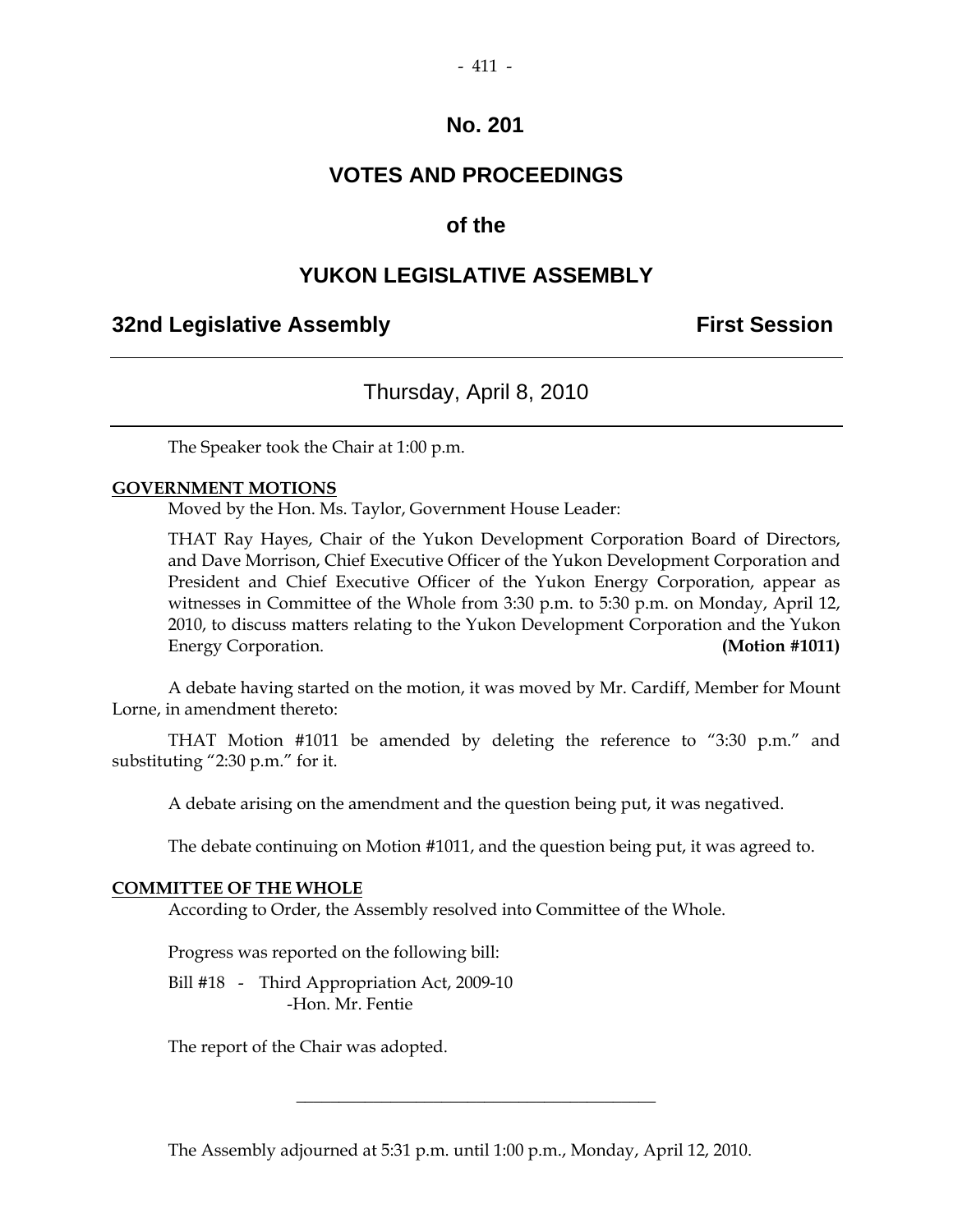## **VOTES AND PROCEEDINGS**

## **of the**

## **YUKON LEGISLATIVE ASSEMBLY**

### **32nd Legislative Assembly The Contract Session**

## Monday, April 12, 2010

The Speaker took the Chair at 1:00 p.m.

#### **FILED DOCUMENT**

 During Question Period, Mr. Cardiff, Member for Mount Lorne, filed the following document:

RCMP, moral and ethical expectations: letter re (dated March 30, 2010) from Steve Cardiff, MLA, Mount Lorne to Hon. Marian Horne, Minister of Justice

**(Filed Document #142)** 

#### **COMMITTEE OF THE WHOLE**

According to Order, the Assembly resolved into Committee of the Whole.

Progress was reported on the following bill:

 Bill #18 - Third Appropriation Act, 2009-10 -Hon. Mr. Fentie

 The Chair also reported that pursuant to Motion #1011, adopted by the House on April 8, 2010, Ray Hayes, Chair of the Yukon Development Corporation Board of Directors, and Dave Morrison, Chief Executive Officer of the Yukon Development Corporation and President and Chief Executive Officer of the Yukon Energy Corporation, appeared as witnesses in Committee of the Whole from 3:30 p.m. to 5:30 p.m.

The report of the Chair was adopted.

The Assembly adjourned at 5:31 p.m. until 1:00 p.m., Tuesday, April 13, 2010.

\_\_\_\_\_\_\_\_\_\_\_\_\_\_\_\_\_\_\_\_\_\_\_\_\_\_\_\_\_\_\_\_\_\_\_\_\_\_\_\_\_\_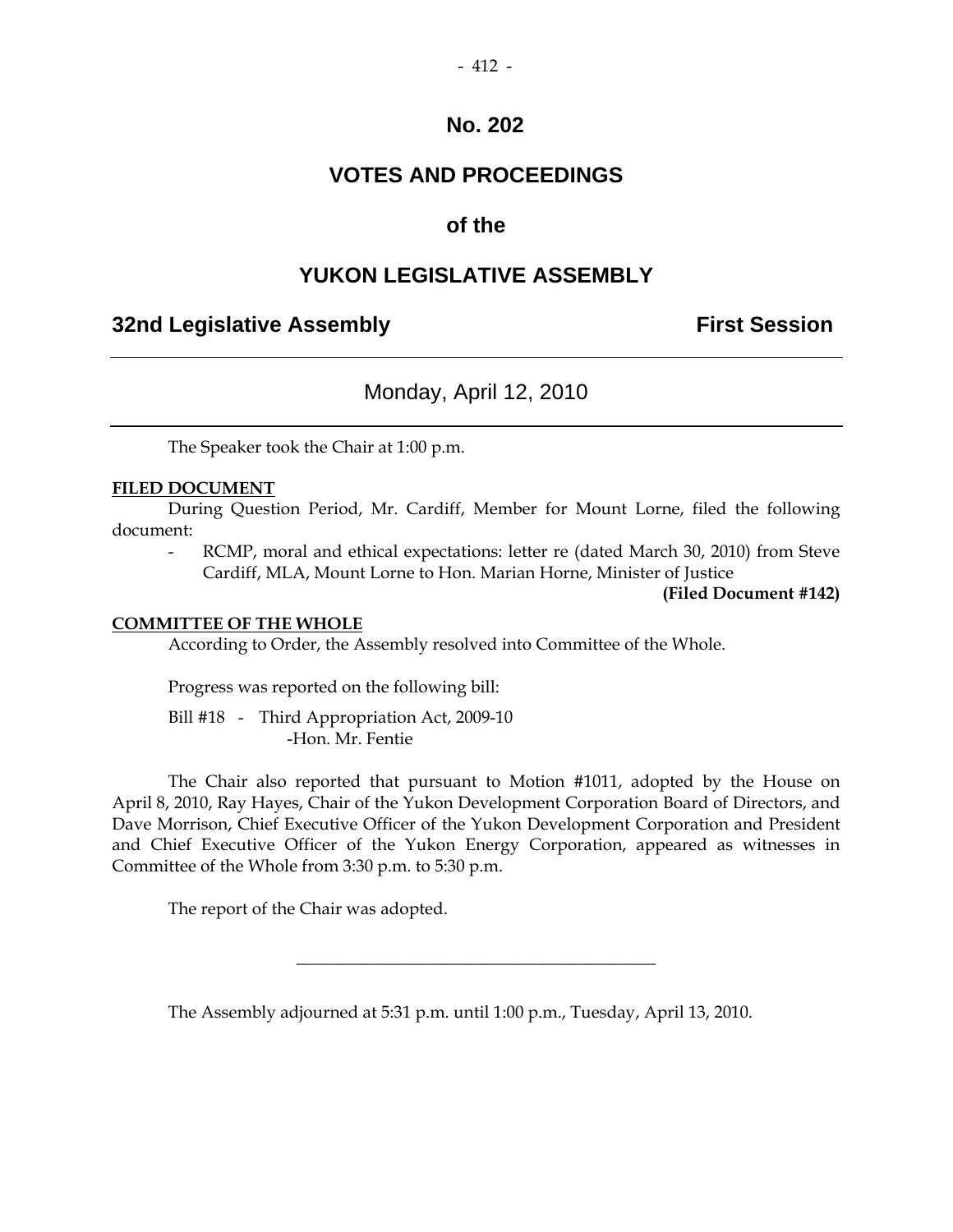## **VOTES AND PROCEEDINGS**

### **of the**

## **YUKON LEGISLATIVE ASSEMBLY**

### **32nd Legislative Assembly The Contract Session**

## Tuesday, April 13, 2010

The Speaker took the Chair at 1:00 p.m.

#### **NOTICE OF OPPOSITION PRIVATE MEMBERS' BUSINESS**

 Pursuant to Standing Order 14.2(3), Mr. Cardiff, Third Party House Leader, identified Motion #992 as being the item to be called during Opposition Private Members' Business on Wednesday, April 14, 2010.

 Pursuant to Standing Order 14.2(3), Mr. McRobb, Official Opposition House Leader, identified Motion #1022 as being the item to be called during Opposition Private Members' Business on Wednesday, April 14, 2010.

#### **COMMITTEE OF THE WHOLE**

According to Order, the Assembly resolved into Committee of the Whole.

Progress was reported on the following bill:

 Bill #18 - Third Appropriation Act, 2009-10 -Hon. Mr. Fentie

The report of the Chair was adopted.

The Assembly adjourned at 5:31 p.m. until 1:00 p.m., Wednesday, April 14, 2010.

 $\overline{\phantom{a}}$  , and the set of the set of the set of the set of the set of the set of the set of the set of the set of the set of the set of the set of the set of the set of the set of the set of the set of the set of the s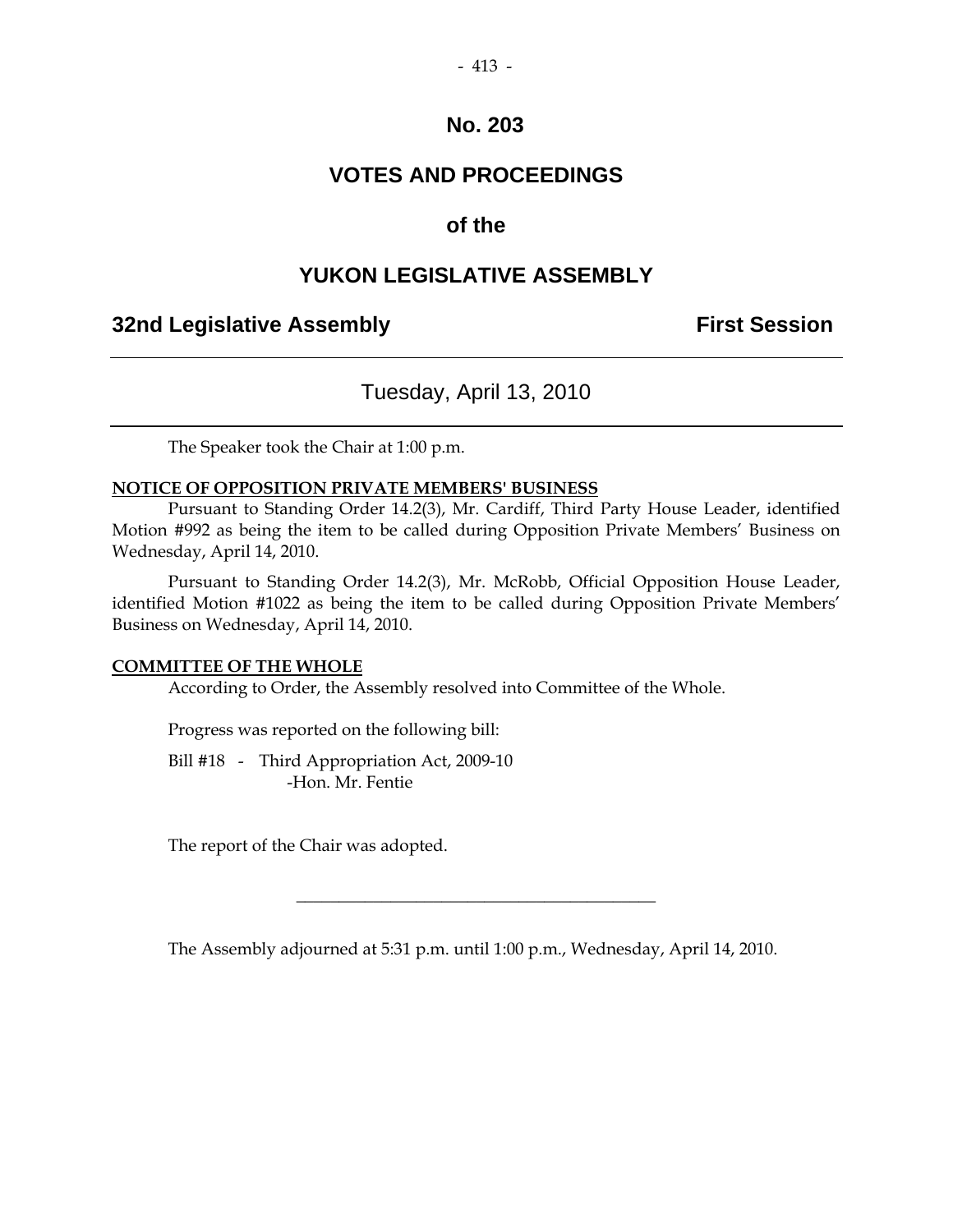## **VOTES AND PROCEEDINGS**

### **of the**

## **YUKON LEGISLATIVE ASSEMBLY**

## **32nd Legislative Assembly First Session**

## Wednesday, April 14, 2010

The Speaker took the Chair at 1:00 p.m.

#### **TABLING RETURNS AND DOCUMENTS**

Hon. Mr. Hart, Minister of Health and Social Services

- Yukon Hospital Corporation Financial Statements (audited), March 31, 2009

**(Sessional Paper #152)**

#### **OPPOSITION PRIVATE MEMBERS' BUSINESS**

Moved by Mr. Cardiff, Member for Mount Lorne:

 THAT this House urges the Yukon Government to introduce amendments to Yukon's *Quartz Mining Act* and Yukon's *Placer Mining Act* to bring them into harmony with the values of today's society concerning the critical issues of:

- (1) conflicts inherent in surface rights versus mining rights within the mineral tenure system and security of investment, or free-entry staking, particularly within municipal boundaries,
- (2) prioritization of land claim settlements in disputes around mineral staking; and
- (3) maintenance of the mineral industry's contribution to Yukon's economy.

**(Motion #992)** 

A debate started on the motion.

#### **Quorum Count**

 At 2:50 p.m., the Hon. Mr. Lang, Minister of Highways and Public Works, rose on a Point of Order to state that there did not appear to be a quorum present. Pursuant to Standing Order 3(2), the Speaker rang the bells. The Speaker then did a count. A quorum was present for the count.

 The debate continuing on the motion, and the time reaching 5:30 p.m., while the Hon. Mr. Rouble, Minister of Energy, Mines and Resources, was speaking to it, the Speaker, pursuant to Standing Order 2(2), adjourned the House until 1:00 p.m., Thursday, April 15, 2010 and debate on the motion was accordingly adjourned.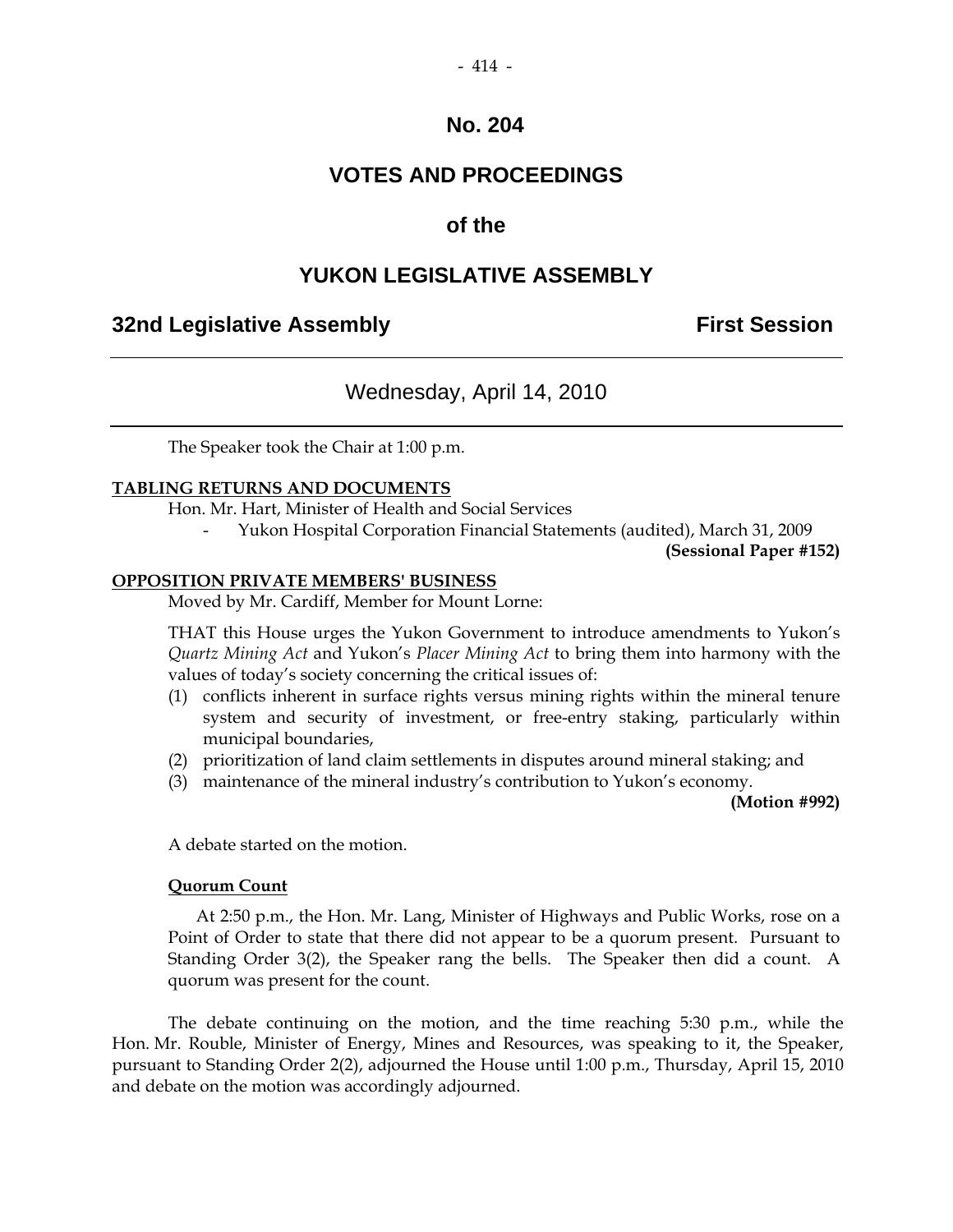$\frac{1}{2}$  ,  $\frac{1}{2}$  ,  $\frac{1}{2}$  ,  $\frac{1}{2}$  ,  $\frac{1}{2}$  ,  $\frac{1}{2}$  ,  $\frac{1}{2}$  ,  $\frac{1}{2}$  ,  $\frac{1}{2}$  ,  $\frac{1}{2}$  ,  $\frac{1}{2}$  ,  $\frac{1}{2}$  ,  $\frac{1}{2}$  ,  $\frac{1}{2}$  ,  $\frac{1}{2}$  ,  $\frac{1}{2}$  ,  $\frac{1}{2}$  ,  $\frac{1}{2}$  ,  $\frac{1$ 

The Assembly adjourned at 5:30 p.m. until 1:00 p.m., Thursday, April 15, 2010.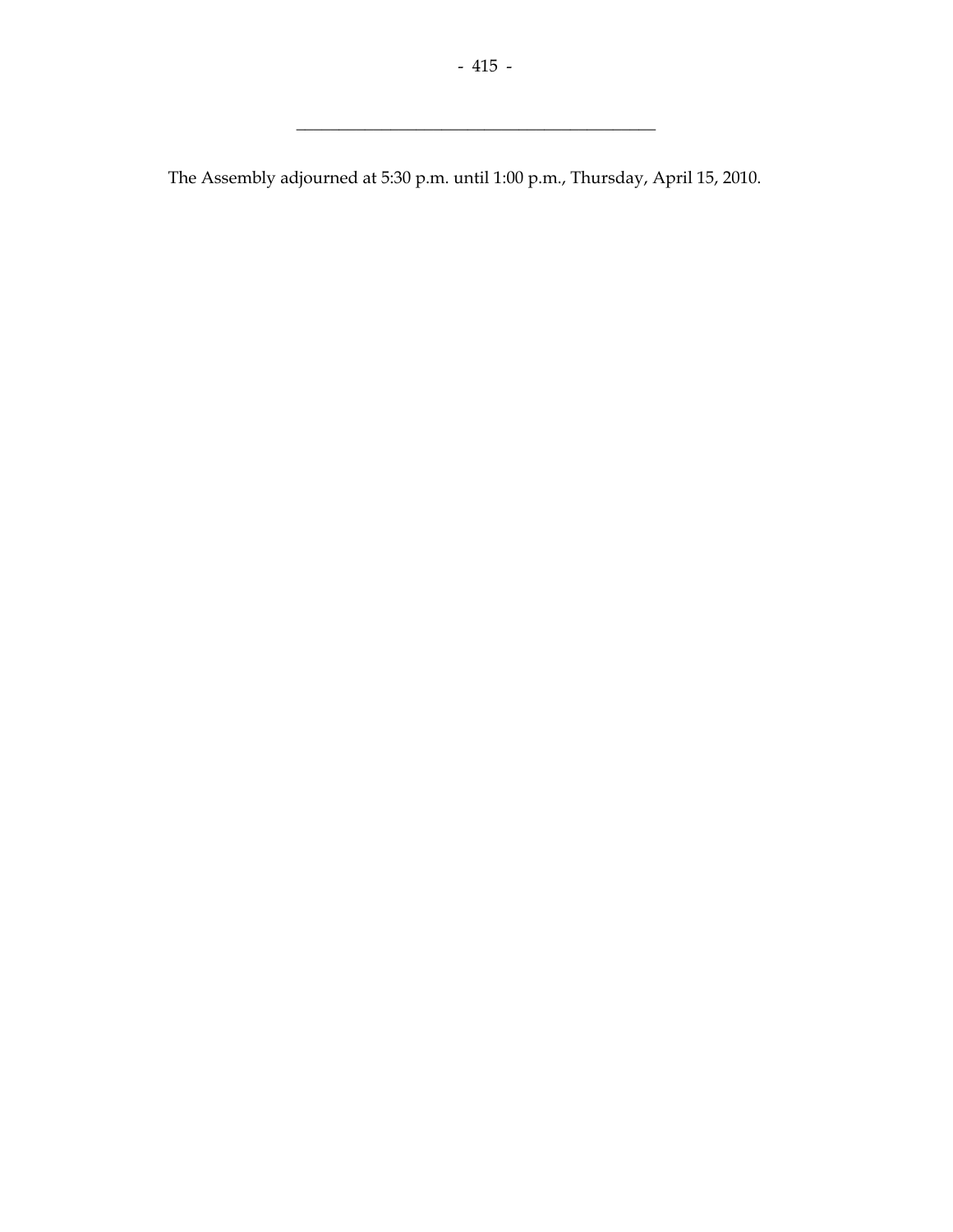## **VOTES AND PROCEEDINGS**

### **of the**

## **YUKON LEGISLATIVE ASSEMBLY**

### **32nd Legislative Assembly First Session**

## Thursday, April 15, 2010

The Speaker took the Chair at 1:00 p.m.

#### **INTRODUCTION OF VISITORS**

 The Speaker introduced and welcomed the 2010 Yukon Youth Parliament participants from Haines Junction, Dawson City, Carmacks and Whitehorse.

#### **TABLING RETURNS AND DOCUMENTS**

Mr. Cathers, Member for Lake Laberge

- Takhini Hotsprings rezoning application: concerns and opinions of residents of the Hotsprings Road Local Area Planning district **(Filed Document #143)**
- Takhini Hotsprings rezoning: letter (dated November 6, 2008) to Hon. Archie Lang, Minister of Community Services from Erik Val, Local Resident and Community Spokesperson **(Filed Document #144)**

Hon. Ms. Horne, Minister of Justice

Yukon Law Foundation Annual Report and Financial Statements (dated October 31, 2009) **(Sessional Paper #153)**

#### **GOVERNMENT MOTIONS**

Moved by the Hon. Ms. Taylor, Government House Leader:

 THAT Craig Tuton, Chair of the Yukon Hospital Corporation, Joe MacGillivray, Chief Executive Officer of the Yukon Hospital Corporation, and Nick Leenders, Chief Financial Officer of the Yukon Hospital Corporation, appear as witnesses before Committee of the Whole from 3:30 p.m. to 5:30 p.m. on Thursday, April 15, 2010, to discuss matters relating to the Yukon Hospital Corporation. **(Motion #1021)** 

A debate arising on the motion and the question being put, it was agreed to.

#### **GOVERNMENT BILLS (Second Reading)**

The following bill was called for Second Reading:

Bill #82 - Civil Forfeiture Act

-Hon. Ms. Horne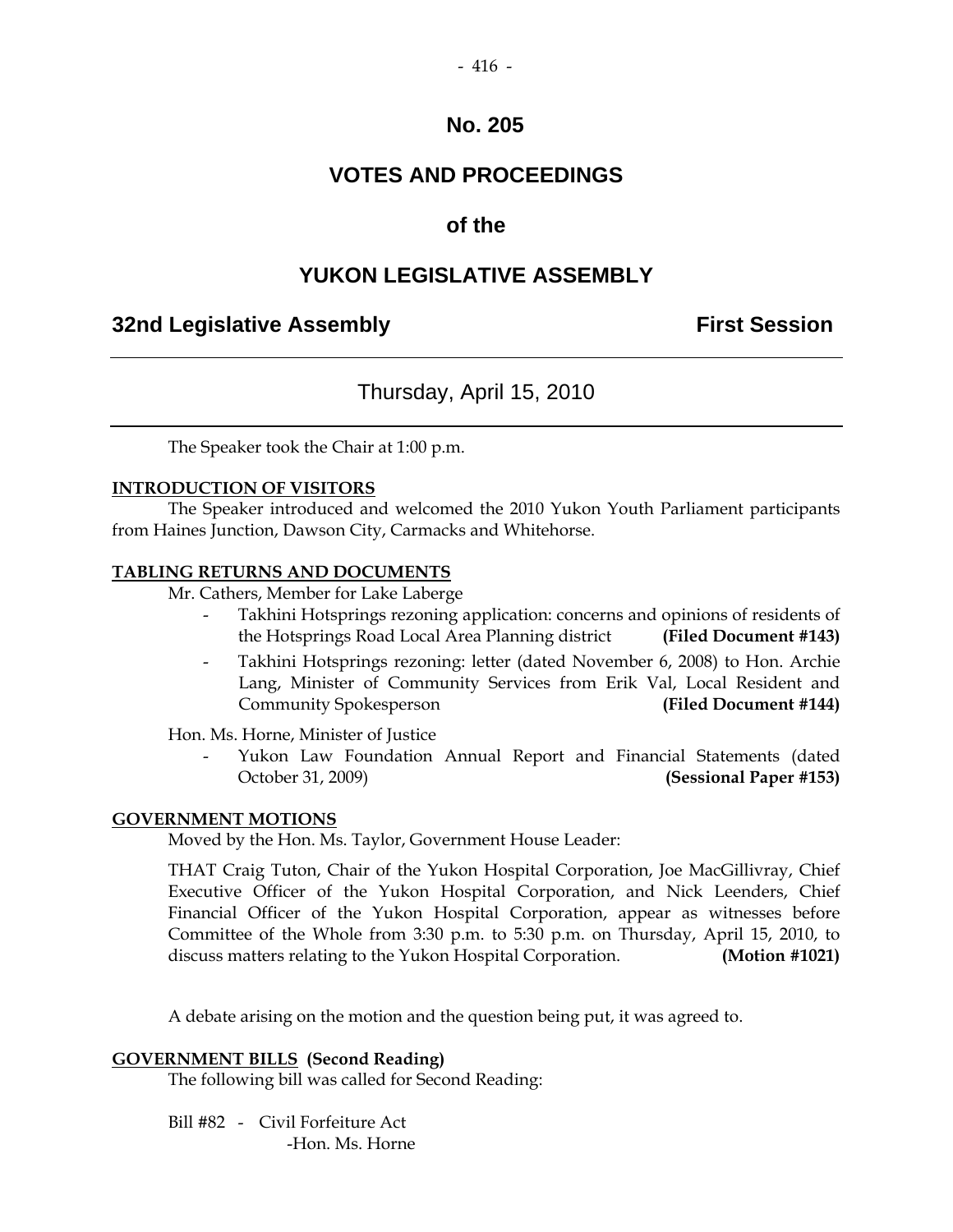A debate arising on the motion for Second Reading of Bill #82, and the question being put, it was agreed to on the following recorded Division:

|         |        | YEA        |            |    |
|---------|--------|------------|------------|----|
| Fentie  | Rouble |            | Edzerza    |    |
| Taylor  | Lang   |            | Nordick    |    |
| Hart    | Horne  |            | Fairclough | 10 |
| Kenyon  |        |            |            |    |
|         |        | <b>NAY</b> |            |    |
| Cardiff |        |            |            |    |

 Bill #82, entitled Civil Forfeiture Act, was accordingly referred to Committee of the Whole.

#### **COMMITTEE OF THE WHOLE**

According to Order, the Assembly resolved into Committee of the Whole.

Progress was reported on the following bill:

 Bill #18 - Third Appropriation Act, 2009-10 -Hon. Mr. Fentie

 The Chair also reported that pursuant to Motion #1021, adopted by the House earlier this day, Craig Tuton, Chair of the Yukon Hospital Corporation, Joe MacGillivray, Chief Executive Officer of the Yukon Hospital Corporation, and Nick Leenders, Chief Financial Officer of the Yukon Hospital Corporation, appeared as witnesses in Committee of the Whole from 3:30 p.m. to 5:30 p.m.

The report of the Chair was adopted.

The Assembly adjourned at 5:32 p.m. until 1:00 p.m., Monday, April 19, 2010.

 $\overline{\phantom{a}}$  , and the set of the set of the set of the set of the set of the set of the set of the set of the set of the set of the set of the set of the set of the set of the set of the set of the set of the set of the s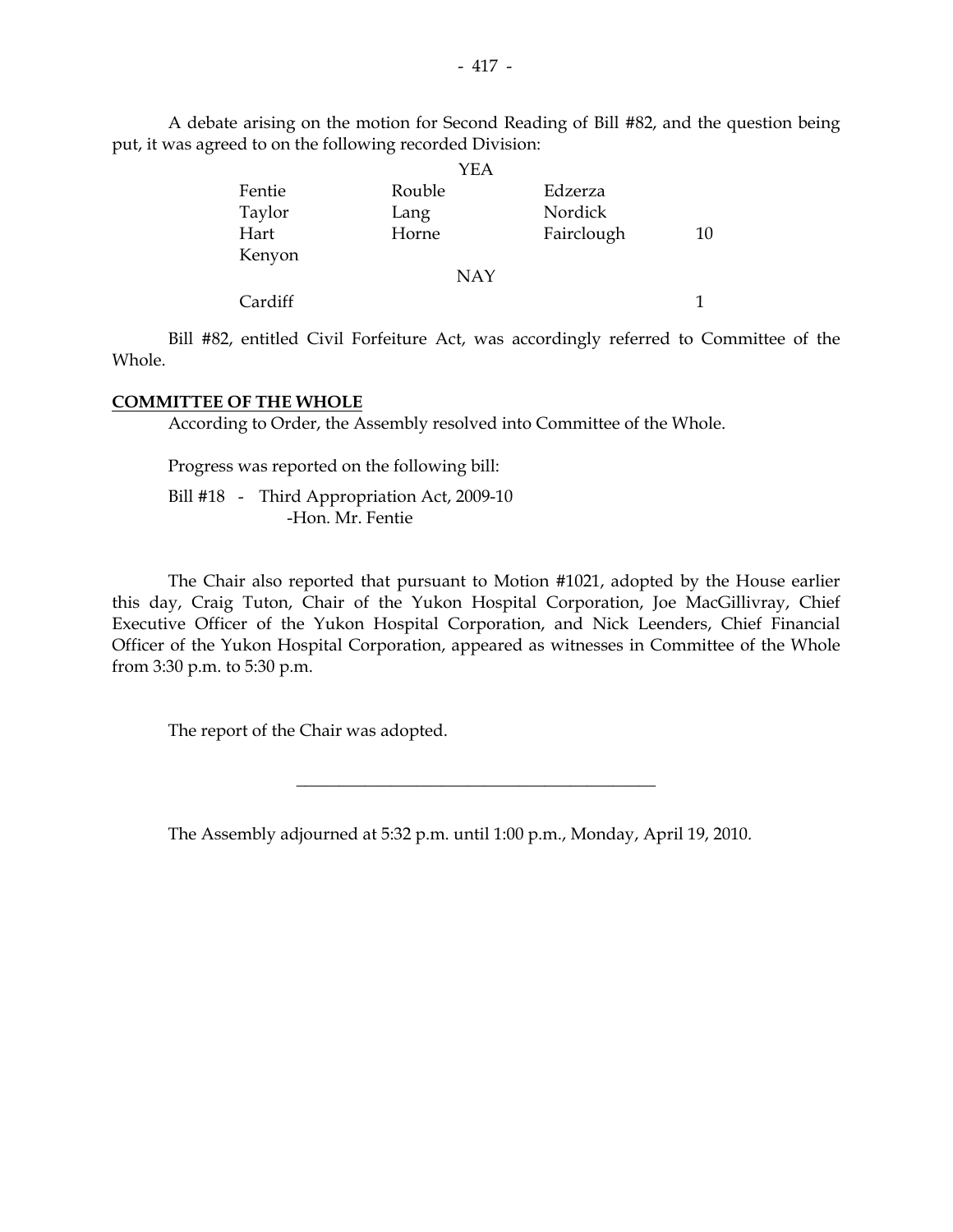## **VOTES AND PROCEEDINGS**

## **of the**

## **YUKON LEGISLATIVE ASSEMBLY**

## **32nd Legislative Assembly First Session**

## Monday, April 19, 2010

The Speaker took the Chair at 1:00 p.m.

#### **SPEAKER'S STATEMENT (Re: Changes to the Order Paper – Withdrawal of Motions)**

 Prior to proceeding with the Daily Routine, the Speaker made the following statement regarding changes made to the Order Paper.

"The Chair wishes to inform the House of a change which has been made to the Order Paper. Motion #1031, standing in the name of the Member for Mount Lorne, has been removed from the Order Paper as Bill #82, Civil Forfeiture Act, has now received second reading ."

#### **TABLING RETURNS AND DOCUMENTS**

Hon. Ms. Horne, Minister of Justice

RCMP, Yukon citizens' concerns regarding: Letter (dated April 19, 2010) to Mr. Ian McPhail, Interim Chair, Commission for Public Complaints Against the RCMP from Hon. Marian Horne, Minister of Justice and Superintendent Peter Clark, Acting Commanding Officer, RCMP "M" Division

**(Filed Document #145)** 

#### **PRESENTING REPORTS OF COMMITTEES**

 Hon. Ms. Taylor, Chair, Standing Committee on Appointments to Major Government Boards and Committees

> - Appointments to Major Government Boards and Committees, Standing Committee on: Thirteenth Report (dated April 19, 2010)

> > **(Sessional Paper #154)**

#### **GOVERNMENT BILLS (Second Reading)**

The following bill was called for Second Reading:

Bill #81 - Victims of Crime Act

-Hon. Ms. Horne

 A debate arising on the motion for Second Reading of Bill #81, and the question being put, it was agreed to on the following recorded Division: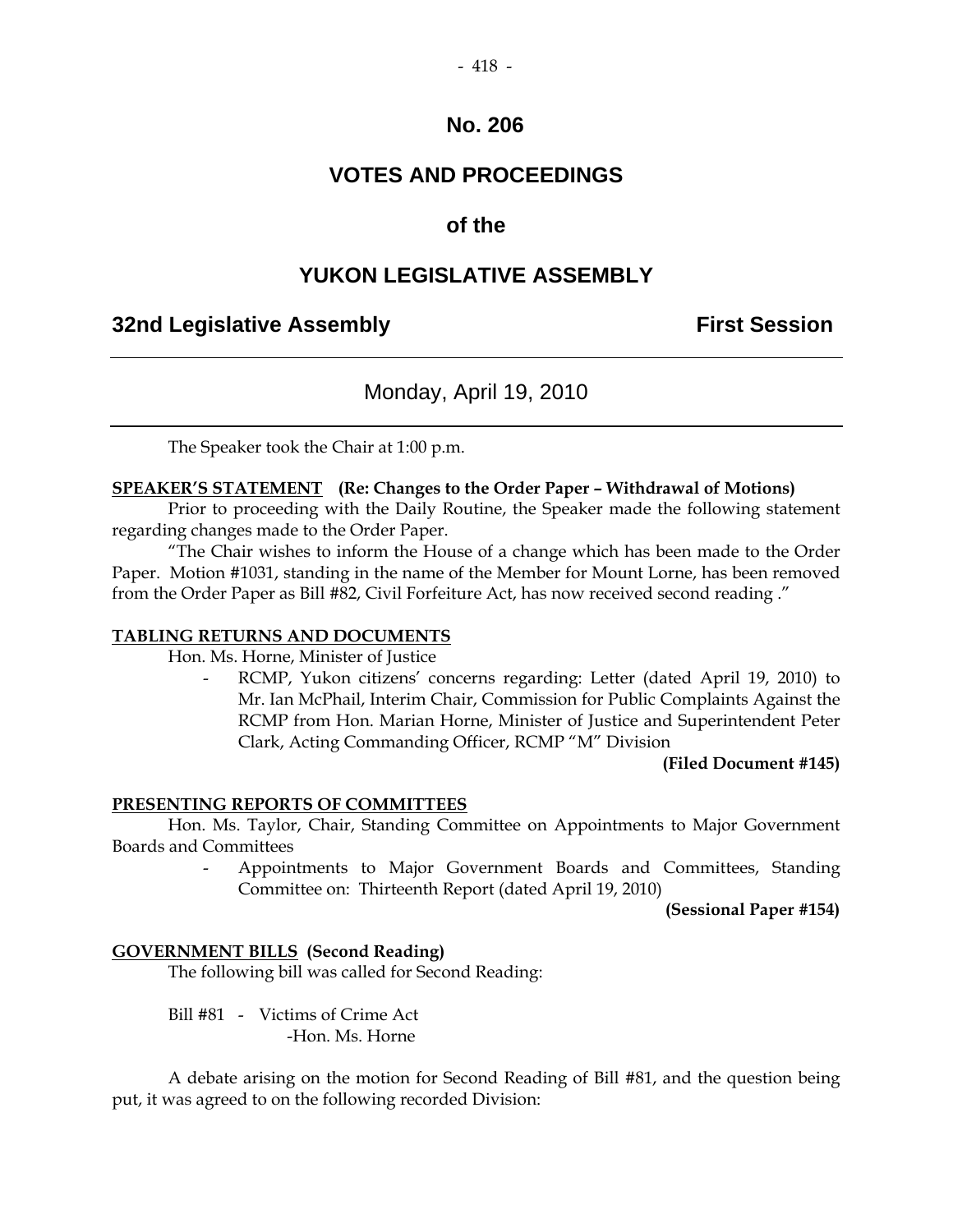|        | YEA        |            |    |
|--------|------------|------------|----|
| Fentie | Lang       | McRobb     |    |
| Taylor | Horne      | Fairclough |    |
| Hart   | Edzerza    | Inverarity | 15 |
| Kenyon | Nordick    | Cardiff    |    |
| Rouble | Mitchell   | Cathers    |    |
|        | <b>NAY</b> |            |    |
|        |            |            |    |

 Bill #81, entitled Victims of Crime Act, was accordingly referred to Committee of the Whole.

#### **COMMITTEE OF THE WHOLE**

According to Order, the Assembly resolved into Committee of the Whole.

Progress was reported on the following bill:

 Bill #82 - Civil Forfeiture Act -Hon. Ms. Horne

The report of the Chair was adopted.

The Assembly adjourned at 5:30 p.m. until 1:00 p.m., Tuesday, April 20, 2010.

 $\overline{\phantom{a}}$  , and the set of the set of the set of the set of the set of the set of the set of the set of the set of the set of the set of the set of the set of the set of the set of the set of the set of the set of the s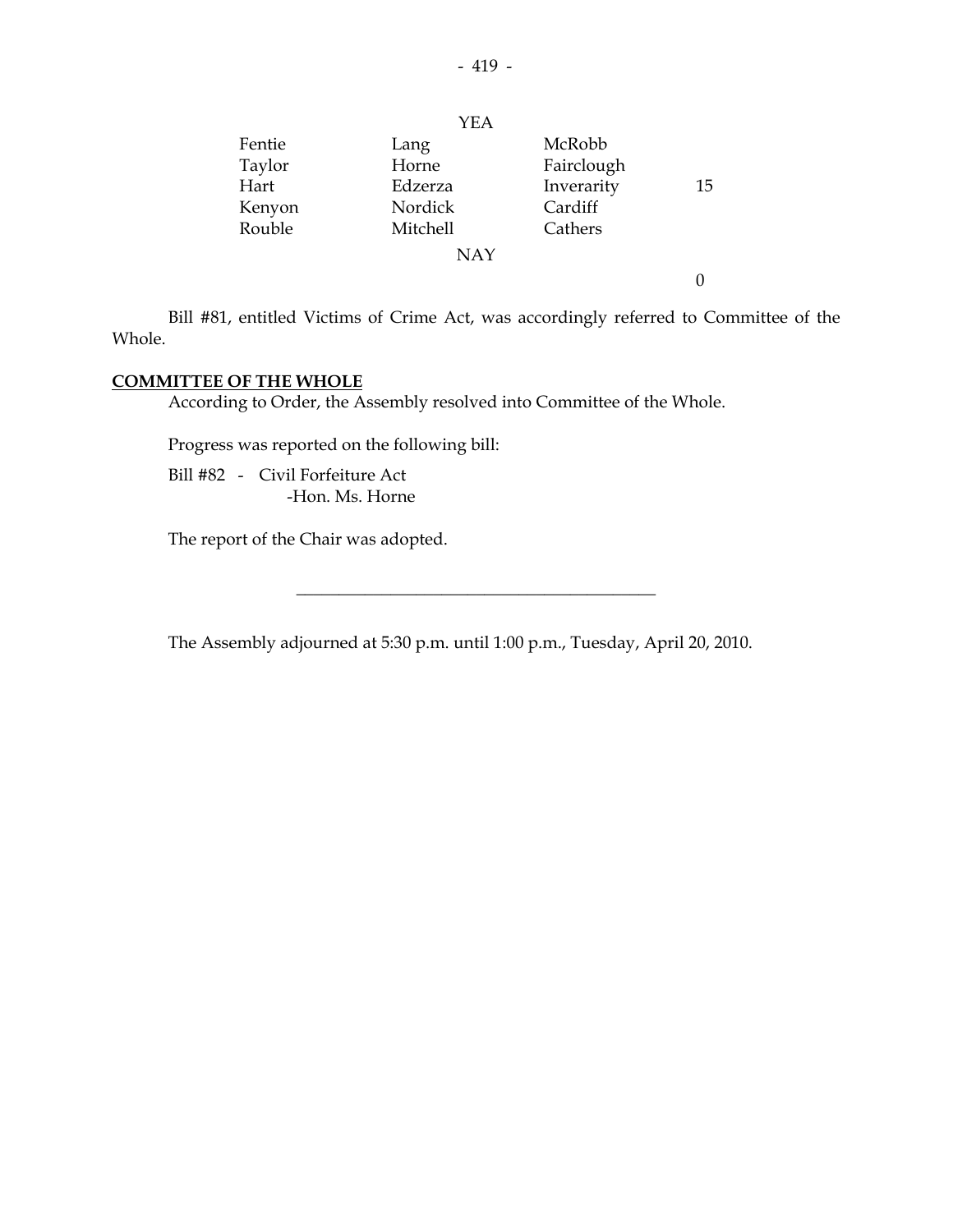## **VOTES AND PROCEEDINGS**

## **of the**

## **YUKON LEGISLATIVE ASSEMBLY**

## **32nd Legislative Assembly The Contract Session**

## Tuesday, April 20, 2010

The Speaker took the Chair at 1:00 p.m.

#### **NOTICE RE GOVERNMENT PRIVATE MEMBERS' BUSINESS**

 Pursuant to Standing Order 14.2(7), the Hon. Ms. Taylor, Government House Leader, informed the House that the Government Private Member did not wish to identify any items to be called during Government Private Members' Business on Wednesday, April 21, 2010.

#### **COMMITTEE OF THE WHOLE**

According to Order, the Assembly resolved into Committee of the Whole.

Progress was reported on the following bill:

 Bill #18 - Third Appropriation Act, 2009-10 -Hon. Mr. Fentie

The report of the Chair was adopted.

The Assembly adjourned at 5:30 p.m. until 1:00 p.m., Wednesday, April 21, 2010.

\_\_\_\_\_\_\_\_\_\_\_\_\_\_\_\_\_\_\_\_\_\_\_\_\_\_\_\_\_\_\_\_\_\_\_\_\_\_\_\_\_\_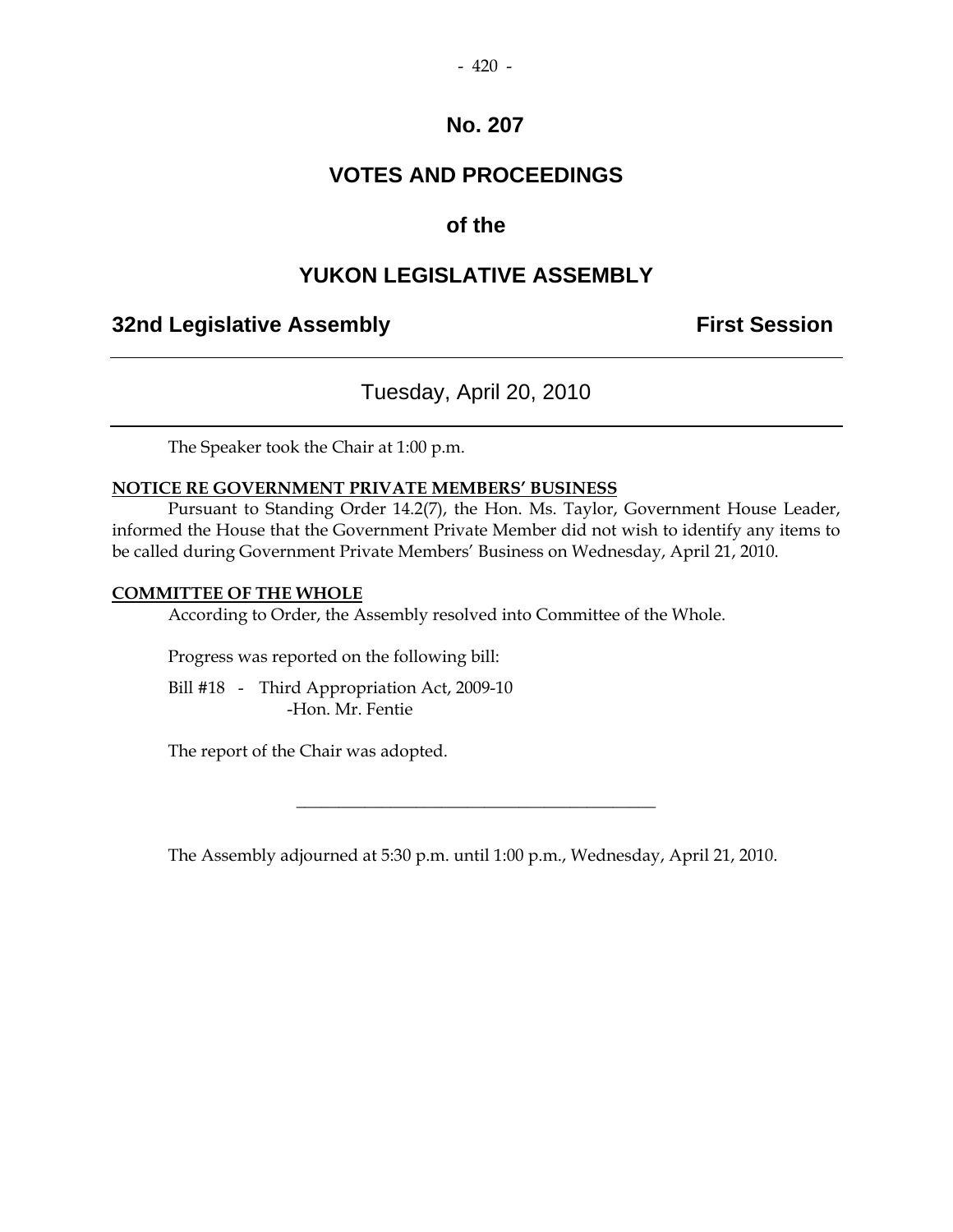## **VOTES AND PROCEEDINGS**

## **of the**

## **YUKON LEGISLATIVE ASSEMBLY**

### **32nd Legislative Assembly First Session**

## Wednesday, April 21, 2010

The Speaker took the Chair at 1:00 p.m.

#### **GOVERNMENT MOTIONS**

Moved by the Hon. Ms. Horne, Minister of Justice:

 THAT this House urges the Government of Yukon, in conjunction with "M" Division of the Royal Canadian Mounted Police, to conduct a review of policing in Yukon that:

- (1) reflects the RCMP's commitment to become more constructively self-critical, more transparent and accountable to its own employees, to the government and to the Canadian public,
- (2) seeks to assist "M" Division in implementing in Yukon the RCMP's national commitment to transformation,
- (3) is co-chaired by the RCMP's Commanding Officer of "M" Division and the Deputy Minister of Yukon's Department of Justice, who will undertake the review in consultation with an Advisory Committee comprised of one representative from each of the following:
	- (a) Yukon First Nations,
	- (b) Yukon Municipalities,
	- (c) Yukon Women's groups,
	- (d) the RCMP,
	- (e) the Women's Directorate,
	- (f) the Department of Community Services,
	- (g) the Department of Health and Social Services, and
	- (h) the Department of Justice;
- (4) will have the following priorities:
	- (a) considering measures and making recommendations to better ensure that Yukon's police force is responsive and accountable to the needs of Yukon citizens,
	- (b) reviewing how public complaints relating to the RCMP in Yukon are currently dealt with and making recommendations on any required improvements,
	- (c) determining the skills that Yukon officers require in order to provide policing services in Yukon communities and making recommendations to enhance training, including the potential for Yukon based training,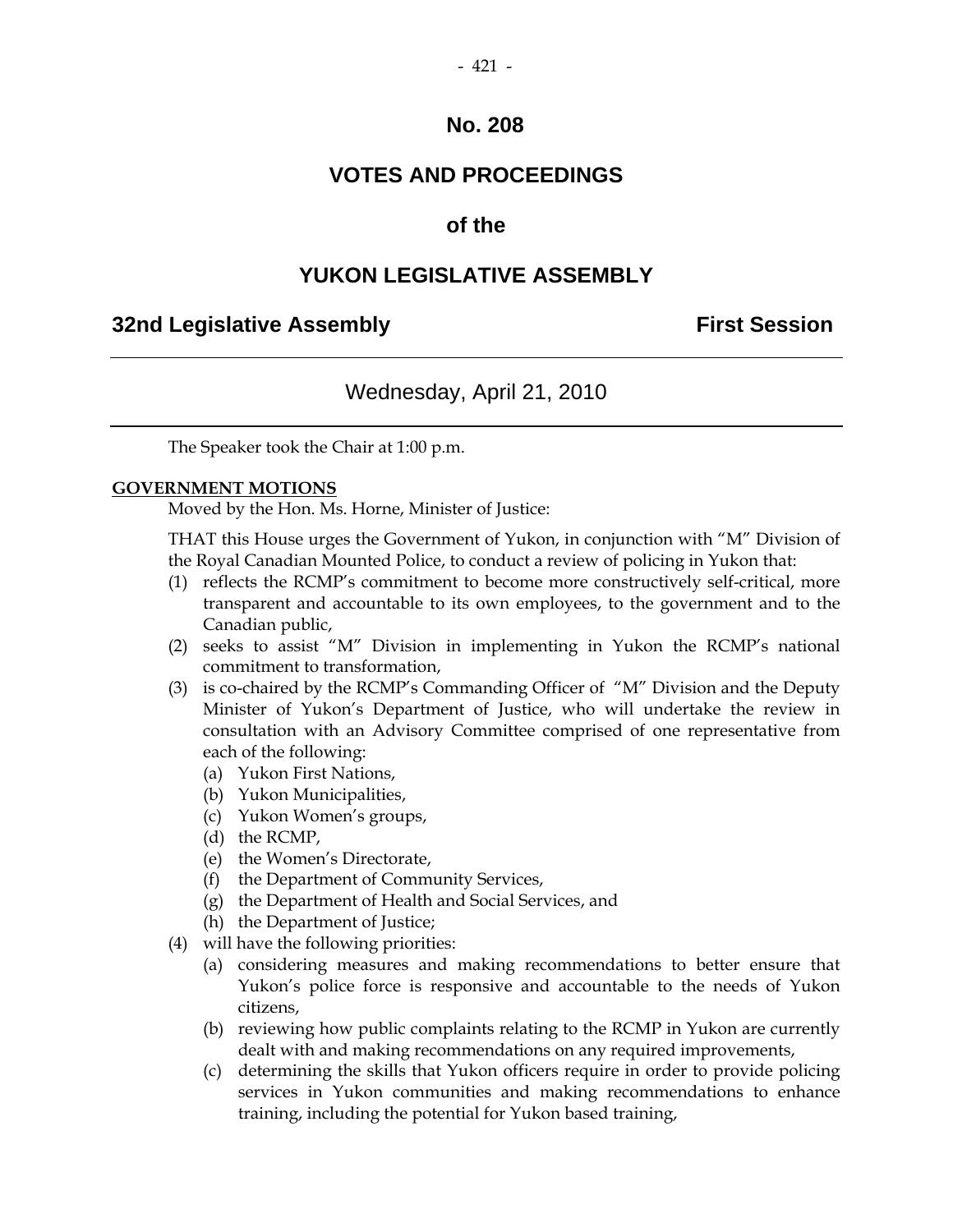- (d) reviewing the services provided by the RCMP to citizens who are in vulnerable positions, including victims of domestic violence and sexual assault, as well as individuals who have been arrested and detained in custody,
- (e) identifying and building upon successes and best practices in the delivery of policing services to Yukon, and
- (f) reviewing and making recommendations on how best to implement in Yukon the existing RCMP policy on External Investigations and Reviews; and
- (5) has the co-chairs, through community and targeted consultations produce a written report to be submitted to Yukon's Minister of Justice no later than September 15, 2010. **(Motion #1033)**

 A debate arising on the motion, it was moved by Mr. Cardiff, Member for Mount Lorne, in amendment thereto:

THAT Motion #1033 be amended by adding under item number (3) the following:

- "(i) Yukon aboriginal womens' groups,
- (j) Yukon youth groups,
- (k) Non-government organizations representing clientele with direct experience of the police force;".

 A debate arising on the amendment and the question being put, it was negatived on the following recorded Division:

|          | YEA        |         |   |
|----------|------------|---------|---|
| Mitchell | Elias      | Cardiff | 5 |
| McRobb   | Inverarity |         |   |
|          | <b>NAY</b> |         |   |
| Fentie   | Rouble     | Edzerza |   |
| Taylor   | Lang       | Nordick |   |
| Hart     | Horne      |         |   |

 The debate continuing on the motion, it was moved by Mr. McRobb, Member for Kluane, in amendment thereto:

THAT Motion #1033 be amended by adding under item number (3) the following:

"(i) Community Justice Committees"

 A debate arising on the amendment and the question being put, it was negatived on the following recorded Division:

|          | YEA        |         |   |
|----------|------------|---------|---|
| Mitchell | Elias      | Cardiff | 5 |
| McRobb   | Inverarity |         |   |
|          | <b>NAY</b> |         |   |
| Fentie   | Rouble     | Edzerza |   |
| Taylor   | Lang       | Nordick | 8 |
| Hart     | Horne      |         |   |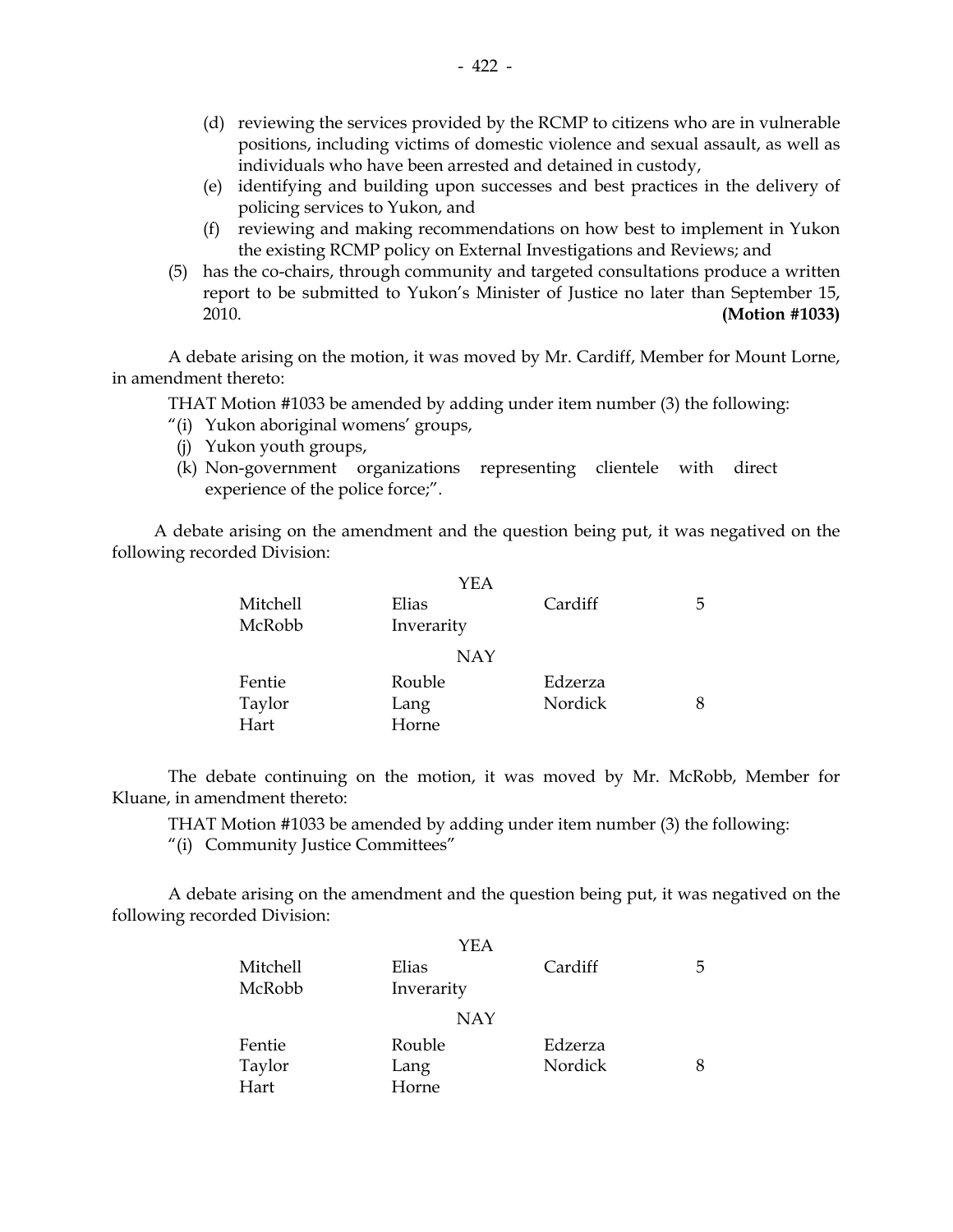The debate continued on Motion #1033, it was agreed to on the following recorded Division:

|        | YEA        |            |    |
|--------|------------|------------|----|
| Fentie | Horne      | Elias      |    |
| Taylor | Edzerza    | Fairclough |    |
| Hart   | Nordick    | Inverarity | 15 |
| Rouble | Mitchell   | Cardiff    |    |
| Lang   | McRobb     | Cathers    |    |
|        | <b>NAY</b> |            |    |
|        |            |            |    |
|        |            |            |    |

#### **COMMITTEE OF THE WHOLE**

According to Order, the Assembly resolved into Committee of the Whole.

Progress was reported on the following bill:

 Bill #18 - Third Appropriation Act, 2009-10 -Hon. Mr. Fentie

The report of the Chair was adopted.

The Assembly adjourned at 5:26 p.m. until 1:00 p.m., Thursday, April 22, 2010.

 $\overline{\phantom{a}}$  , and the set of the set of the set of the set of the set of the set of the set of the set of the set of the set of the set of the set of the set of the set of the set of the set of the set of the set of the s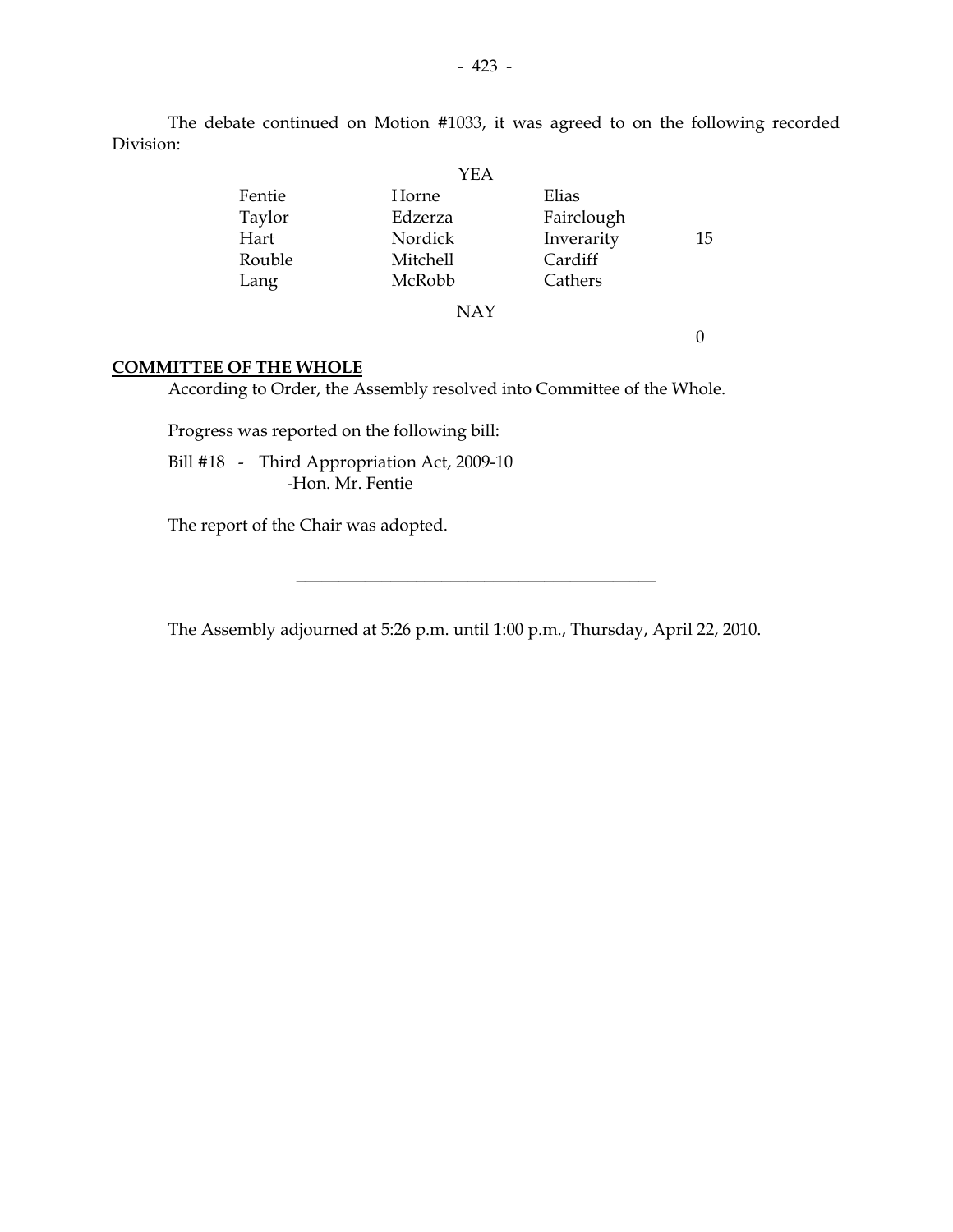## **VOTES AND PROCEEDINGS**

## **of the**

## **YUKON LEGISLATIVE ASSEMBLY**

## **32nd Legislative Assembly The Contract Session**

## Thursday, April 22, 2010

The Speaker took the Chair at 1:00 p.m.

#### **COMMITTEE OF THE WHOLE**

According to Order, the Assembly resolved into Committee of the Whole.

Progress was reported on the following bills:

- Bill #20 First Appropriation Act, 2010-11 -Hon. Mr. Fentie
- Bill #18 Third Appropriation Act, 2009-10 -Hon. Mr. Fentie

The report of the Chair was adopted.

The Assembly adjourned at 5:30 p.m. until 1:00 p.m., Monday, April 26, 2010.

\_\_\_\_\_\_\_\_\_\_\_\_\_\_\_\_\_\_\_\_\_\_\_\_\_\_\_\_\_\_\_\_\_\_\_\_\_\_\_\_\_\_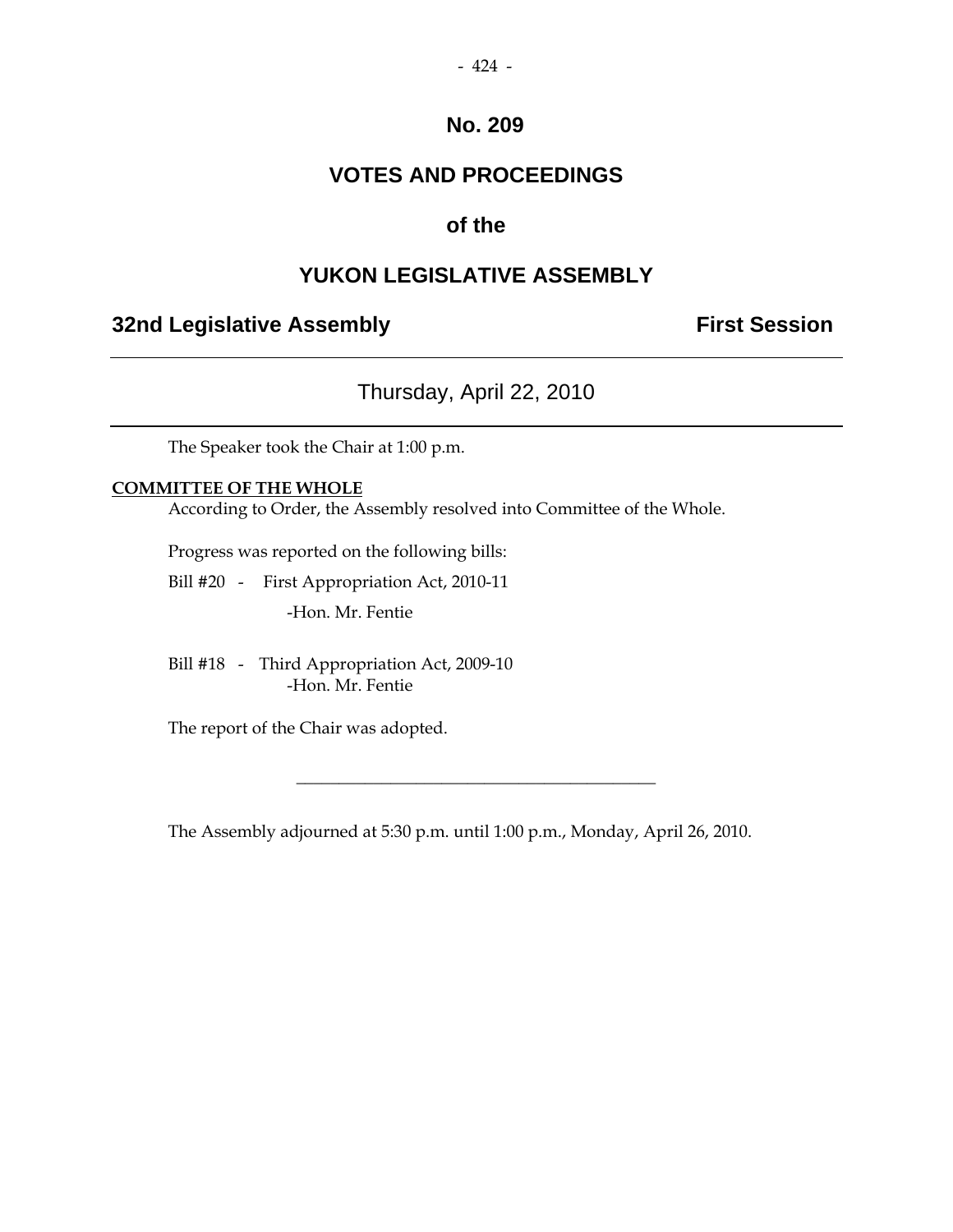## **VOTES AND PROCEEDINGS**

#### **of the**

### **YUKON LEGISLATIVE ASSEMBLY**

#### **32nd Legislative Assembly The Contract Session**

Monday, April 26, 2010

The Speaker took the Chair at 1:00 p.m.

#### **TABLING RETURNS AND DOCUMENTS**

Mr. Cathers, Member for Lake Laberge

Rural Well Program, availability in Whitehorse: letter (dated April 8, 2010) to Hon. Archie Lang, Minister of Community Services from Brad Cathers, MLA, Lake Laberge **(Filed Document #146)** 

#### **GOVERNMENT BILLS (Second Reading)**

The following bill was called for Second Reading:

 Bill #85 - Act to Amend the Motor Vehicles Act, 2010 -Hon. Mr. Lang

 A debate arising on the motion for Second Reading of Bill #85, and the question being put, it was agreed to on the following recorded Division:

|        | YEA        |            |    |
|--------|------------|------------|----|
| Fentie | Lang       | McRobb     |    |
| Taylor | Horne      | Elias      |    |
| Hart   | Edzerza    | Inverarity | 15 |
| Kenyon | Nordick    | Cardiff    |    |
| Rouble | Mitchell   | Cathers    |    |
|        | <b>NAY</b> |            |    |
|        |            |            |    |

 Bill #85, entitled Act to Amend the Motor Vehicles Act, 2010, was accordingly referred to Committee of the Whole.

The following bill was called for Second Reading:

 Bill #84 - Labour Mobility Amendments Act -Hon. Mr. Lang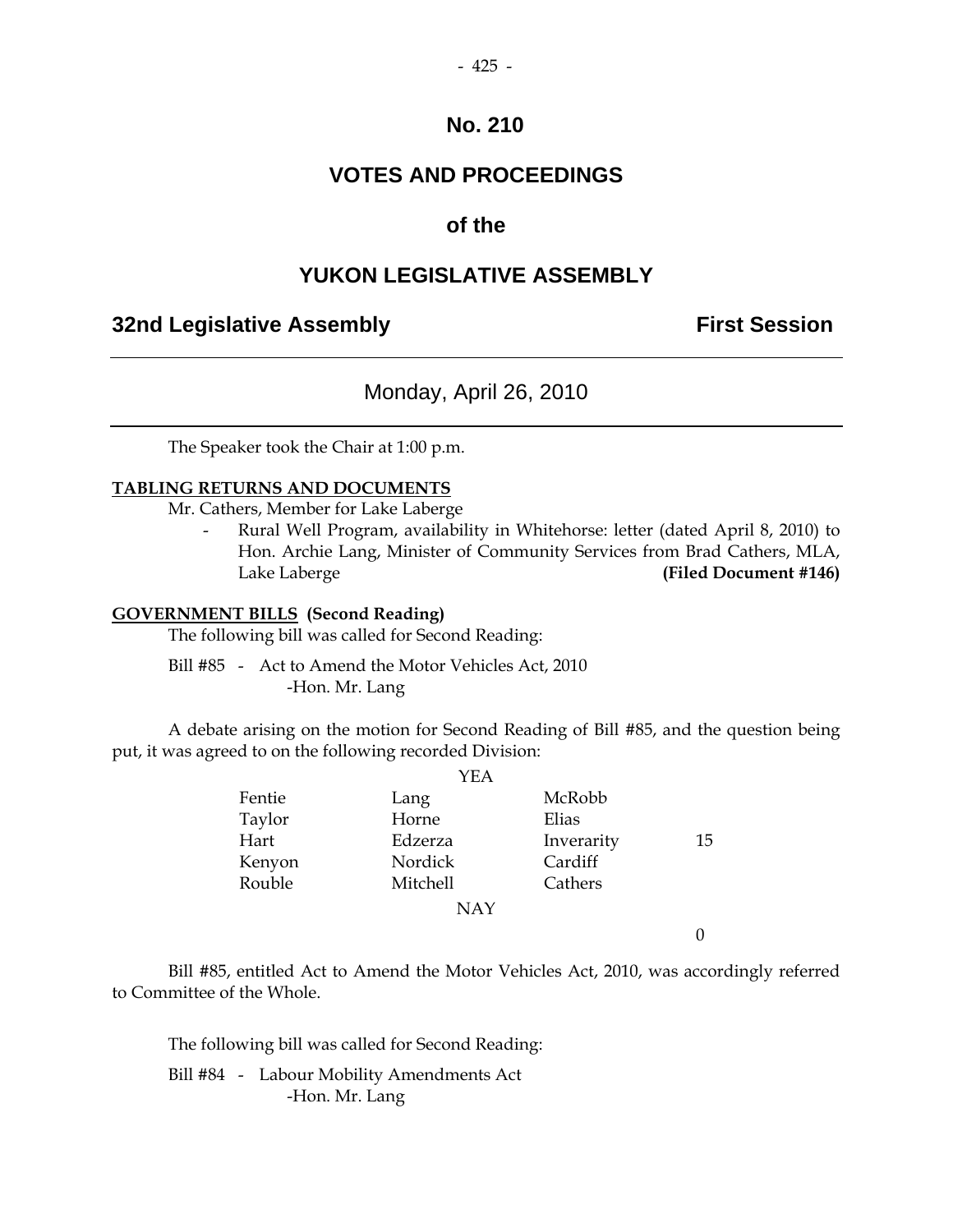A debate arising on the motion for Second Reading of Bill #84, and the question being put, it was agreed to on the following recorded Division:

|        | YEA        |            |    |
|--------|------------|------------|----|
| Fentie | Lang       | McRobb     |    |
| Taylor | Horne      | Elias      |    |
| Hart   | Edzerza    | Inverarity | 14 |
| Kenyon | Nordick    | Cardiff    |    |
| Rouble | Mitchell   |            |    |
|        | <b>NAY</b> |            |    |

0

 Bill #84, entitled Labour Mobility Amendments Act, was accordingly referred to Committee of the Whole.

#### **COMMITTEE OF THE WHOLE**

According to Order, the Assembly resolved into Committee of the Whole.

Progress was reported on the following bill:

 Bill #20 - First Appropriation Act, 2010-11 -Hon. Mr. Fentie

The report of the Chair was adopted.

The Assembly adjourned at 5:28 p.m. until 1:00 p.m., Tuesday, April 27, 2010.

\_\_\_\_\_\_\_\_\_\_\_\_\_\_\_\_\_\_\_\_\_\_\_\_\_\_\_\_\_\_\_\_\_\_\_\_\_\_\_\_\_\_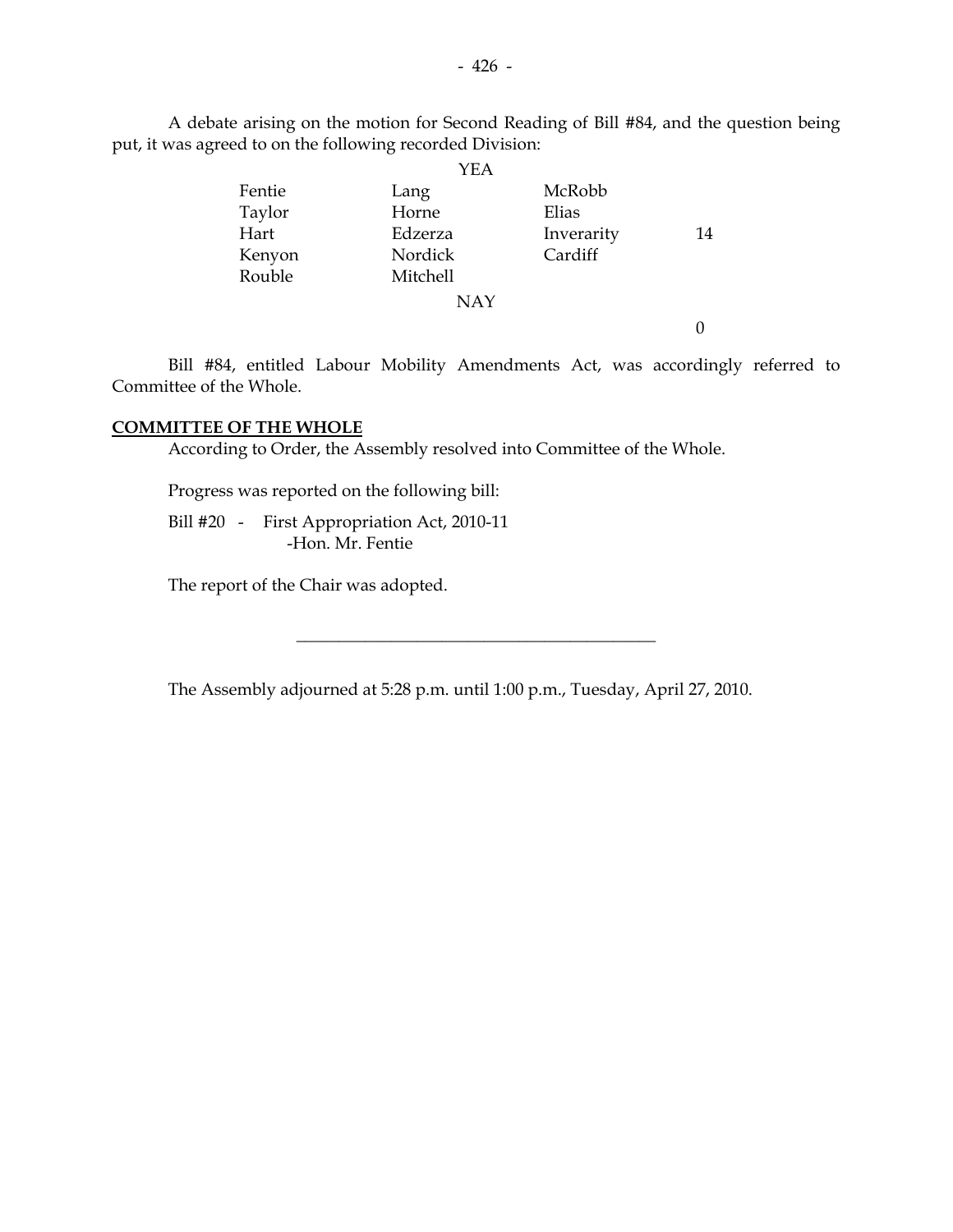## **VOTES AND PROCEEDINGS**

## **of the**

## **YUKON LEGISLATIVE ASSEMBLY**

## **32nd Legislative Assembly First Session**

## Tuesday, April 27, 2010

The Speaker took the Chair at 1:00 p.m.

#### **SPEAKER'S STATEMENT (Re: Changes to the Order Paper – Reinstatement of a Motion)**

 Prior to proceeding with the Daily Routine, the Speaker made the following statement regarding changes made to the Order Paper.

"The Chair wishes to inform the House of a change which has been made to the Order Paper. Motion #1031, standing in the name of the Member for Mount Lorne, which was removed from the Order Paper on Monday, April 19, has been reinstated in its original form."

#### **NOTICE OF OPPOSITION PRIVATE MEMBERS' BUSINESS**

 Pursuant to Standing Order 14.2(3), Mr. McRobb, Official Opposition House Leader, identified Motion #1050 and Motion #989 as being the items to be called during Opposition Private Members' Business on Wednesday, April 28, 2010.

 Pursuant to Standing Order 14.2(3), Mr. Cardiff, Third Party House Leader, identified Motion #1031 as being the item to be called during Opposition Private Members' Business on Wednesday, April 28, 2010.

#### **COMMITTEE OF THE WHOLE**

According to Order, the Assembly resolved into Committee of the Whole.

Progress was reported on the following bill:

Bill #20 - First Appropriation Act, 2010-11 -Hon. Mr. Fentie

The report of the Chair was adopted.

The Assembly adjourned at 5:28 p.m. until 1:00 p.m., Wednesday, April 28, 2010.

\_\_\_\_\_\_\_\_\_\_\_\_\_\_\_\_\_\_\_\_\_\_\_\_\_\_\_\_\_\_\_\_\_\_\_\_\_\_\_\_\_\_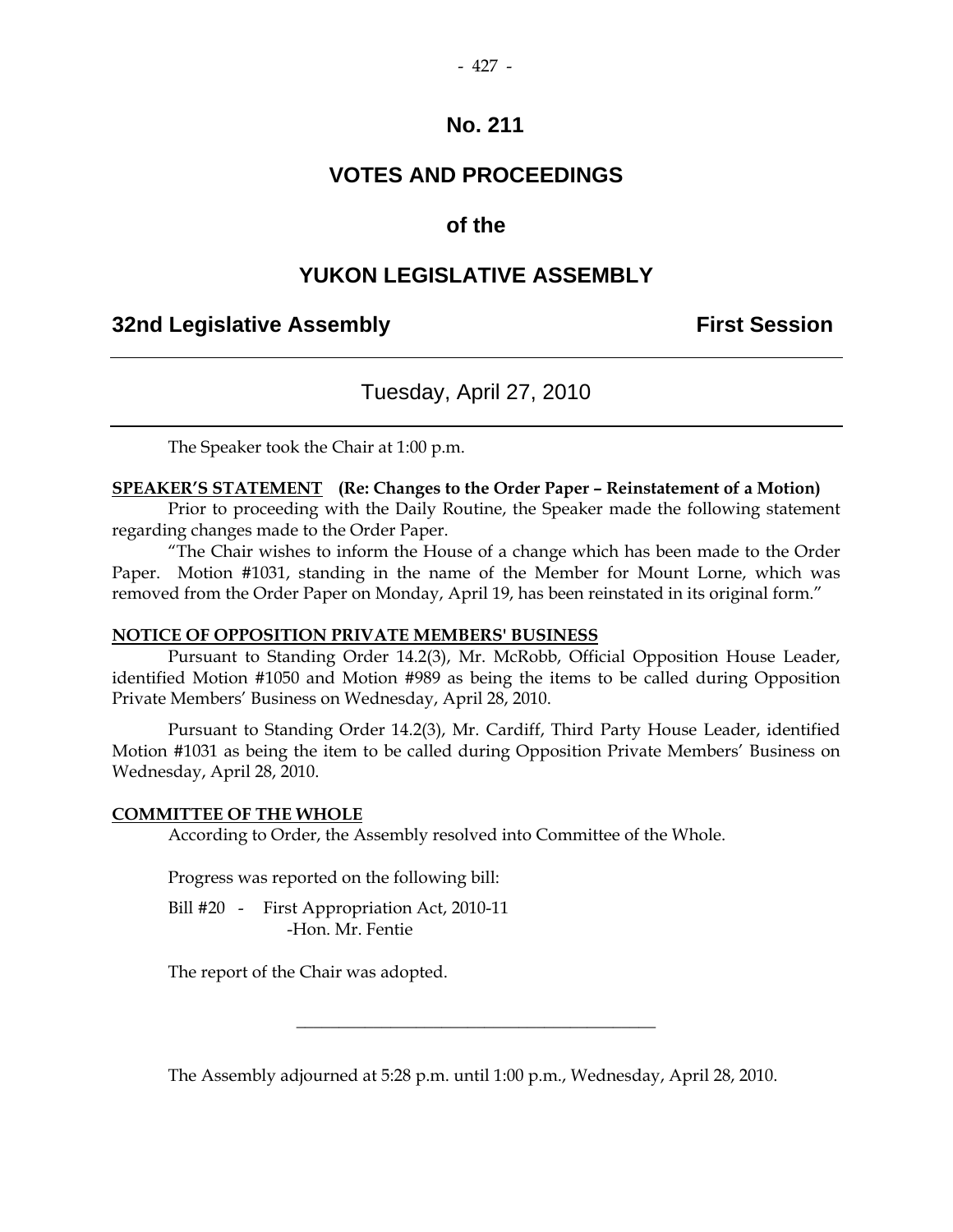## **VOTES AND PROCEEDINGS**

## **of the**

## **YUKON LEGISLATIVE ASSEMBLY**

## **32nd Legislative Assembly First Session**

## Wednesday, April 28, 2010

The Speaker took the Chair at 1:00 p.m.

#### **TABLING RETURNS AND DOCUMENTS**

Hon. Mr. Rouble, Minister of Education

- Yukon College 2008/2009 Annual Report **(Sessional Paper #155)**
- Yukon College Audited Financial Statements (dated October 23, 2009) prepared by the Office of the Auditor General of Canada **(Sessional Paper #156)**

Hon. Mr. Hart, Minister of Health and Social Services

- Yukon Child Care Board April 1, 2009 – March 31, 2010 Annual Report

**(Sessional Paper #157)** 

- Yukon Health and Social Services Council 2008-2009 Annual Report

**(Sessional Paper #158)** 

#### **OPPOSITION PRIVATE MEMBERS' BUSINESS**

Moved by Mr. Mitchell, Member for Copperbelt:

 THAT this House urges the Commissioner in Executive Council to call a public inquiry, under the *Public Inquiries Act*, to investigate all matters relating to the death of Raymond Silverfox on December 2, 2008 while in RCMP custody, in order to:

- (1) determine whether there were steps that should have been taken in the care and custody of Mr. Silverfox that would likely have prevented his death,
- (2) determine whether changes made in RCMP procedures for dealing with people in custody since the death of Mr. Silverfox are sufficient to prevent the occurrence of a similar incident involving the death of individuals in custody; and
- (3) consider what additional steps, including but not limited to, the establishment of a Yukon Independent Civilian Oversight & Advisory Board, should be taken to improve the treatment of people held in custody by the RCMP. **(Motion #1050)**

 A debate started on the motion, it was moved by the Hon. Ms. Horne, Minister of Justice, to adjourn debate. The question being put, it was agreed to and accordingly, debate on Motion #1050 was adjourned.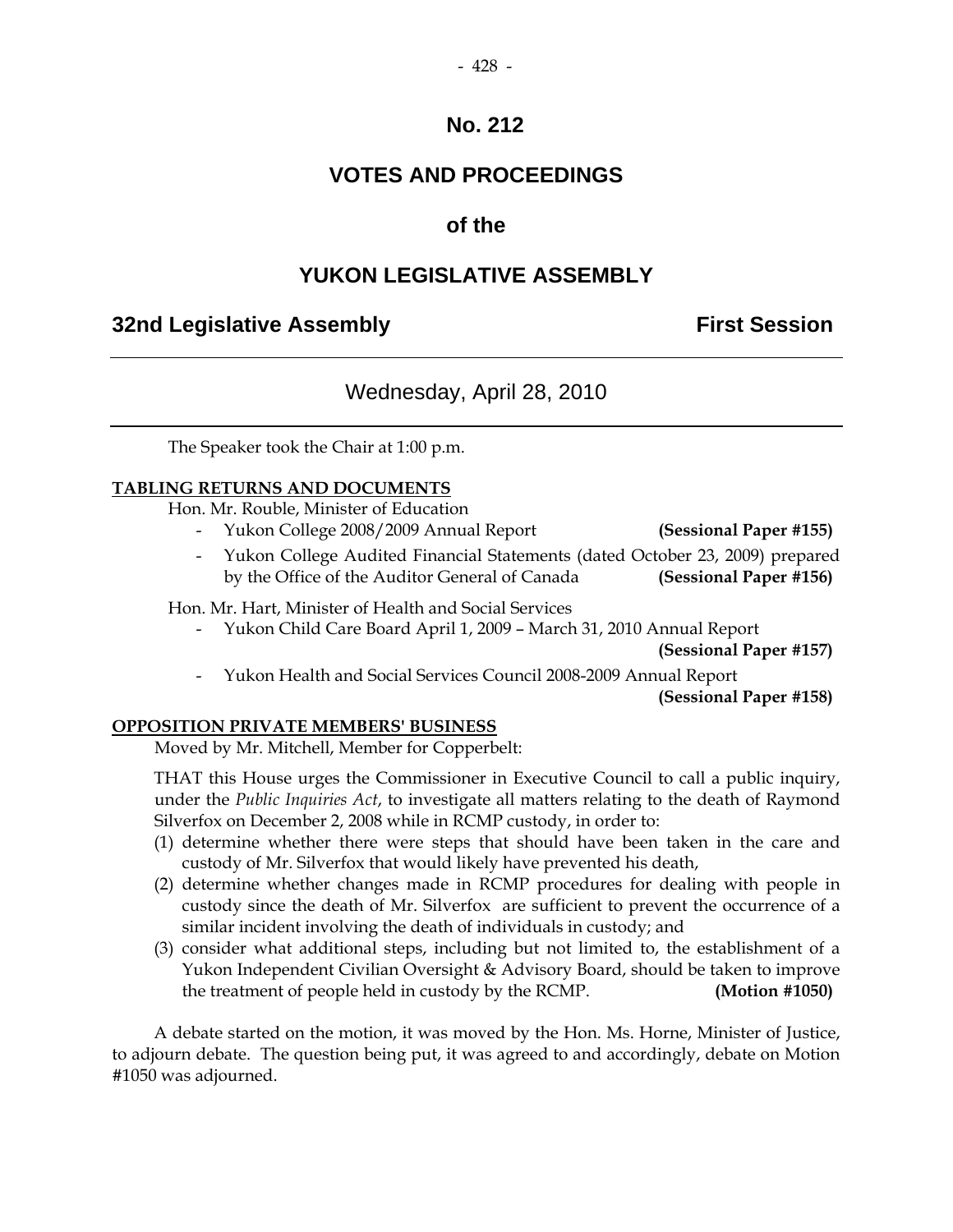Moved by Mr. Mitchell, Member for Copperbelt:

 THAT this House urges the Government of Yukon to work with the four affected First Nation governments and all stakeholders to develop a land use plan for the Peel Watershed, prior to the next Yukon territorial election, that respects the principles set out by the Peel Watershed Land Use Planning Commission, in its recommended plan.

#### **(Motion #989)**

 A debate arising on the motion, it was moved by the Hon. Mr. Rouble, Minister of Energy, Mines and Resources, in amendment thereto:

 THAT Motion #989 be amended by deleting the words "by the Peel Watershed Land Use Planning Commission in its recommended plan," and replacing them with the words:

"in Chapter 11, Land Use Planning of the Umbrella Final Agreement."

A debate arising on the amendment and the question being put, it was agreed to.

The question being put on Motion #989 as amended, it was agreed to.

Moved by Mr. Cardiff, Member for Mount Lorne:

 THAT this House urges the Yukon Government to delay debate on Bill #82, Civil Forfeiture Act, until a further sitting, to allow sufficient time to have meaningful public consultation on its implications for Yukoners. **(Motion #1031)**

 A debate arising on the motion and the question being put, it was agreed to on the following recorded Division:

|        | YEA        |            |    |
|--------|------------|------------|----|
| Fentie | Horne      | Elias      |    |
| Taylor | Edzerza    | Fairclough |    |
| Hart   | Nordick    | Inverarity | 16 |
| Kenyon | Mitchell   | Cardiff    |    |
| Rouble | McRobb     | Cathers    |    |
| Lang   |            |            |    |
|        | <b>NAY</b> |            |    |

0

#### **COMMITTEE OF THE WHOLE**

According to Order, the Assembly resolved into Committee of the Whole.

Progress was reported on the following bill:

Bill #20 - First Appropriation Act, 2010-11 -Hon. Mr. Fentie

The report of the Chair was adopted.

The Assembly adjourned at 5:30 p.m. until 1:00 p.m., Thursday, April 29, 2010.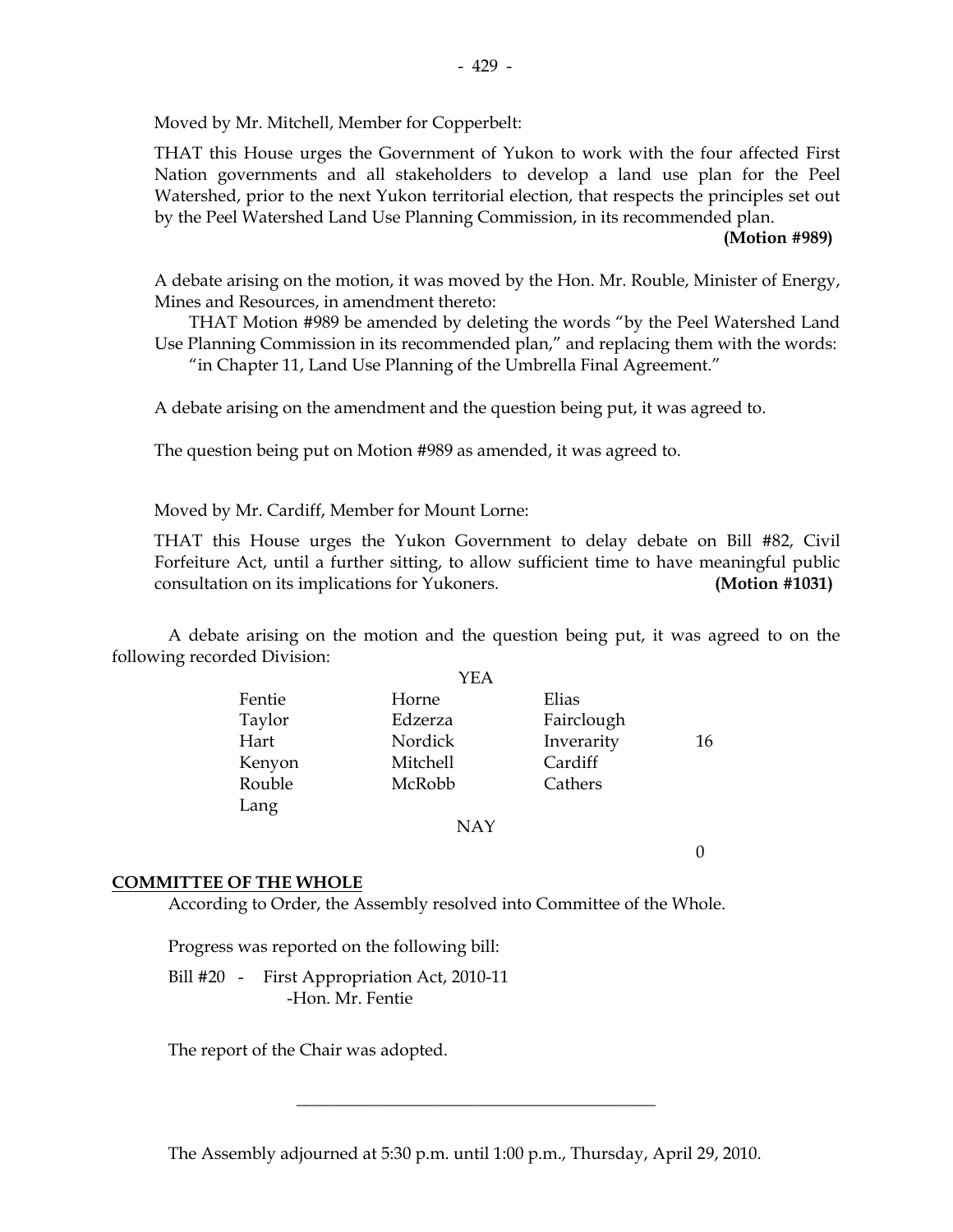# **VOTES AND PROCEEDINGS**

# **of the**

# **YUKON LEGISLATIVE ASSEMBLY**

# **32nd Legislative Assembly Constructed Session**

# Thursday, April 29, 2010

The Speaker took the Chair at 1:00 p.m.

## **TABLING RETURNS AND DOCUMENTS**

Hon. Mr. Rouble, Minister of Energy, Mines and Resources

- Yukon Minerals Advisory Board 2008 Annual Report **(Filed Document #147)**
- Yukon Minerals Advisory Board 2009 Annual Report **(Filed Document #148)**

Hon. Mr. Kenyon, Minister responsible for the Yukon Lottery Commission

- Yukon Lottery Commission 2008-2009 Annual Report **(Filed Document #149)**

## **SPEAKER'S RULING (Re: Comments made on April 26, 2010)**

 Prior to proceeding with Question Period, the Speaker gave the following ruling pertaining to a Point of Order that was raised during Question Period on April 26, 2010, by Mr. McRobb, Member for Kluane.

 "During Question Period on Monday, April 26, the Minister of Justice responded to a question from the Member for Vuntut Gwitchin regarding Bill #82, Civil Forfeiture Act. During the course of her response, the Minister said, 'I think we're using this again as a political tool.' The Member for Kluane then rose on a Point of Order, saying, 'For the Minister to suggest we're using this issue as a political tool is clearly contrary to our Standing Orders. I would ask you to suggest the Minister should withdraw that remark.'

After reviewing the Blues, the Chair does not believe the Minister of Justice violated the Standing Orders. This might have been the case had the Minister phrased her remarks as an accusation against the Member for Vuntut Gwitchin or any other Member. In her use of the collective term 'we,' the Minister of Justice may have been referring to the proceedings of the House as a whole. In any case, the Minister's words were not phrased as an accusation against an individual Member.

There is, therefore, no point of order. We will now proceed to Question Period."

## **COMMITTEE OF THE WHOLE**

According to Order, the Assembly resolved into Committee of the Whole.

Progress was reported on the following bill: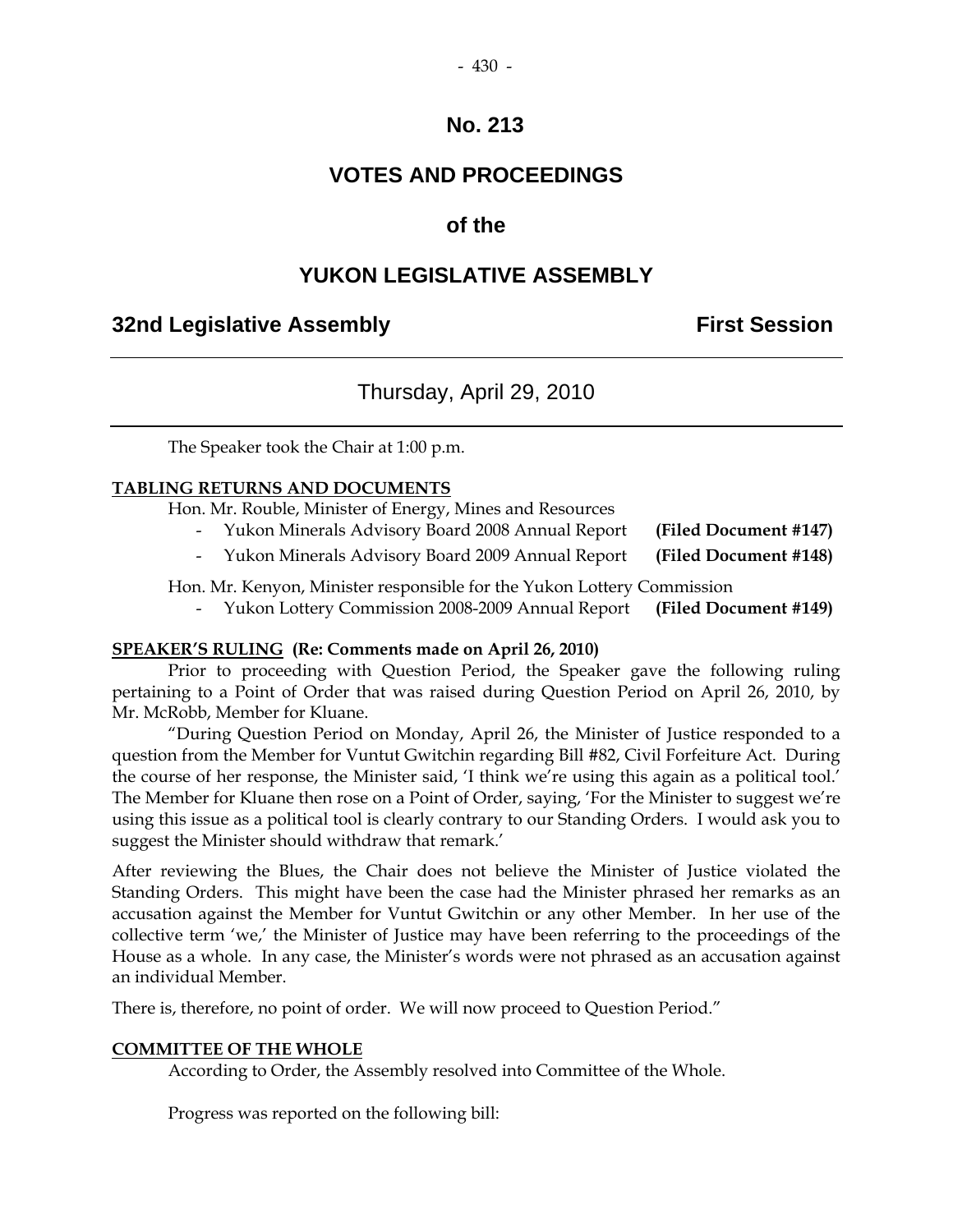## Bill #20 - First Appropriation Act, 2010-11 -Hon. Mr. Fentie

The report of the Chair was adopted.

The Assembly adjourned at 5:26 p.m. until 1:00 p.m., Monday, May 3, 2010.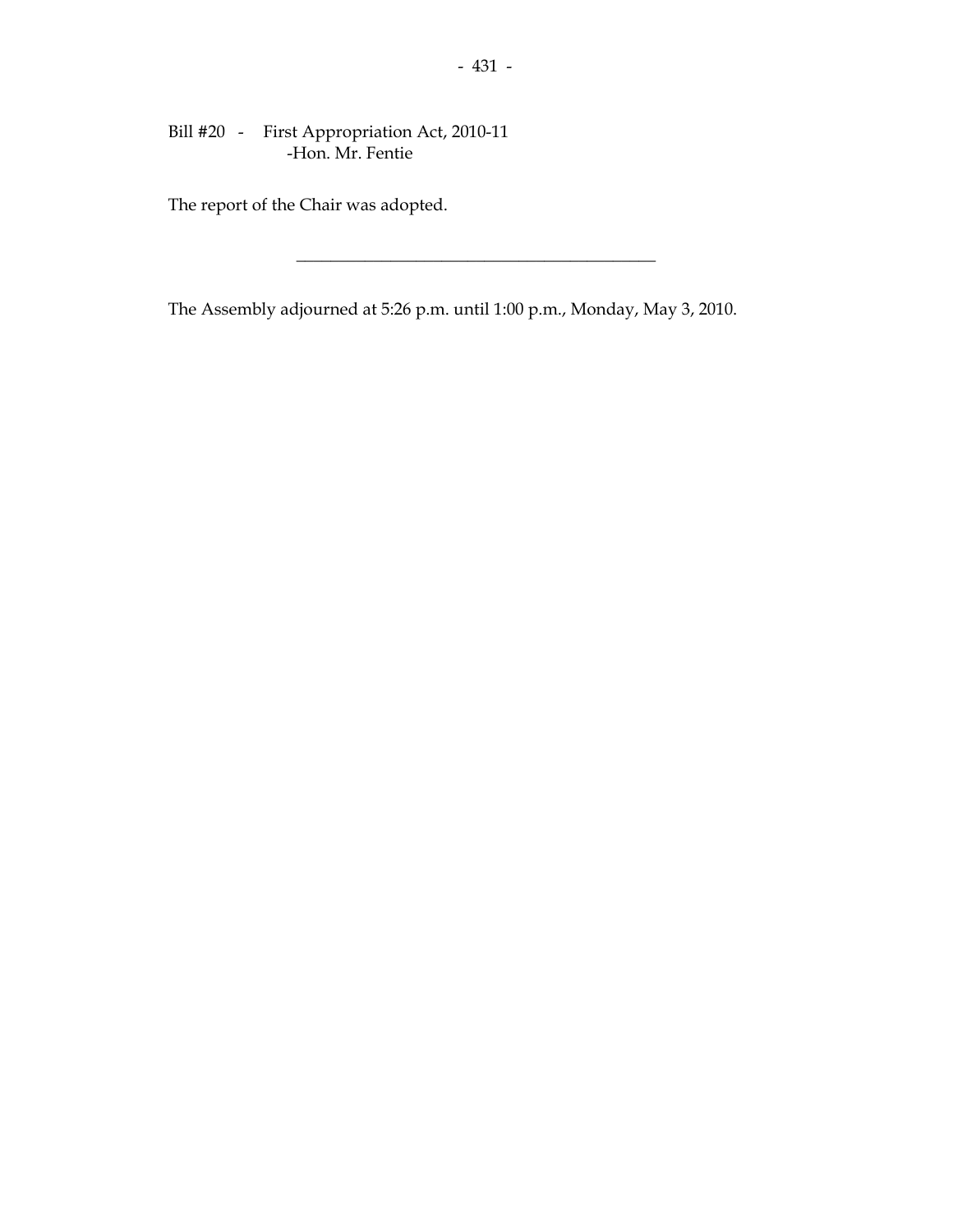# **VOTES AND PROCEEDINGS**

# **of the**

# **YUKON LEGISLATIVE ASSEMBLY**

# **32nd Legislative Assembly The Contract Session**

Monday, May 3, 2010

The Speaker took the Chair at 1:00 p.m.

## **TABLING RETURNS AND DOCUMENTS**

Hon. Mr. Lang, Minister of Community Services

- Yukon Fire Marshal's Office 2009 Annual Report **(Filed Document #150)**

## **COMMITTEE OF THE WHOLE**

According to Order, the Assembly resolved into Committee of the Whole.

Progress was reported on the following bill:

 Bill #20 - First Appropriation Act, 2010-11 -Hon. Mr. Fentie

The report of the Chair was adopted.

The Assembly adjourned at 5:29 p.m. until 1:00 p.m., Tuesday, May 4, 2010.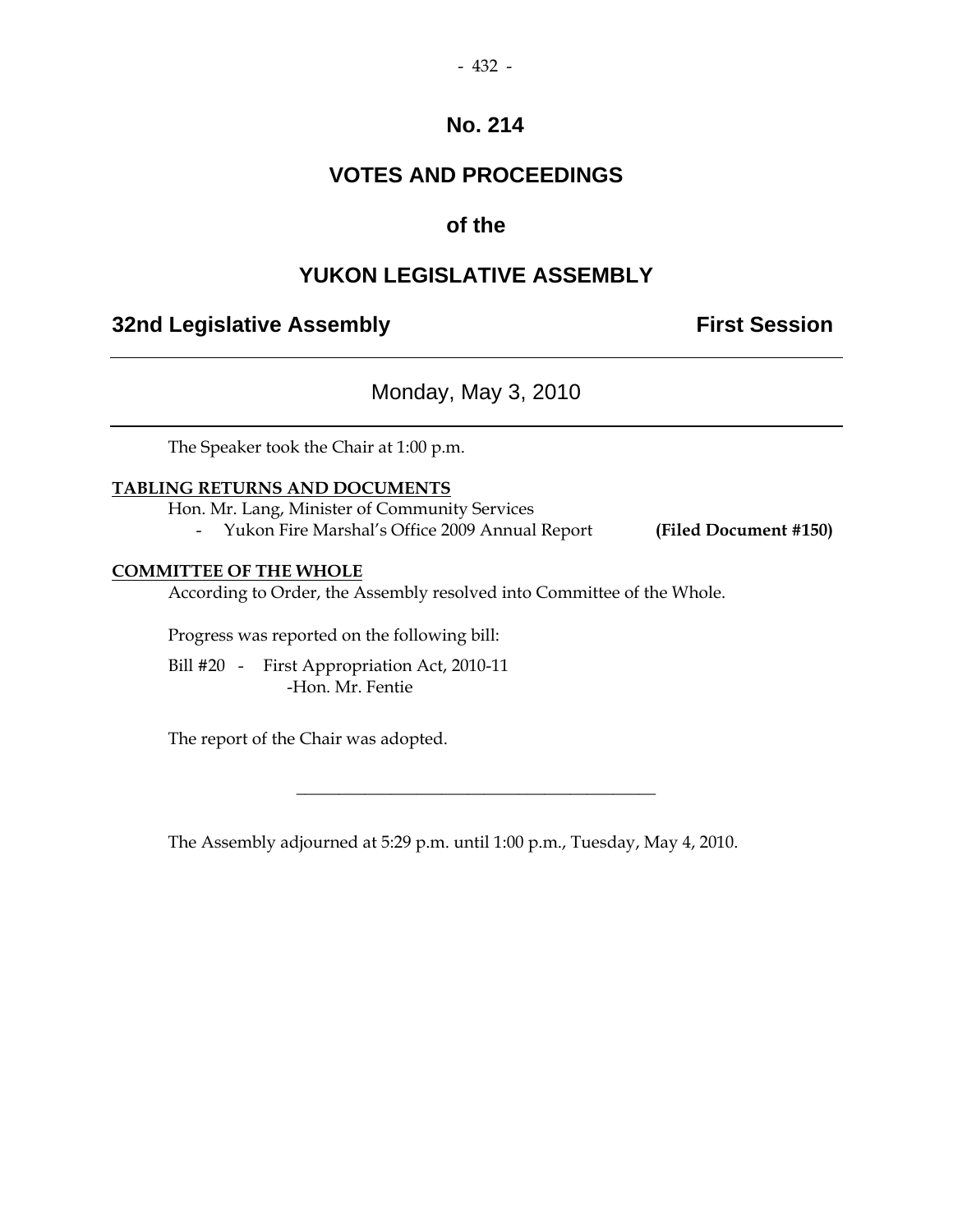# **VOTES AND PROCEEDINGS**

# **of the**

# **YUKON LEGISLATIVE ASSEMBLY**

# **32nd Legislative Assembly First Session**

# Tuesday, May 4, 2010

The Speaker took the Chair at 1:00 p.m.

## **TABLING RETURNS AND DOCUMENTS**

Hon. Mr. Staffen, Speaker

- Ombudsman 2009 Annual Report **(Sessional Paper #159)**

- Information and Privacy Commissioner 2009 Annual Report

**(Sessional Paper #160)**

## **NOTICE RE GOVERNMENT PRIVATE MEMBERS' BUSINESS**

 Pursuant to Standing Order 14.2(7), the Hon. Ms. Taylor, Government House Leader, identified Motion #1061 and Motion #1058, as being the items to be called during Government Private Members' Business on Wednesday, May 5, 2010.

## **COMMITTEE OF THE WHOLE**

According to Order, the Assembly resolved into Committee of the Whole.

Progress was reported on the following bill:

 Bill #20 - First Appropriation Act, 2010-11 -Hon. Mr. Fentie

The report of the Chair was adopted.

The Assembly adjourned at 5:30 p.m. until 1:00 p.m., Wednesday, May 5, 2010.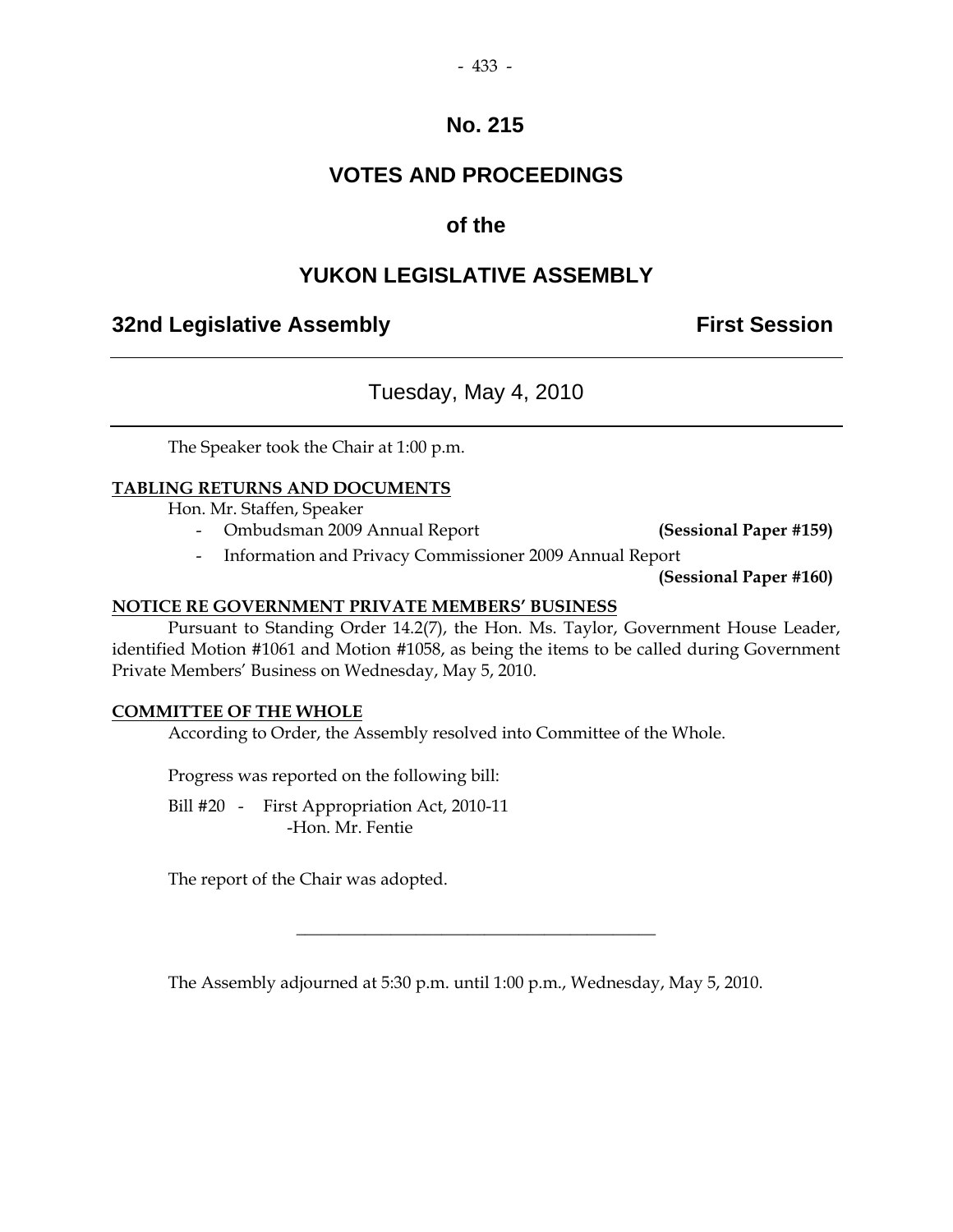# **VOTES AND PROCEEDINGS**

## **of the**

# **YUKON LEGISLATIVE ASSEMBLY**

# **32nd Legislative Assembly First Session**

# Wednesday, May 5, 2010

The Speaker took the Chair at 1:00 p.m.

## **TABLING RETURNS AND DOCUMENTS**

Hon. Mr. Rouble, Minister of Education

 - Education Status Report (May 5, 2010), Department of: Response to the Standing Committee on Public Accounts Report by the Auditor General of Canada

**(Sessional Paper #161)**

#### **GOVERNMENT PRIVATE MEMBERS' BUSINESS**

Moved by Mr. Nordick, Member for Klondike:

 THAT this House urges the Truth and Reconciliation Commission of Canada to visit Whitehorse as part of its 2011 cross-country tour. **(Motion #1061)**

 A debate arising on the motion and the question being put, it was agreed to on the following recorded Division:  $\sim$ 

| YEA      |            |    |
|----------|------------|----|
| Horne    | Elias      |    |
| Edzerza  | Fairclough |    |
| Nordick  | Inverarity | 15 |
| Mitchell | Cardiff    |    |
| McRobb   | Cathers    |    |
| NAY      |            |    |
|          |            |    |

0

Moved by Mr. Nordick, Member for Klondike:

 THAT this House urges the Government of Yukon to explore using the Northern Institute of Social Justice to expand its curricula for training people who work with Fetal Alcohol Spectrum Disorder clients. **(Motion #1058)**

 A debate arising on the motion and the question being put, it was agreed to on the following recorded Division: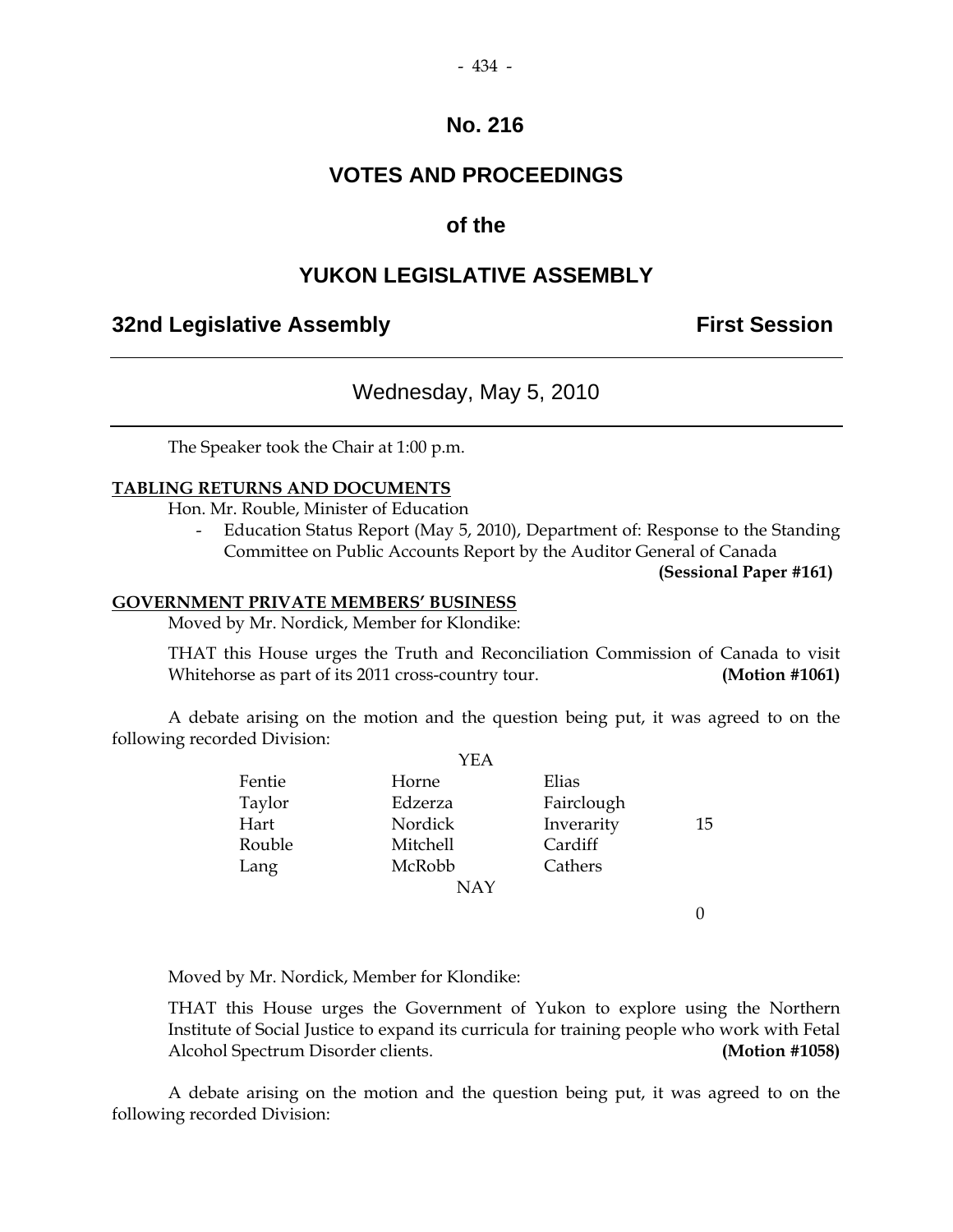|        | <b>YEA</b> |            |    |
|--------|------------|------------|----|
| Fentie | Horne      | Elias      |    |
| Taylor | Edzerza    | Fairclough |    |
| Hart   | Nordick    | Cardiff    | 14 |
| Rouble | Mitchell   | Cathers    |    |
| Lang   | McRobb     |            |    |
|        | NAY        |            |    |

 $\boldsymbol{0}$ 

## **COMMITTEE OF THE WHOLE**

According to Order, the Assembly resolved into Committee of the Whole.

Progress was reported on the following bill:

 Bill #20 - First Appropriation Act, 2010-11 -Hon. Mr. Fentie

The report of the Chair was adopted.

The Assembly adjourned at 5:30 p.m. until 1:00 p.m., Thursday, May 6, 2010.

 $\overline{\phantom{a}}$  , and the set of the set of the set of the set of the set of the set of the set of the set of the set of the set of the set of the set of the set of the set of the set of the set of the set of the set of the s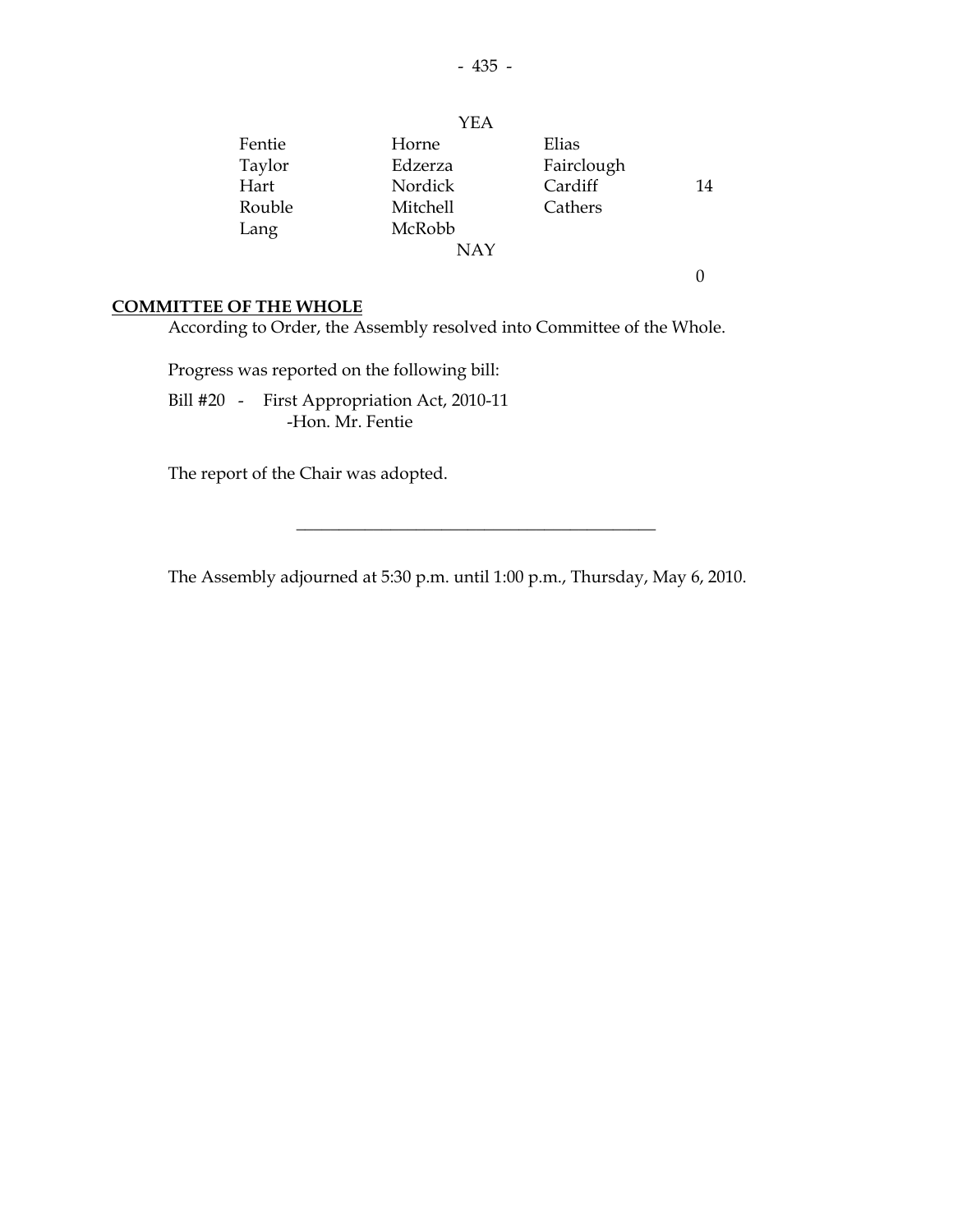# **VOTES AND PROCEEDINGS**

# **of the**

# **YUKON LEGISLATIVE ASSEMBLY**

# **32nd Legislative Assembly First Session**

# Thursday, May 6, 2010

The Speaker took the Chair at 1:00 p.m.

## **TABLING RETURNS AND DOCUMENTS**

Hon. Mr. Staffen, Speaker

- Political Contributions 2009: Report of the chief Electoral Officer of Yukon

**(Sessional Paper #162)** 

Hon. Mr. Lang, Minister of Community Services

 - Student and Parent Guide: You need more than a job to start work, produced by Community Services **(Filed Document #151)** 

 Hon. Mr. Hart, Minister responsible for the Yukon Workers' Compensation Health and Safety Board

- Yukon Workers' Compensation Health and Safety Board 2009 Annual Report

#### **(Sessional Paper #163)**

## **PETITIONS**

Mr. Cardiff, Member for Mount Lorne, presented the following Petition:

- Re: Bill #82, Civil Forfeiture Act **(Petition #12)** 

## **COMMITTEE OF THE WHOLE**

According to Order, the Assembly resolved into Committee of the Whole.

Progress was reported on the following bill:

Bill #20 - First Appropriation Act, 2010-11 -Hon. Mr. Fentie

The report of the Chair was adopted.

The Assembly adjourned at 5:30 p.m. until 1:00 p.m., Monday, May 10, 2010.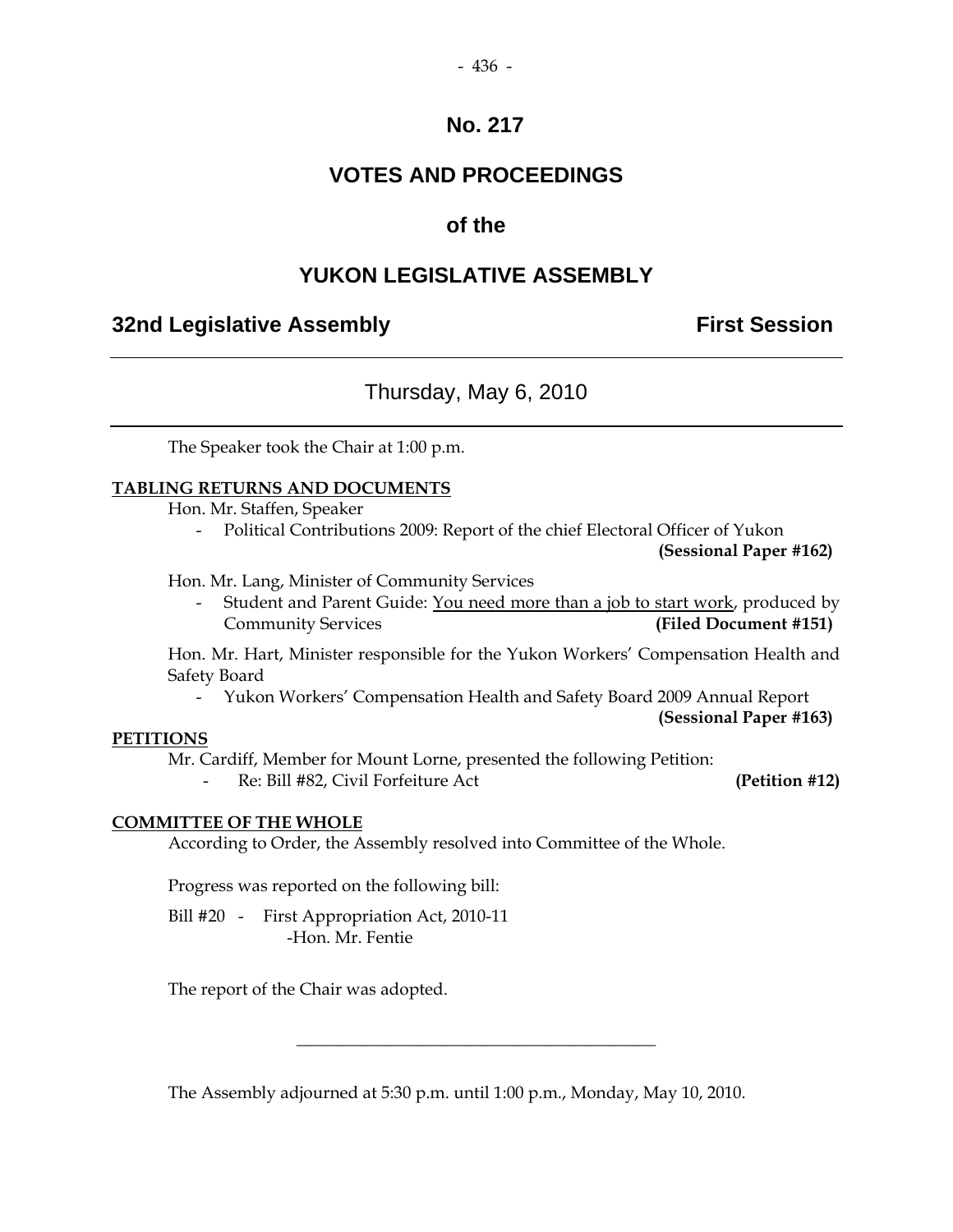# **VOTES AND PROCEEDINGS**

## **of the**

# **YUKON LEGISLATIVE ASSEMBLY**

## **32nd Legislative Assembly First Session**

# Monday, May 10, 2010

The Speaker took the Chair at 1:00 p.m.

## **PETITIONS**

#### **Report of the Clerk**

The Clerk reported on Petition #12 as follows:

"Mr. Speaker and Honourable Members of the Assembly:

 I have had the honour to review a petition, being Petition #12 of the First Session of the 32nd Legislative Assembly, as presented by the Member for Mount Lorne on May 6, 2010.

 The petition presented by the Member for Mount Lorne appears in two versions. The first meets the requirements as to form of the Standing Orders of the Yukon Legislative Assembly.

 The second version of the petition does not meet the requirements as to form outlined in the Standing Orders and the Model Petition appended to the Standing Orders because the request for action is not directed at the Legislative Assembly.

 Therefore, it is found that the first version of the petition meets the requirements as to form of the Standing Orders of the Yukon Legislative Assembly and this is the version of the petition to which the Government should respond. The other version of the petition will be returned to the Member for Mount Lorne.

> Floyd W. McCormick, Clerk Yukon Legislative Assembly"

The Speaker ruled that, Petition #12 is, accordingly, deemed to be read and received.

#### **COMMITTEE OF THE WHOLE**

According to Order, the Assembly resolved into Committee of the Whole.

Progress was reported on the following bill:

Bill #20 - First Appropriation Act, 2010-11 -Hon. Mr. Fentie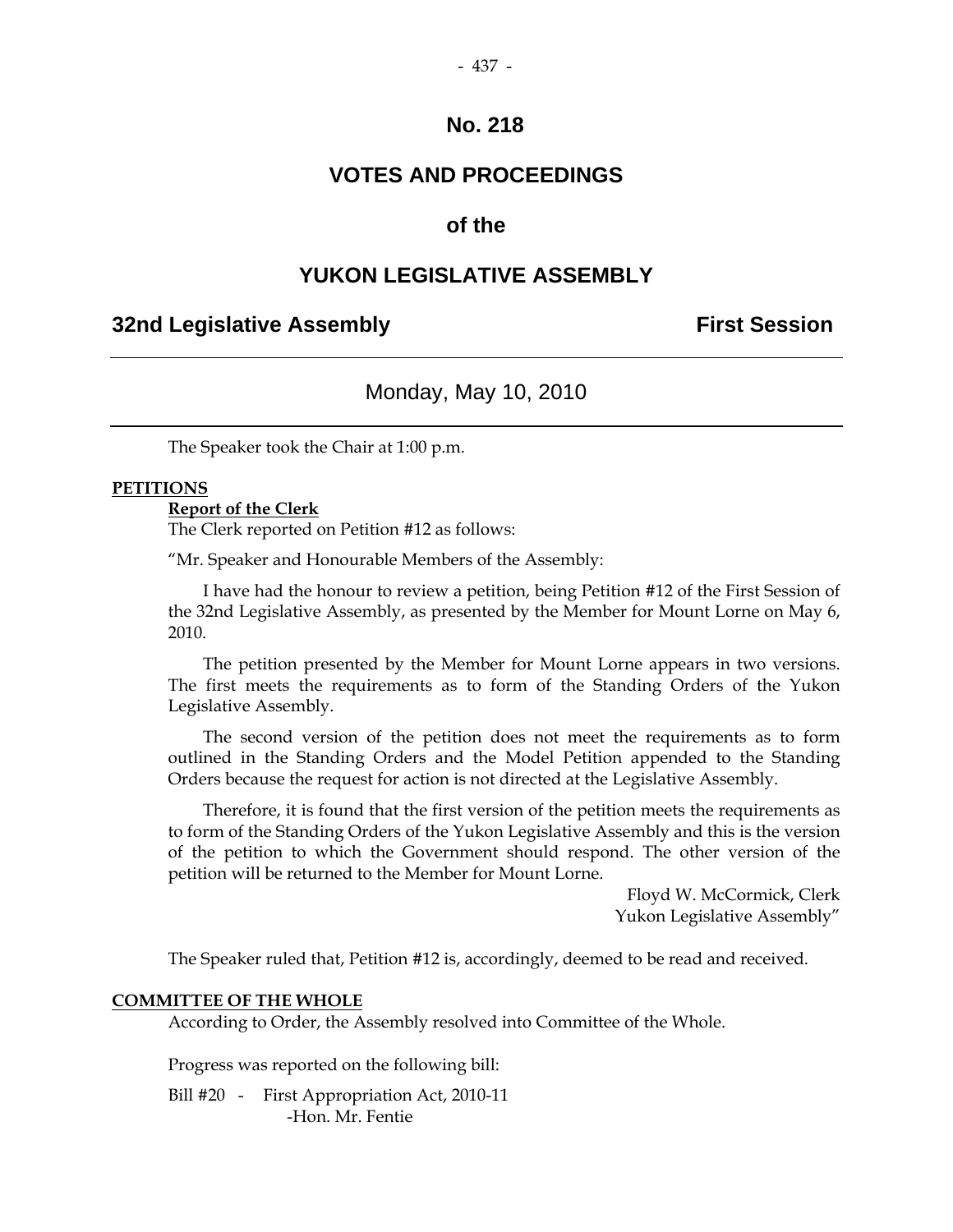\_\_\_\_\_\_\_\_\_\_\_\_\_\_\_\_\_\_\_\_\_\_\_\_\_\_\_\_\_\_\_\_\_\_\_\_\_\_\_\_\_\_

The report of the Chair was adopted.

The Assembly adjourned at 5:30 p.m. until 1:00 p.m., Tuesday, May 11, 2010.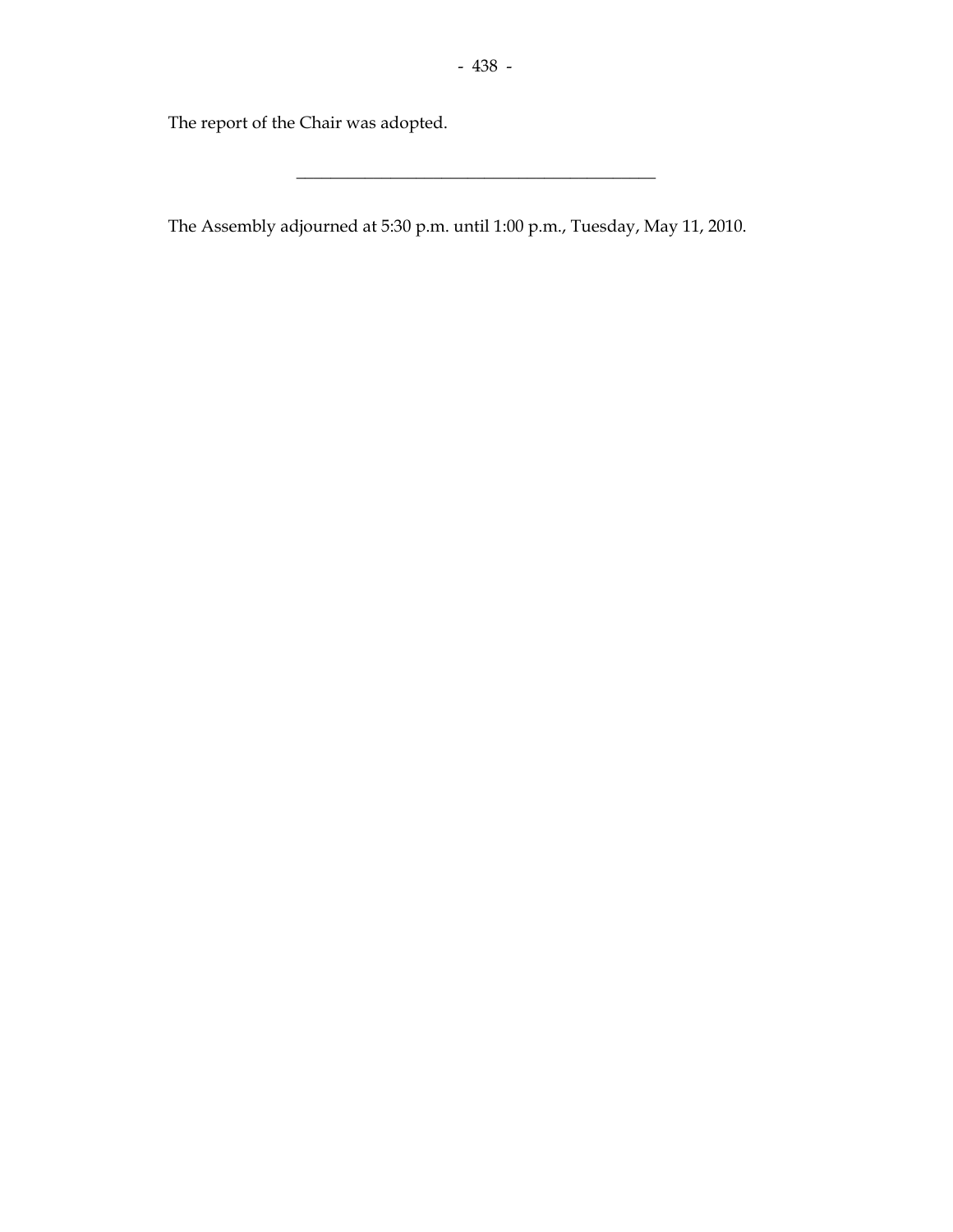# **VOTES AND PROCEEDINGS**

## **of the**

# **YUKON LEGISLATIVE ASSEMBLY**

# **32nd Legislative Assembly First Session**

# Tuesday, May 11, 2010

The Speaker took the Chair at 1:00 p.m.

#### **NOTICE OF OPPOSITION PRIVATE MEMBERS' BUSINESS**

 Pursuant to Standing Order 14.2(3), Mr. Cardiff, Third Party House Leader, identified Motion #1092 as being the item to be called during Opposition Private Members' Business on Wednesday, May 12, 2010.

 Pursuant to Standing Order 14.2(3), Mr. McRobb, Official Opposition House Leader, did not identify any items to be called during Opposition Private Members' Business on Wednesday, May 12, 2010.

## **GOVERNMENT MOTIONS**

Moved by Hon. Mr. Hart, Minister of Health and Social Services:

 THAT this House urges the Government of Yukon to review policy and program options dealing with chronic inebriates by:

- (1) forming a multidisciplinary Task Force of frontline agencies comprised of representatives from the departments of Health and Social Services, Justice, the Yukon Hospital Corporation, Emergency Medical Services, the Royal Canadian Mounted Police, and the Salvation Army to work with First Nations governments, social agencies involved with individuals with severe alcohol problems and addiction, physicians, the private sector and other organizations, both at the territorial and national levels who have experience in addressing these issues; and
- (2) investing \$201,000 under the Northern Strategy funding to develop a socially inclusive program dealing with chronic inebriates, examining all aspects of the problem including facilities existing and needed, land based treatment programs, scope of programming, legislation, current research, costs and access to cheap intoxicants. **(Motion #1065)**

 A debate arising on the motion, it was moved by the Hon. Ms. Horne, Minister of Justice, in amendment thereto:

 THAT Motion #1065 be amended by deleting the words "chronic inebriates" wherever they appear and replacing them with the words "acutely intoxicated persons at risk of harming themselves or others"; and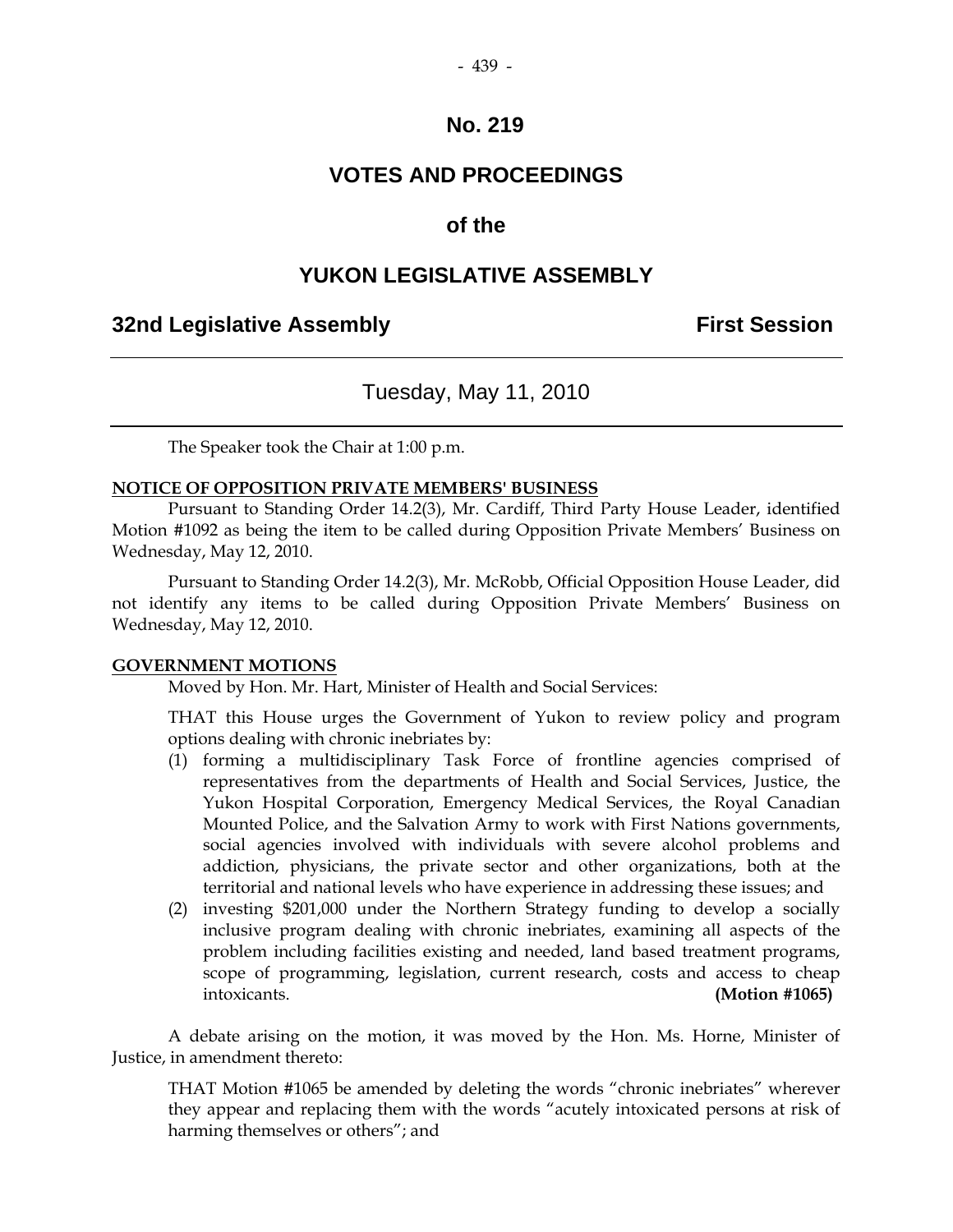by adding the following clause after section (2):

 "THAT the Task Force provide a report to the Minister of Health and Social Services on or before December 31, 2010 and that the Minister shall table that report at the commencement of the 2011 Spring Sitting of the Legislative Assembly."

 A debate arising on the amendment and the question being put, it was agreed to on the following recorded Division:

|        | YEA        |            |    |
|--------|------------|------------|----|
| Fentie | Lang       | Fairclough |    |
| Taylor | Horne      | Inverarity |    |
| Hart   | Edzerza    | Hardy      | 15 |
| Kenyon | Nordick    | Cardiff    |    |
| Rouble | Mitchell   | Cathers    |    |
|        | <b>NAY</b> |            |    |
|        |            |            |    |

 A debate arising on Motion #1065 as amended, and the question being put, it was agreed to on the following recorded Division:

|        | YEA             |            |    |
|--------|-----------------|------------|----|
| Fentie | Lang            | Fairclough |    |
| Taylor | Horne           | Inverarity |    |
| Hart   | Edzerza         | Cardiff    | 14 |
| Kenyon | Nordick         | Cathers    |    |
| Rouble | <b>Mitchell</b> |            |    |
|        | <b>NAY</b>      |            |    |

0

#### **COMMITTEE OF THE WHOLE**

According to Order, the Assembly resolved into Committee of the Whole.

Progress was reported on the following bill:

Bill #20 - First Appropriation Act, 2010-11 -Hon. Mr. Fentie

The report of the Chair was adopted.

The Assembly adjourned at 5:26 p.m. until 1:00 p.m., Wednesday, May 12, 2010.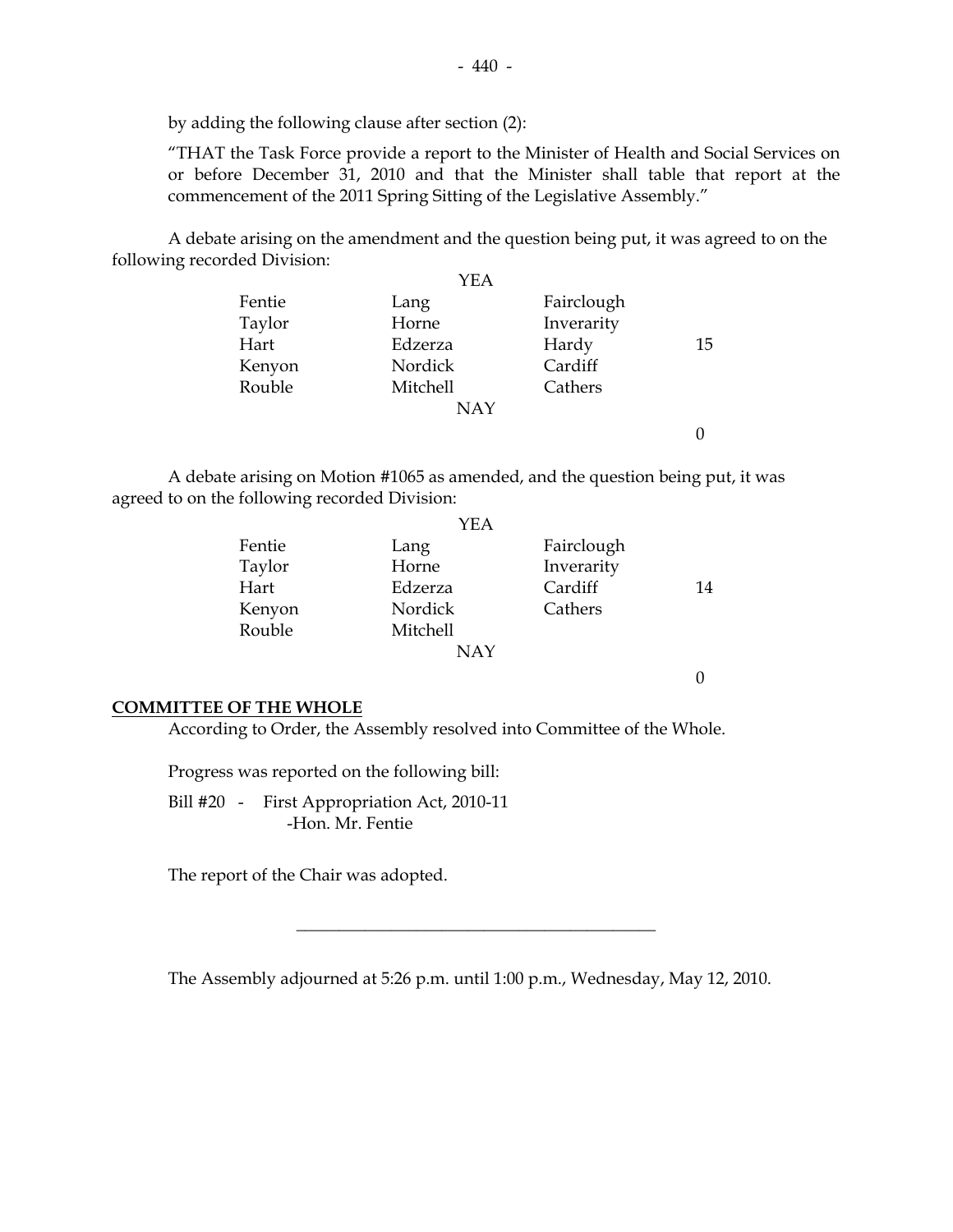# **VOTES AND PROCEEDINGS**

# **of the**

# **YUKON LEGISLATIVE ASSEMBLY**

# **32nd Legislative Assembly First Session**

# Wednesday, May 12, 2010

The Speaker took the Chair at 1:00 p.m.

## **TABLING RETURNS AND DOCUMENTS**

Hon. Mr. Lang, Minister of Highways and Public Works

- Fleet Vehicle Agency 2010-2011 Business Plan **(Filed Document #152)**
	- Queen's Printer Agency 2010-2011 Business Plan **(Filed Document #153)**

#### **OPPOSITION PRIVATE MEMBERS' BUSINESS**

Moved by Mr. Cardiff, Member for Mount Lorne:

 THAT this House urges the Yukon Government to protect the principles of democracy and accountability by:

- (1) ensuring that citizens have a right to organize referenda on issues of concern, as was intended in the *Municipal Act*; and
- (2) bringing forward amendments to the *Municipal Act* and to the *Ombudsman Act* to allow the Ombudsman to hear citizens' appeals when they feel they have been treated unfairly by a municipal government. **(Motion #1092)**

 A debate arising on the motion, it was moved by the Hon. Mr. Lang, Minister of Community Services, in amendment thereto:

THAT Motion #1092 be amended by deleting:

- (1) the colon after the word "by".
- (2) the number " $(1)$ " where it appears,
- (3) the words "was intended in" and substituting for them the words "set out in sections 150 to 159 of"; and
- (4) all the words after the word "Act" where it first appears in the motion.

## **Speaker's Ruling (Re: Amendment moved by the Hon. Mr. Lang)**

"As I shared with the honourable Member, section  $578(2)$  [of the 6<sup>th</sup> edition of Beauchesne's Parliamentary Rules and Forms] says:

 an amendment that would produce the same result if the original motion were simply negated, [is out of order' and] that appears to the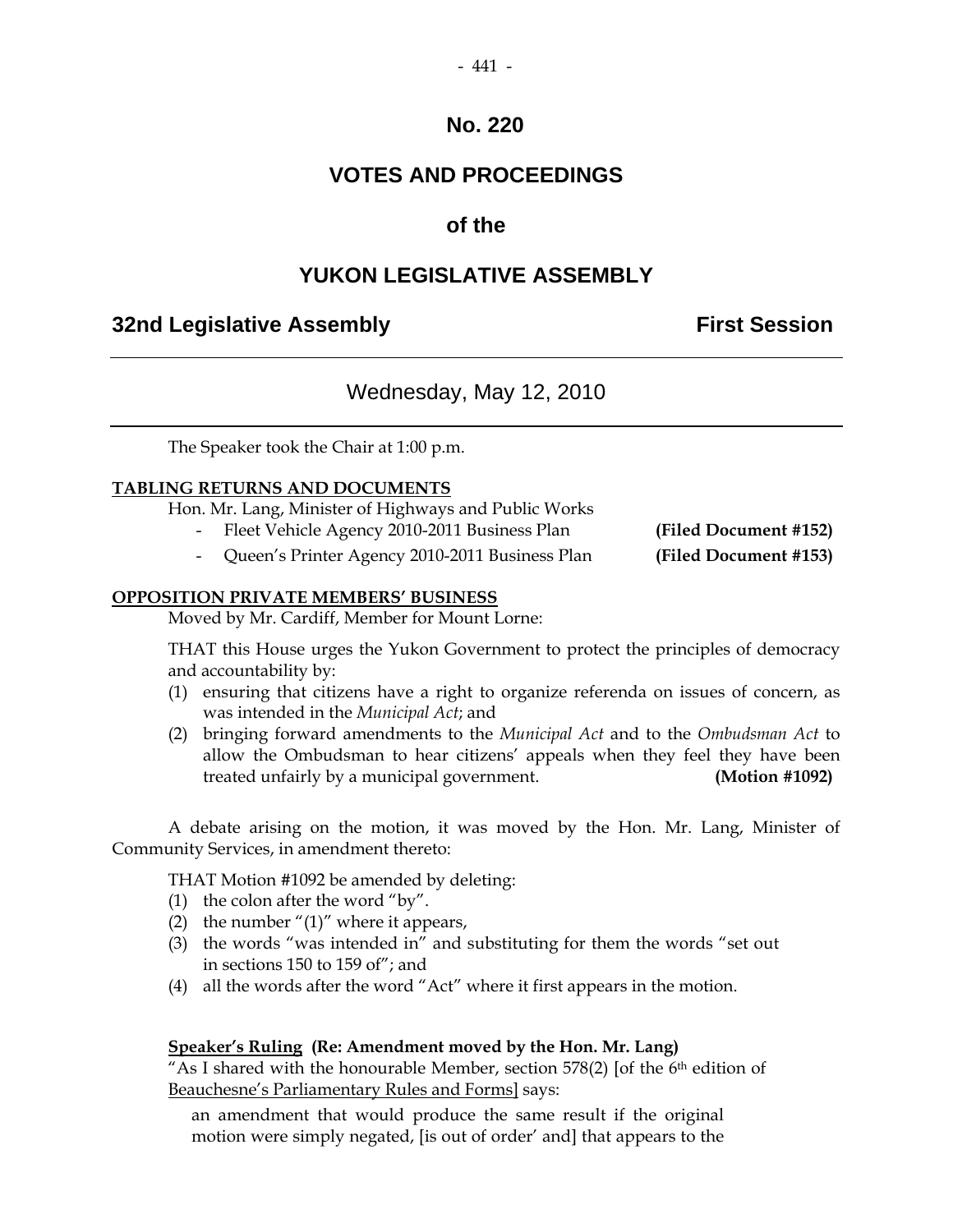Chair to be exactly what your amendment is proposing. The amendment would produce the same result as if the original motion were simply negated; therefore, the amendment to that motion is out of order.

 The honourable Member still has the floor, still has unlimited time. The remedy is to simply defeat the motion or to move a different amendment."

 The debate continuing on Motion #1092, and the question being put, it was negatived on the following recorded Division:

|          | YEA        |         |   |
|----------|------------|---------|---|
| Mitchell | Fairclough | Cardiff | 6 |
| McRobb   | Inverarity | Cathers |   |
|          | <b>NAY</b> |         |   |
| Fentie   | Rouble     | Horne   |   |
| Hart     | Lang       | Nordick |   |
| Kenyon   |            |         |   |

#### **COMMITTEE OF THE WHOLE**

According to Order, the Assembly resolved into Committee of the Whole.

Progress was reported on the following bill:

 Bill #20 - First Appropriation Act, 2010-11 -Hon. Mr. Fentie

The report of the Chair was adopted.

The Assembly adjourned at 5:27 p.m. until 1:00 p.m., Thursday, May 13, 2010.

 $\overline{\phantom{a}}$  , and the set of the set of the set of the set of the set of the set of the set of the set of the set of the set of the set of the set of the set of the set of the set of the set of the set of the set of the s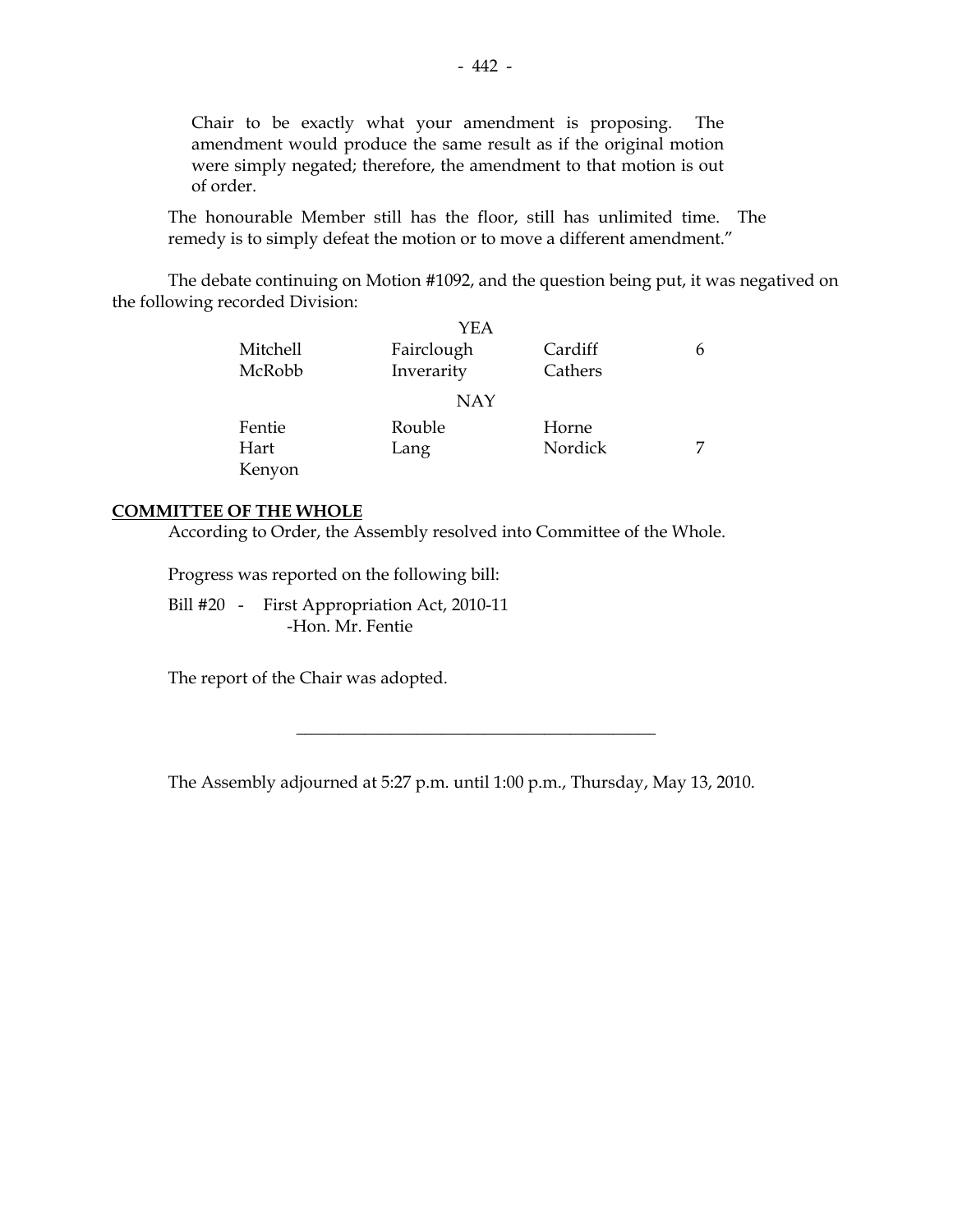# **VOTES AND PROCEEDINGS**

# **of the**

# **YUKON LEGISLATIVE ASSEMBLY**

# **32nd Legislative Assembly First Session**

Thursday, May 13, 2010

The Speaker took the Chair at 1:00 p.m.

## **PRESENTING REPORTS OF COMMITTEES**

 Hon. Ms. Taylor, Chair, Standing Committee on Appointments to Major Government Boards and Committees

 - Appointments to Major Government Boards and Committees, Standing Committee on: Fourteenth Report (dated May 12, 2010) **(Sessional Paper #164)**

#### **COMMITTEE OF THE WHOLE**

According to Order, the Assembly resolved into Committee of the Whole.

Progress was reported on the following bill:

 Bill #20 - First Appropriation Act, 2010-11 -Hon. Mr. Fentie

The report of the Chair was adopted.

The Assembly adjourned at 5:27 p.m. until 1:00 p.m., Monday, May 17, 2010.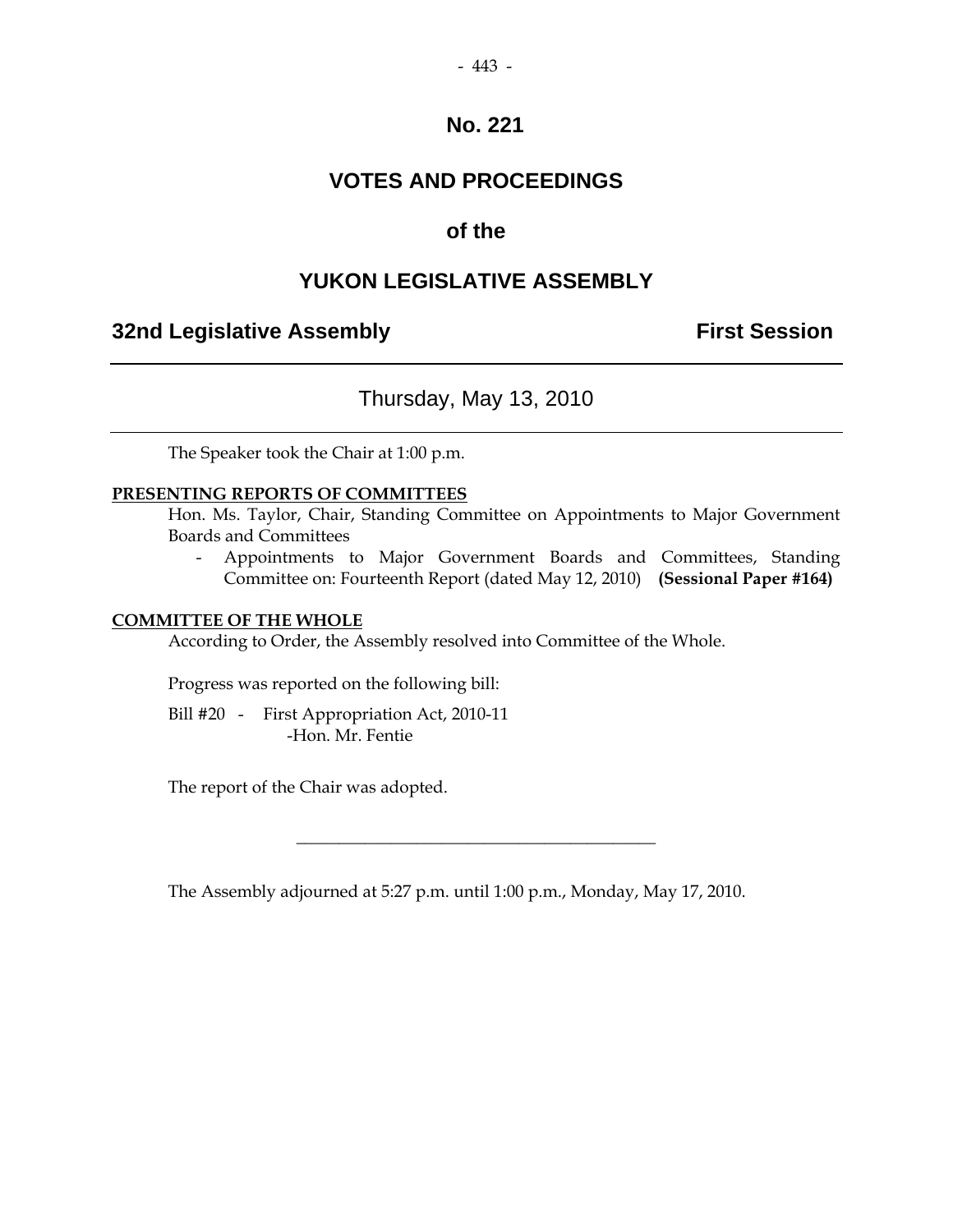# **VOTES AND PROCEEDINGS**

# **of the**

# **YUKON LEGISLATIVE ASSEMBLY**

# **32nd Legislative Assembly Constructed Session**

Monday, May 17, 2010

The Speaker took the Chair at 1:00 p.m.

## **TABLING RETURNS AND DOCUMENTS**

Hon. Mr. Staffen, Speaker

 - Subsistence, Travel and Accommodations of Members of the Yukon Legislative Assembly, 2009-2010, Report on (dated April 2010) **(Sessional Paper #165)**

#### **COMMITTEE OF THE WHOLE**

According to Order, the Assembly resolved into Committee of the Whole.

Progress was reported on the following bill:

 Bill #20 - First Appropriation Act, 2010-11 -Hon. Mr. Fentie

The report of the Chair was adopted.

The Assembly adjourned at 5:31 p.m. until 1:00 p.m., Tuesday, May 18, 2010.

 $\overline{\phantom{a}}$  , and the set of the set of the set of the set of the set of the set of the set of the set of the set of the set of the set of the set of the set of the set of the set of the set of the set of the set of the s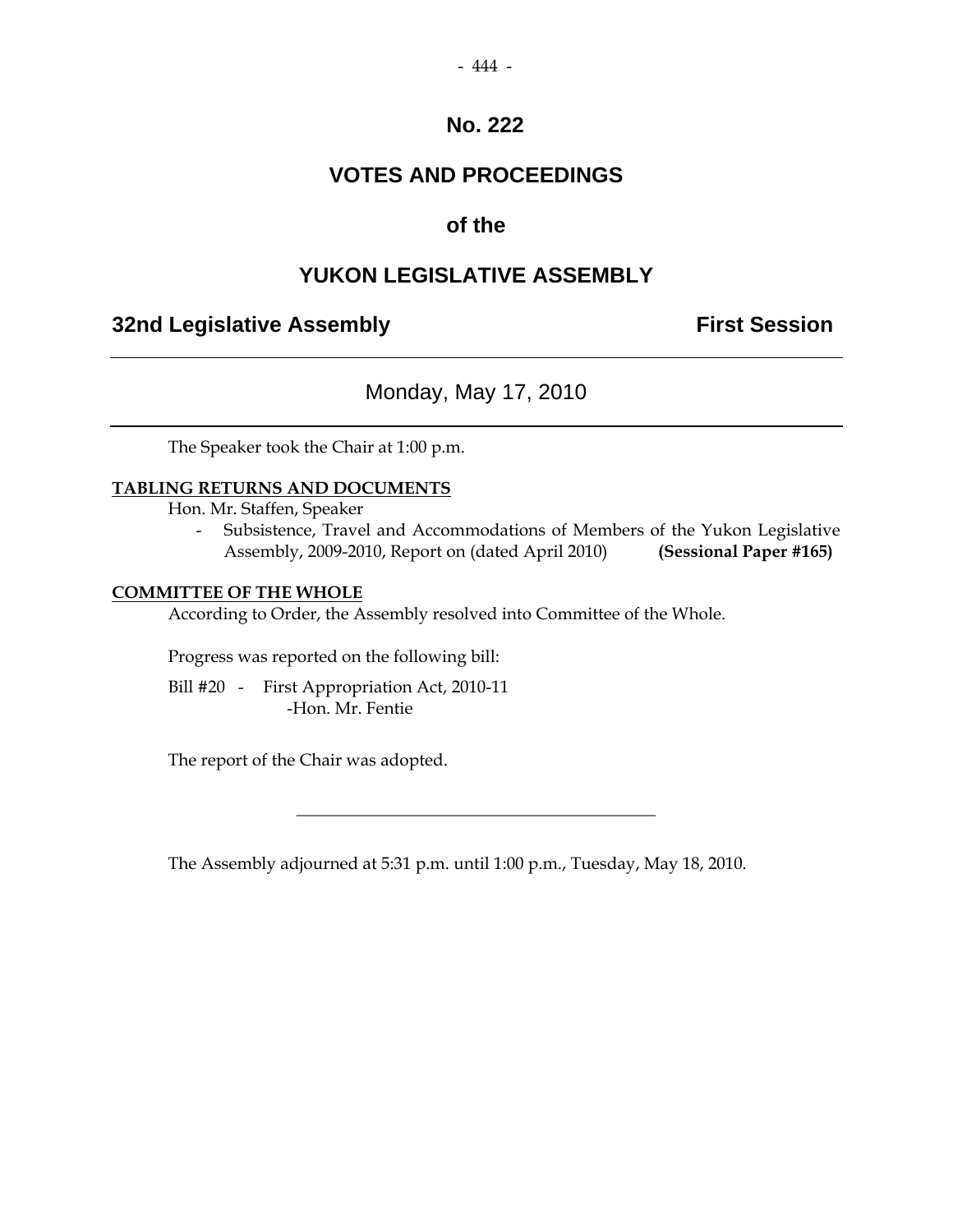# **VOTES AND PROCEEDINGS**

# **of the**

# **YUKON LEGISLATIVE ASSEMBLY**

# **32nd Legislative Assembly The Contract Session**

Tuesday, May 18, 2010

The Speaker took the Chair at 1:00 p.m.

## **TABLING RETURNS AND DOCUMENTS**

Hon. Ms. Taylor, Minister of Tourism and Culture

- Yukon Geographical Place Names Board 2008-2009 Annual Report

**(Filed Document #154)**

## **NOTICE RE GOVERNMENT PRIVATE MEMBERS' BUSINESS**

 Pursuant to Standing Order 14.2(7), the Hon. Ms. Taylor, Government House Leader, informed the House that the Government Private Member did not wish to identify any items to be called during Government Private Members' Business on Wednesday, May 19, 2010.

## **COMMITTEE OF THE WHOLE**

According to Order, the Assembly resolved into Committee of the Whole.

Progress was reported on the following bill:

Bill #20 - First Appropriation Act, 2010-11 -Hon. Mr. Fentie

The report of the Chair was adopted.

The Assembly adjourned at 5:31 p.m. until 1:00 p.m., Wednesday, May 19, 2010.

 $\overline{\phantom{a}}$  , and the set of the set of the set of the set of the set of the set of the set of the set of the set of the set of the set of the set of the set of the set of the set of the set of the set of the set of the s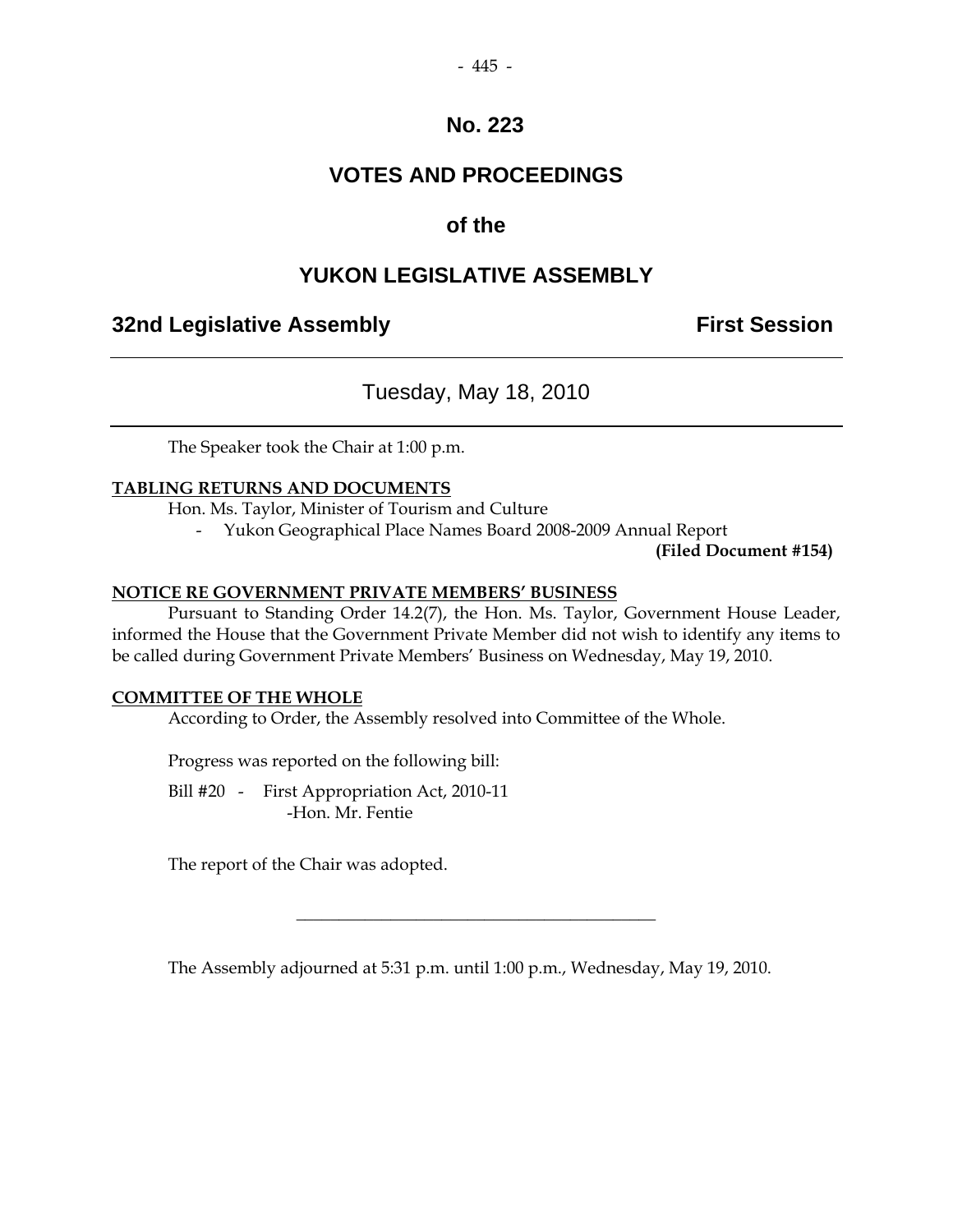# **VOTES AND PROCEEDINGS**

# **of the**

# **YUKON LEGISLATIVE ASSEMBLY**

# **32nd Legislative Assembly The Contract Session**

# Wednesday, May 19, 2010

The Speaker took the Chair at 1:00 p.m.

## **TABLING RETURNS AND DOCUMENTS**

Hon. Ms. Horne, Minister of Justice

- Yukon Judicial Council 2009 Annual Report **(Sessional Paper #166)**
- Yukon Advisory Council on Women's Issues 2009-2010 Annual Report

**(Sessional Paper #167)** 

## **PETITIONS**

Mr. Elias, Member for Vuntut Gwitchin, presented the following Petition:

Re: All Terrain Vehicles **(Petition #13)** 

## **UNANIMOUS CONSENT TO DEBATE MOTION #1104**

 The Hon. Ms. Taylor, Government House Leader, requested and received, the unanimous consent of the House to call Motion #1104 for debate.

## **GOVERNMENT MOTIONS**

Moved by the Hon. Ms. Horne, Minister of Justice:

 THAT the Yukon Legislative Assembly, pursuant to section 22(2) of the *Human Rights Act*, does appoint Vicki Hancock and John W. Phelps as members of the panel of adjudicators for terms of three years effective immediately. **(Motion #1104)** 

 A debate arising on the motion and the question being put, it was agreed to on the following recorded Division:

|         | YEA        |            |    |
|---------|------------|------------|----|
| Fentie  | Lang       | McRobb     |    |
| Taylor  | Horne      | Elias      |    |
| Hart    | Edzerza    | Fairclough | 15 |
| Kenyon  | Nordick    | Inverarity |    |
| Rouble  | Mitchell   | Cathers    |    |
|         | <b>NAY</b> |            |    |
| Cardiff |            |            |    |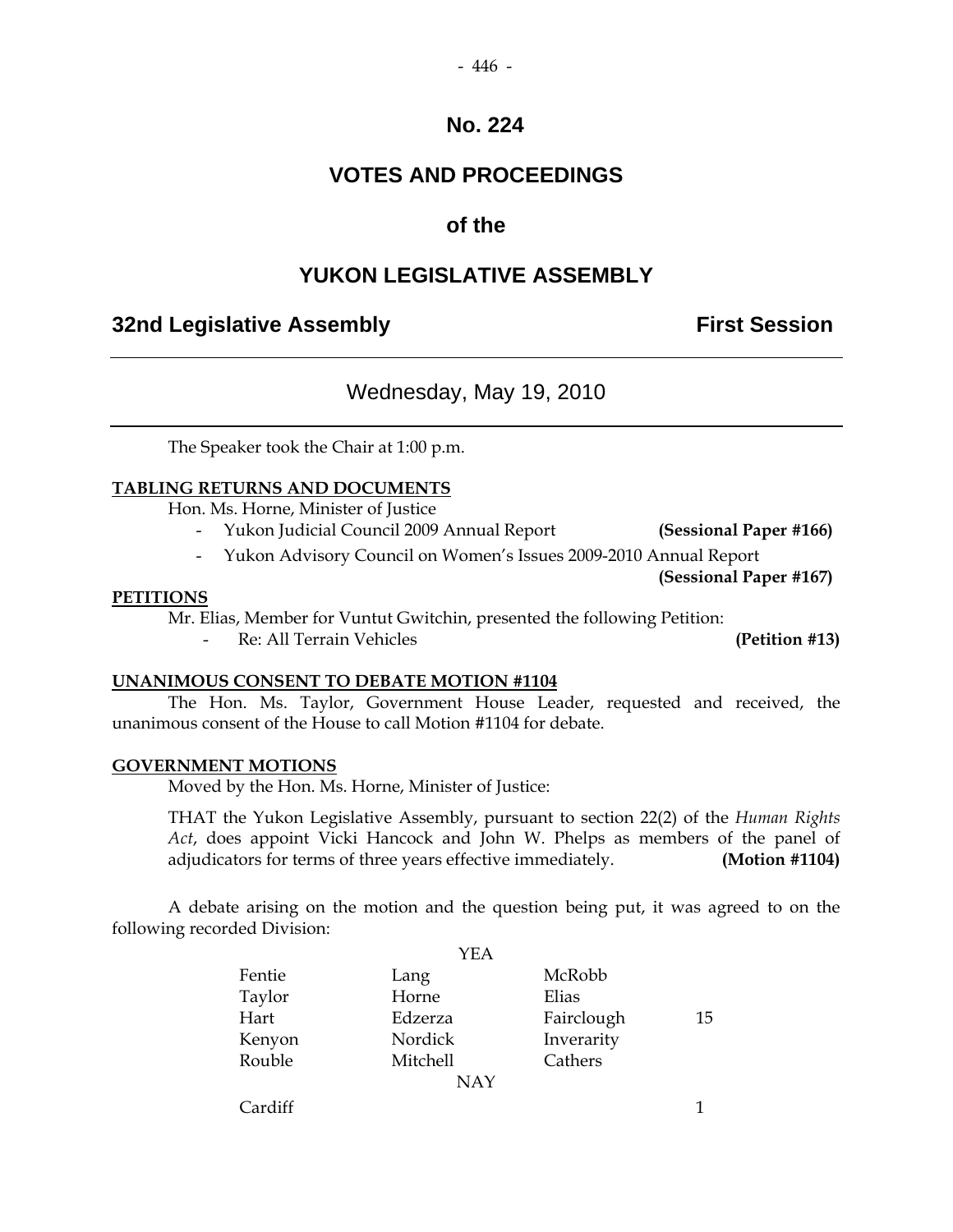#### **COMMITTEE OF THE WHOLE**

According to Order, the Assembly resolved into Committee of the Whole.

The following bills were reported without amendment:

- Bill #85 Act to Amend the Motor Vehicles Act, 2010 -Hon. Mr. Lang
- Bill #81 Victims of Crime Act -Hon. Ms. Horne

Progress was reported on the following bill:

 Bill #20 - First Appropriation Act, 2010-11 -Hon. Mr. Fentie

The report of the Chair was adopted.

The Assembly adjourned at 5:31 p.m. until 1:00 p.m., Thursday, May 20, 2010.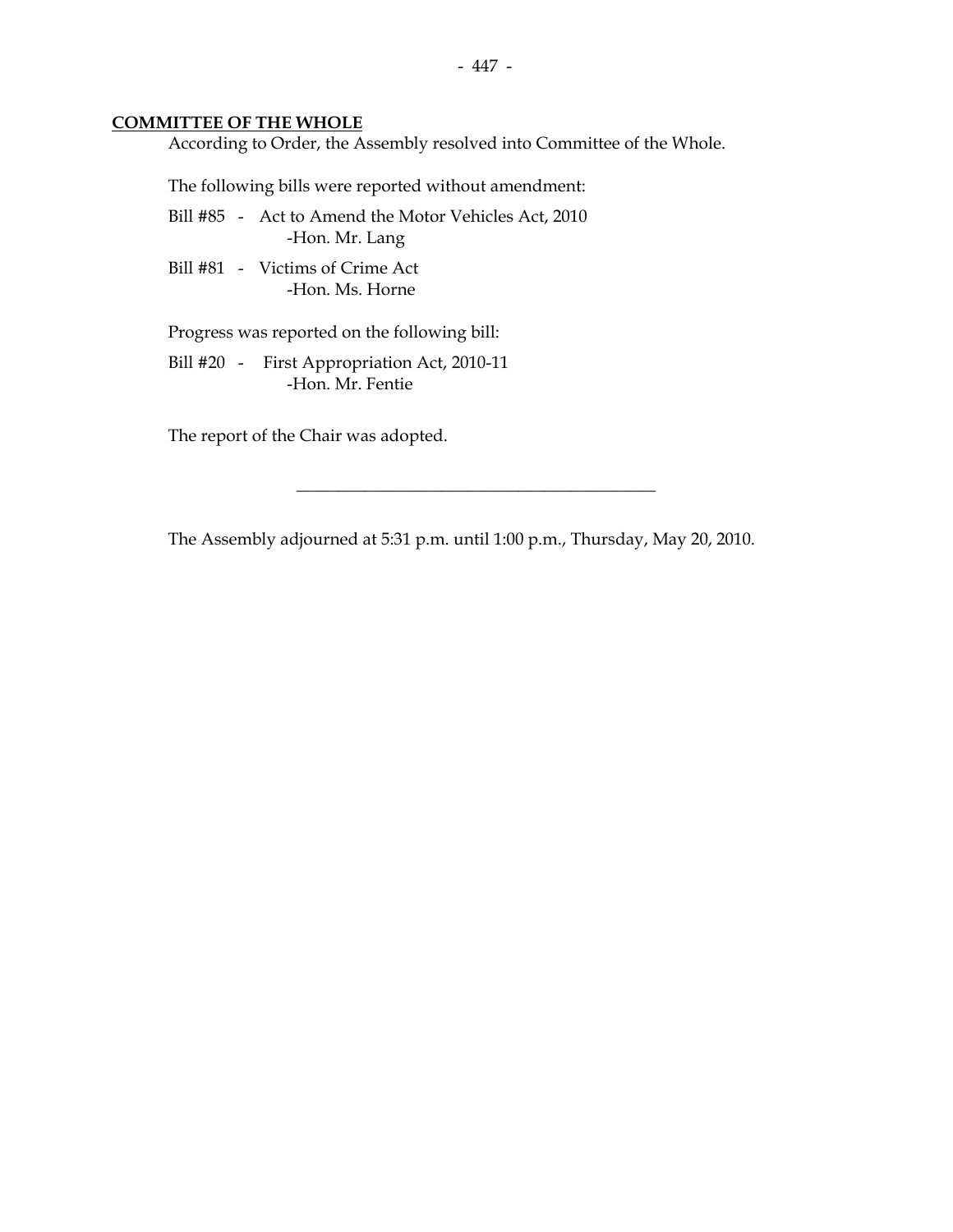# **VOTES AND PROCEEDINGS**

# **of the**

# **YUKON LEGISLATIVE ASSEMBLY**

# **32nd Legislative Assembly First Session**

# Thursday, May 20, 2010

The Speaker took the Chair at 1:00 p.m.

## **TABLING RETURNS AND DOCUMENTS**

Hon. Mr. Edzerza, Minister of Environment

- Yukon State of the Environment Interim Report: Environmental Indicators from 2007 **(Sessional Paper #168)**
- Hon. Ms. Horne, Minister of Justice
	- Crime Prevention and Victim Services Trust Fund 2007/2008 Annual Report

**(Sessional Paper #169)** 

Hon. Mr. Kenyon, Minister responsible for the Yukon Housing Corporation

- Yukon Housing Corporation Annual Report for the year ended March 31, 2008

**(Sessional Paper #170)** 

Hon. Mr. Fentie, Premier

Select Committee on the Safe Operation and Use of Off-road Vehicles, membership of: letter (dated May 20, 2010) from Premier Fentie to Speaker Staffen advising that the Hon. John Edzerza, would be the Government Caucus Member **(Sessional Paper #171)** 

#### **PRESENTING REPORTS OF COMMITTEES**

Mr. Mitchell, Chair, Standing Committee on Public Accounts

- Public Accounts, Standing Committee on: Fourth Report (dated May 20, 2010)

**(Sessional Paper #172)** 

#### **PETITIONS**

## **Response to Petition #12**

 The Hon. Ms. Horne, Minister of Justice, gave an oral response to Petition #12 (received by the House on May 10, 2010) with regard to Bill #82, Civil Forfeiture Act.

#### **Report of the Clerk**

The Clerk reported on Petition #13 as follows:

"Mr. Speaker and honourable members of the Assembly:

 I have had the honour to review a petition, being Petition #13 of the First Session of the 32nd Legislative Assembly, as presented by the Member for Vuntut Gwitchin on May 19, 2010. The Petition presented by the Member for Vuntut Gwitchin appears in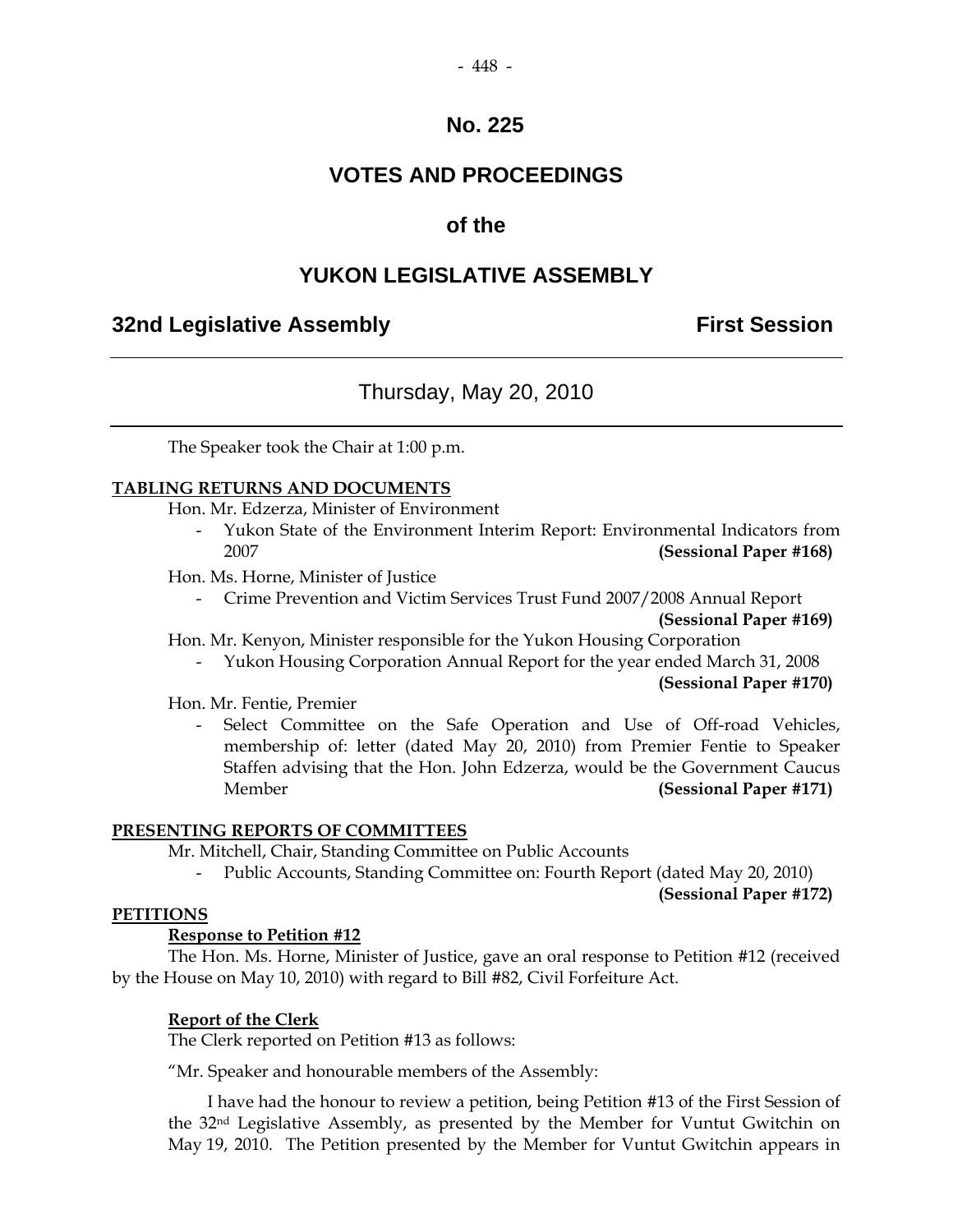two versions. The differences between the two versions are minor and both versions meet the requirements as to form of the Standing Orders of the Yukon Legislative Assembly.

However, the version that contains the phrase 'the undersigned ask the Yukon Legislative Assembly to urge the Government of Yukon' is more procedurally precise and this is the version of the petition to which the government should respond.

> Floyd W. McCormick, Clerk Yukon Legislative Assembly"

The Speaker ruled that Petition #13 is, accordingly, deemed to be read and received.

#### **POINT OF PERSONAL PRIVILEGE**

Mr. Hardy, Member for Whitehorse Centre, rose on a Point of Personal Privilege, to make a statement with regard to comments made in the local media about Hon. Mr. Kenyon, Member for Porter Creek North.

## **COMMITTEE OF THE WHOLE**

According to Order, the Assembly resolved into Committee of the Whole.

The Committee resumed consideration of the following bill:

Bill #20 - First Appropriation Act, 2010-11 -Hon. Mr. Fentie

## **Termination of Sitting as per Standing Order 76(1)**

The Chair made the following statement:

"Order please. The time has reached  $5:00$  p.m. on this the  $32<sup>nd</sup>$  day of the  $2010$ Spring Sitting. Standing Order 76(1) states: 'On the sitting day that the Assembly has reached the maximum number of sitting days allocated for that Sitting pursuant to Standing Order 75, the Chair of the Committee of the Whole, if the Assembly is in Committee of the Whole at the time, shall interrupt proceedings at 5:00 p.m. and, with respect to each Government Bill before Committee that the Government House Leader directs to be called, shall:

- (a) put the question on any amendment then before the Committee;
- (b) put the question, without debate or amendment, on a motion moved by a Minister that the bill, including all clauses, schedules, title and preamble, be deemed to be read and carried;
- (c ) put the question on a motion moved by a Minister that the bill be reported to the Assembly; and
- (d) when all bills have been dealt with, recall the Speaker to the Chair to report on the proceedings of the Committee. '

It is the duty of the Chair to now conduct the business of the Committee of the Whole in the manner directed by Standing Order 76(1).

The Chair would now ask the Government House Leader to indicate the Government Bills now before the Committee of the Whole, which should be called."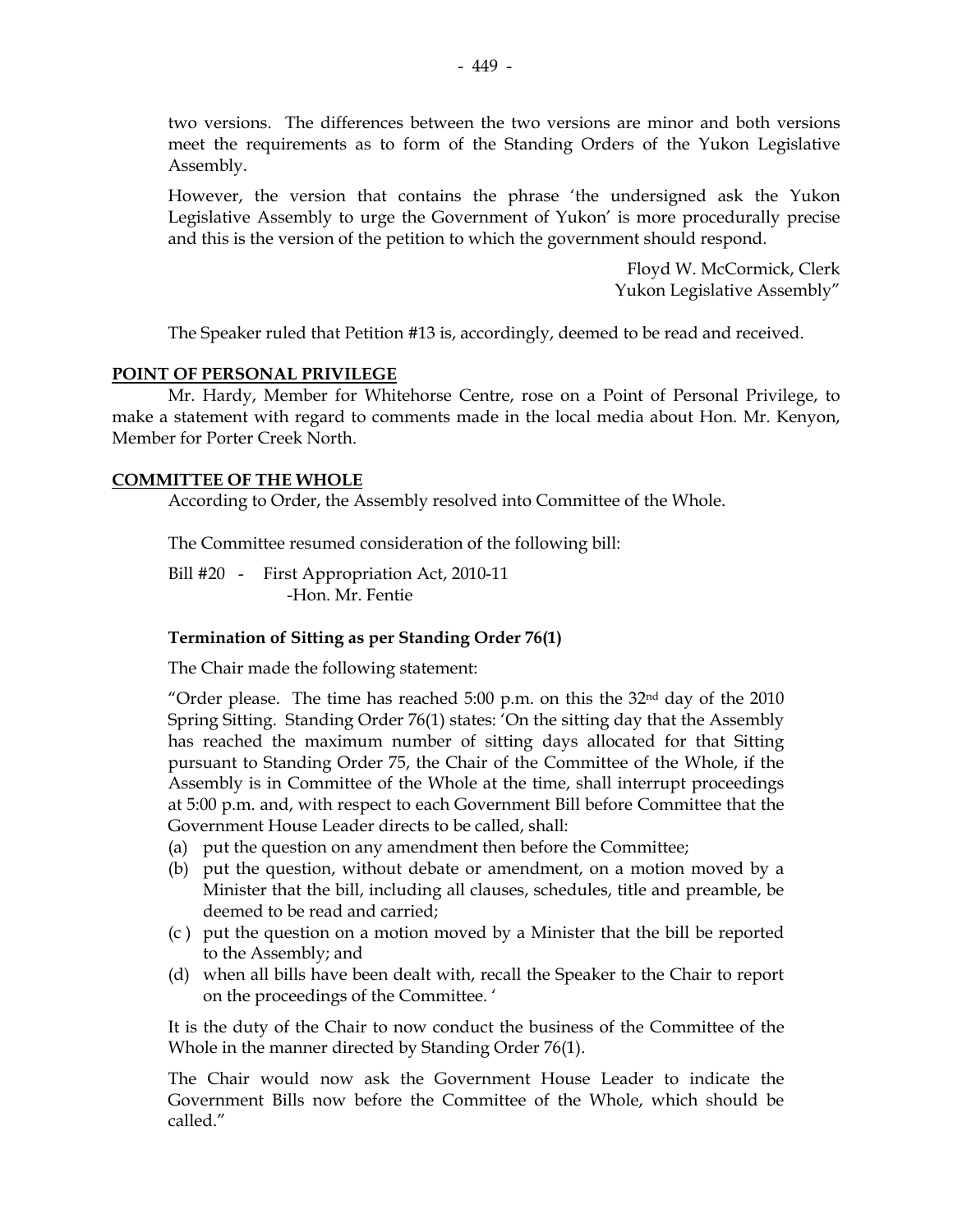The Hon. Ms. Taylor, Government House Leader, directed that Bills No. 18, 20, and 84, be called.

The Committee agreed to report the following bills without amendment:

- Bill #18 Third Appropriation Act, 2009-10 -Hon. Mr. Fentie
- Bill #20 First Appropriation Act, 2010-11 -Hon. Mr. Fentie
- Bill #84 Act to Amend the Motor Vehicles Act, 2010 -Hon. Mr. Lang

The report of the Chair was adopted.

## **SPEAKER'S STATEMENT THIRD READING OF BILLS AS PER STANDING ORDER 76(2)**

"Standing Order 76(2) states: 'On the sitting day that the Assembly has reached the maximum number of sitting days allocated for that Sitting pursuant to Standing Order 75, the Speaker of the Assembly, when recalled to the Chair after the House has been in the Committee of the Whole, shall:

- (d) with respect to each Government Bill standing on the Order Paper for Third Reading and designated to be called by the Government House Leader,
	- (i) receive a motion for Third Reading and passage of the bill, and
	- (ii) put the question, without debate or amendment, on that motion.'

I shall, therefore, ask the Government House Leader to identify which of the bills now standing at Third Reading should be called."

The Hon. Ms. Taylor, Government House Leader, directed that Bills No. 18, 20, 81, 84 and 85 be called at this time.

#### **GOVERNMENT BILLS (Third Reading)**

The following bill was called for Third Reading:

Bill #18 - Third Appropriation Act, 2009-10 -Hon. Mr. Fentie

 The question being put on the motion for Third Reading of Bill #18, it was agreed to on the following recorded Division: YEA

| YEA        |            |         |
|------------|------------|---------|
| Rouble     | Edzerza    |         |
| Lang       |            | 10      |
| Horne      | Cathers    |         |
|            |            |         |
| <b>NAY</b> |            |         |
| Elias      | Inverarity |         |
| Fairclough | Cardiff    | 6       |
|            |            | Nordick |

Bill #18, entitled Third Appropriation Act, 2009-10, accordingly, passed the House.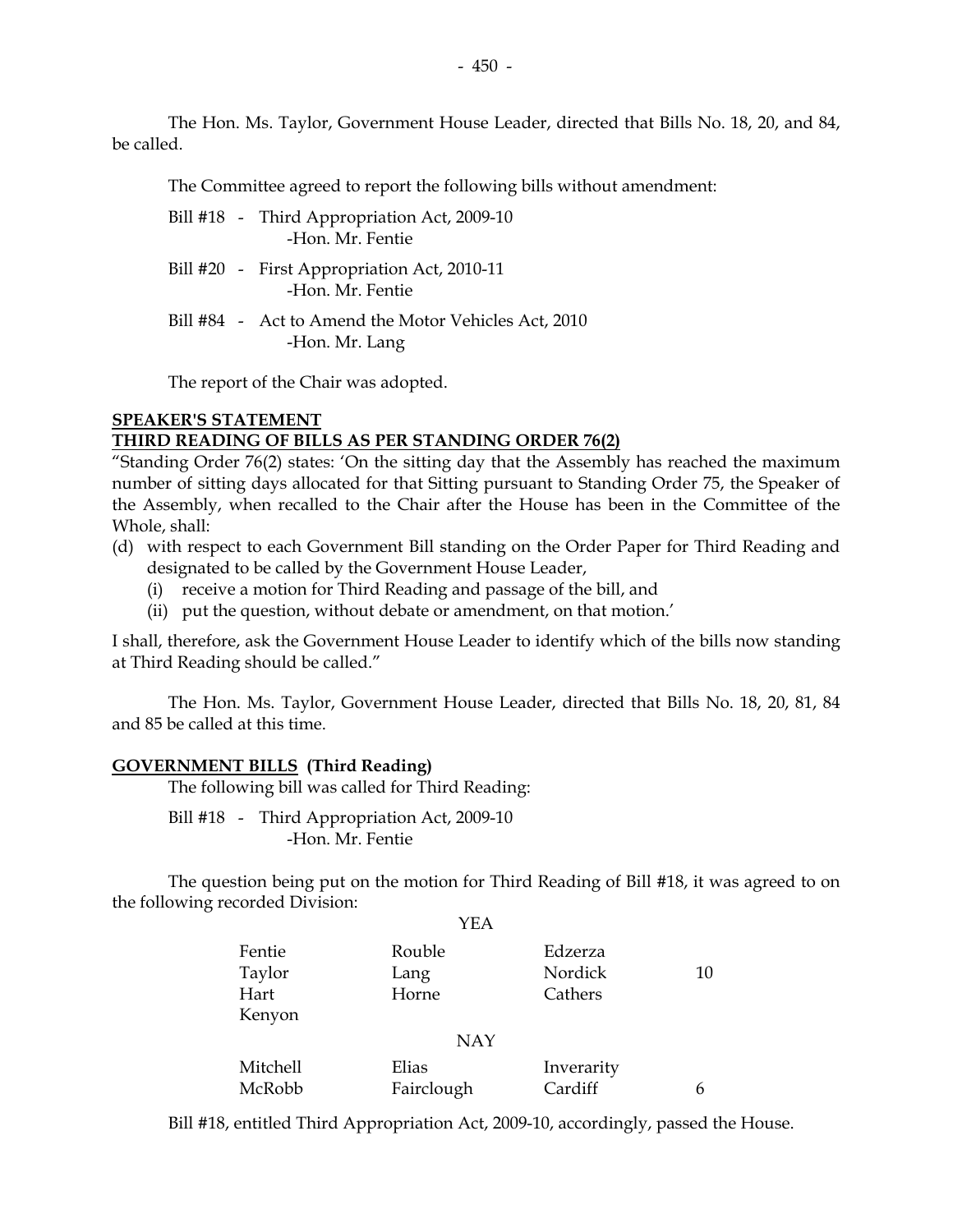The following bill was called for Third Reading:

 Bill #20 - First Appropriation Act, 2010-11 -Hon. Mr. Fentie

 The question being put on the motion for Third Reading of Bill #20, it was agreed to on the following recorded Division:

|                          | YEA                     |                               |    |
|--------------------------|-------------------------|-------------------------------|----|
| Fentie<br>Taylor<br>Hart | Rouble<br>Lang<br>Horne | Edzerza<br>Nordick<br>Cathers | 10 |
| Kenyon                   |                         |                               |    |
|                          | <b>NAY</b>              |                               |    |
| Mitchell                 | Elias                   | Inverarity                    |    |
| McRobb                   | Fairclough              | Cardiff                       | h  |

Bill #20, entitled First Appropriation Act, 2010-11, accordingly, passed the House.

The following bills were read a third time and passed:

|  | Bill #81 - Victims of Crime Act<br>-Hon. Ms. Horne                     |
|--|------------------------------------------------------------------------|
|  | Bill #84 - Labour Mobility Amendments Act<br>-Hon. Mr. Lang            |
|  | Bill #85 - Act to Amend the Motor Vehicles Act, 2010<br>-Hon. Mr. Lang |

#### **ASSENT TO BILLS**

 The Assembly received the Commissioner, the Hon. Geraldine Van Bibber, in her capacity as Lieutenant-Governor, to give Assent to certain bills passed by the House.

The Commissioner, having entered the Chamber, took her seat in the Speaker's chair.

The Speaker, the Hon. Ted Staffen, addressed the Commissioner:

 "Madam Commissioner, the Assembly has, at its present Session, passed certain bills to which, in the name and on behalf of the Assembly, I respectfully request your Assent."

 The Clerk of the Assembly, Floyd McCormick, then read the titles of the bills which had been passed severally as follows:

> Third Appropriation Act, 2009-10 First Appropriation Act, 2010-11 Victims of Crime Act Labour Mobility Amendments Act Act to Amend the Motor Vehicles Act, 2010

 The Commissioner assented to the bills: "I hereby Assent to the bills as enumerated by the Clerk."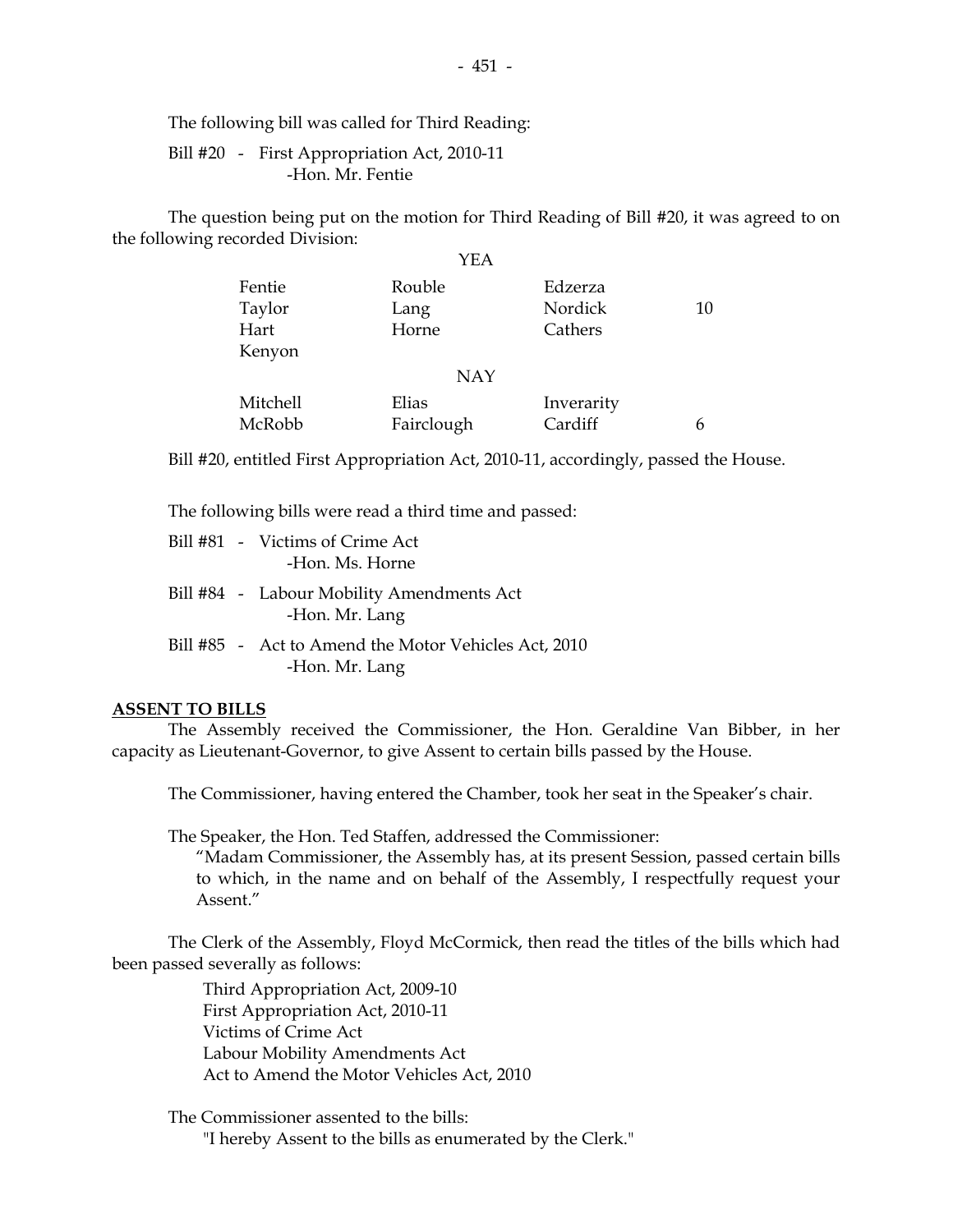## **ADJOURNMENT OF THE SITTING**

The Speaker called the House to order and stated:

 "As the House has reached the maximum number of days permitted for this Spring Sitting, as established pursuant to Standing Order 75, and has completed consideration of the designated legislation, it is the duty of the Chair to declare that this House now stands adjourned."

\_\_\_\_\_\_\_\_\_\_\_\_\_\_\_\_\_\_\_\_\_\_\_\_\_\_\_\_\_\_\_\_\_\_\_\_\_\_\_\_\_\_

The Assembly adjourned at 5:24 p.m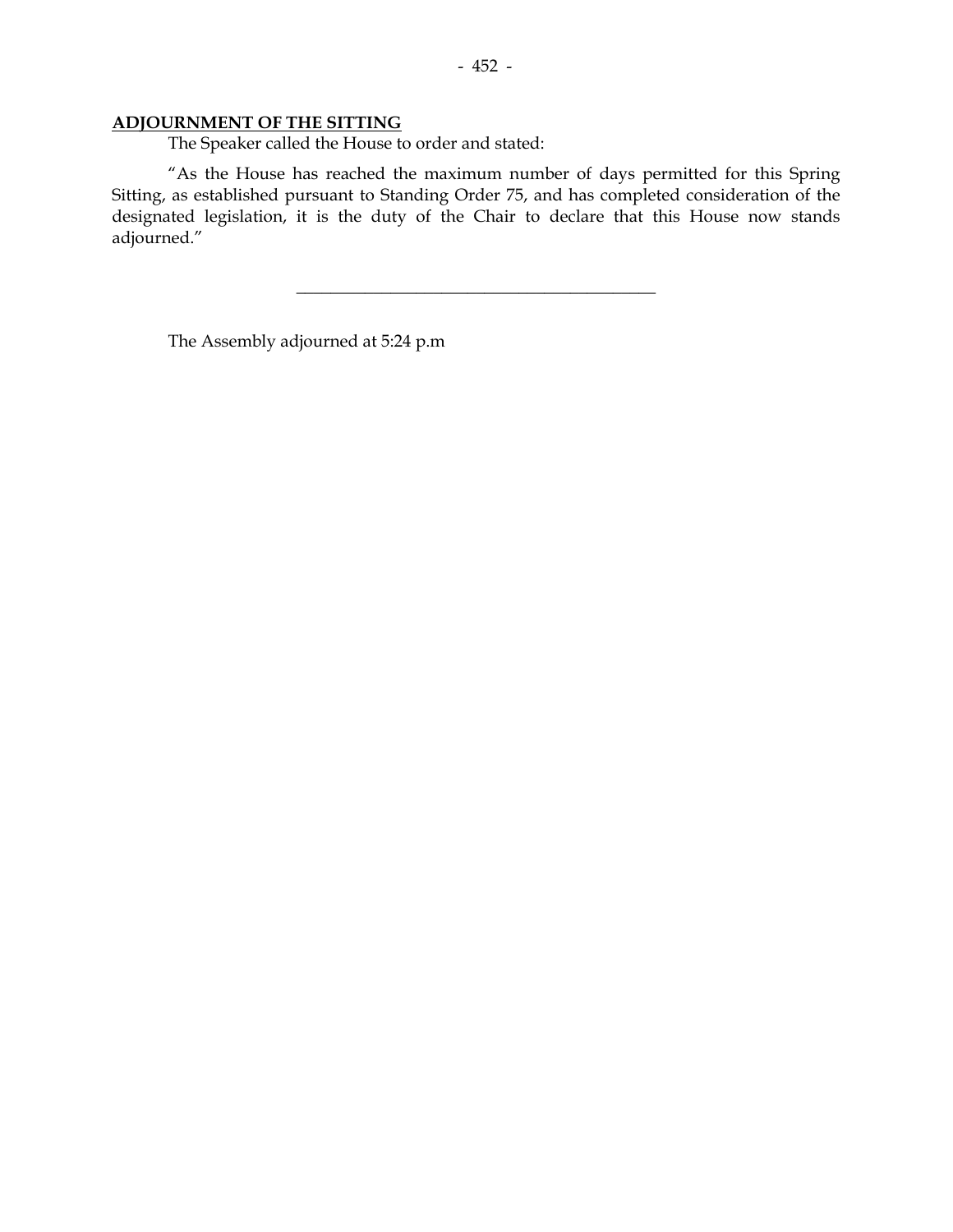## **INDEX TO JOURNALS**

## **First Session Contract Session Contract Session Contract Contract Contract Contract Contract Contract Contract Contract Contract Contract Contract Contract Contract Contract Contract Contract Contract Contract Contract Co**

## **March 25, 2010 – May 20, 2010**

## **YUKON LEGISLATIVE ASSEMBLY**

#### **A**

## PAGE

## **ADJOURNMENT OF THE SITTING**

|--|--|--|--|

## **ASSENT TO BILLS**

## **BILLS**

(For Progress of Bills chart, see Appendix A)

#### **Abbreviations**

<u> 1989 - Johann Barn, mars ann an t-Amhain Aonaichte ann an t-Aonaichte ann an t-Aonaichte ann an t-Aonaichte a</u>

| <b>1R</b> - First Reading of Bill |  |
|-----------------------------------|--|
|-----------------------------------|--|

- 
- **3R** Third Reading
- **1R** First Reading of Bill **C/W** (Reported out of) **P** Passed **Committee of the Whole 2R -** Second Reading **A -** Assent

## **Bills, Government**

| Bill # | <b>Title</b>                                          | 1R             | 2R             | C/W            | 3R&P           | A                       |
|--------|-------------------------------------------------------|----------------|----------------|----------------|----------------|-------------------------|
| 85     | Act to Amend the Motor Vehicles<br>Act, 2010          | 10-03-29       | 10-04-26       | $10 - 05 - 19$ | $10 - 05 - 20$ | 10-05-20                |
| 83     | Act to Repeal an Amendment to<br>the Human Rights Act | $10 - 03 - 29$ | $10 - 04 - 06$ | 10-04-06       | $10 - 04 - 06$ | 10-04-06                |
| 82     | Civil Forfeiture Act                                  | 10-03-29       | 10-04-15       |                |                |                         |
| 20     | First Appropriation Act, 2010-11                      | 10-03-25       | 10-04-01       | 10-05-20       | 10-05-20       | 10-05-20                |
| 19     | Interim Supply Appropriation Act<br>2010-11           | $10 - 03 - 25$ | $10 - 03 - 30$ | 10-03-30       | 10-03-30       | 10-03-30<br>(continued) |

#### **B**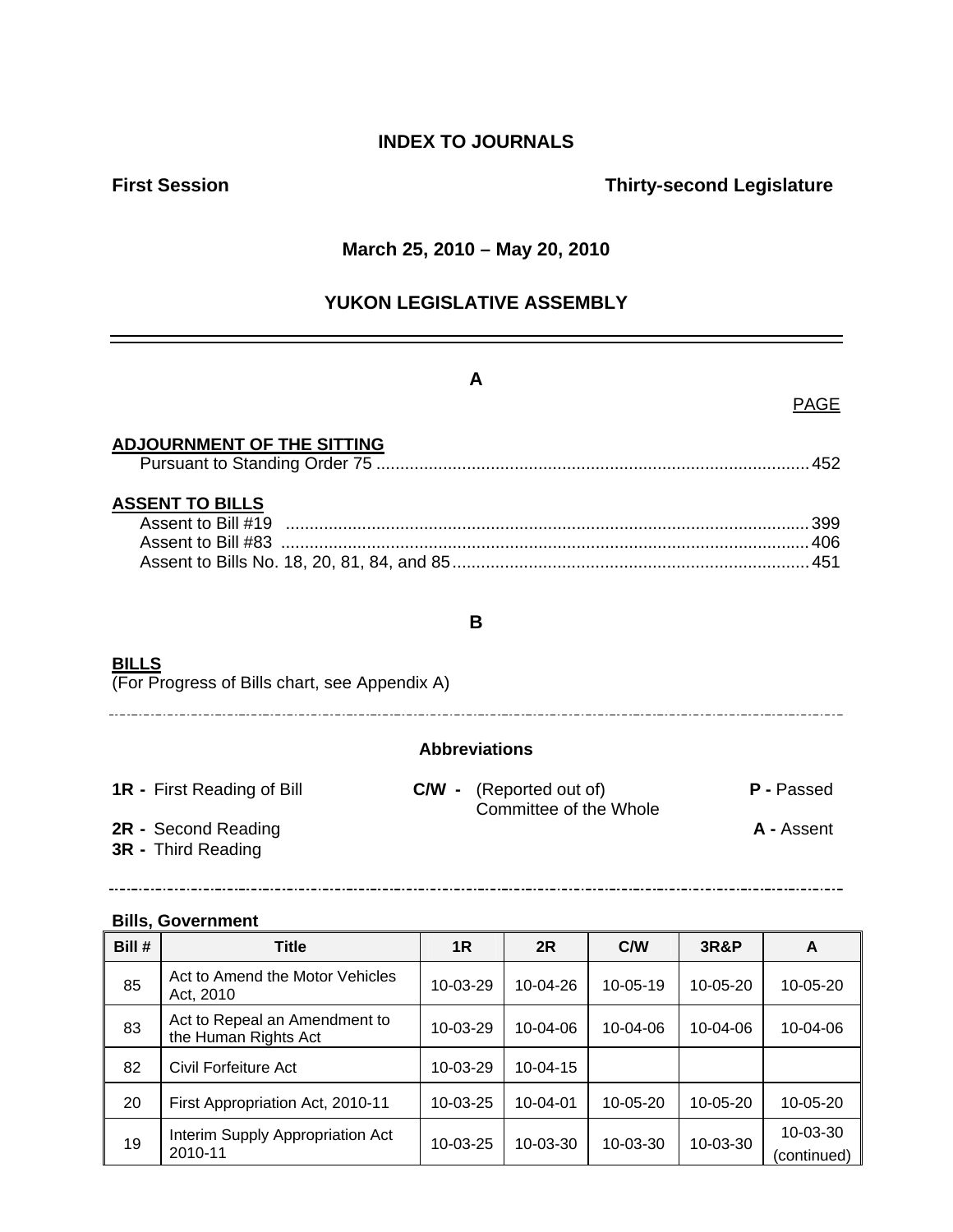| Bill # | Title                            | 1R             | 2R             | C/W            | <b>3R&amp;P</b> | A        |
|--------|----------------------------------|----------------|----------------|----------------|-----------------|----------|
| 84     | Labour Mobility Amendments Act   | 10-03-29       | 10-04-26       | 10-05-20       | $10 - 05 - 20$  | 10-05-20 |
| 18     | Third Appropriation Act, 2009-10 | $10 - 03 - 25$ | $10 - 04 - 06$ | 10-05-20       | $10 - 05 - 20$  | 10-05-20 |
| 81     | Victims of Crime Act             | $10-03-29$     | $10-04-19$     | $10 - 05 - 19$ | $10 - 05 - 20$  | 10-05-20 |

#### **Bills, Other Than Government**

| Bill # | <b>Title</b>                                             | 1R             | 2R | C/W | <b>3R&amp;P</b> | A |
|--------|----------------------------------------------------------|----------------|----|-----|-----------------|---|
| 101    | Act to Perpetuate a Certain<br><b>Ancient Right</b>      | $06-11-23$     |    |     |                 |   |
| 105    | Cooperation in Governance Act,<br>An Act to Amend the    | $07 - 10 - 31$ |    |     |                 |   |
| 107    | Financial Administration Act, Act to<br>Amend the        | $07 - 11 - 15$ |    |     |                 |   |
| 108    | Legislative Renewal Act                                  | $07-11-29$     |    |     |                 |   |
| 109    | Young Worker Protection Act                              | 08-10-30       |    |     |                 |   |
| 110    | <b>Yukon Energy Corporation</b><br><b>Protection Act</b> | $09-11-03$     |    |     |                 |   |

**C** 

## **CHAIR, COMMITTEE OF THE WHOLE**

**Statements** 

Re: Termination of Committee Proceedings as per Standing Order 76(1) ................449

## **CHANGES TO THE ORDER PAPER**

|                                                                              | 394   |
|------------------------------------------------------------------------------|-------|
| Motions No. 745, 750, 769, 873, 893, 947, 958 and 973 removed as the         |       |
|                                                                              | . 394 |
| Motions No. 350, 406, 433, 510, 545, 621, 721, 767, 780, 803, 811, 813, 814, |       |
| 815, 816, 817, 818, 819, 820, 821, 822, 823, 824, 826, 860, 879, 908,        |       |
| 910, 914, 919, 927, 930, 943, 956, and 966 removed as they were outdated394  |       |
|                                                                              |       |
|                                                                              |       |
|                                                                              |       |
| Motion for the Production of Papers #16 removed as the action requested      |       |
|                                                                              | .394  |
| Motions and written questions standing in the name of the Member for         |       |
| McIntyre-Takhini as that Member is no longer a private member 394            |       |
| Written Questions No. 5, 6, 7, 8 and 9 removed at the request of             |       |
|                                                                              | 409   |
|                                                                              |       |

## **CLERK OF THE LEGISLATIVE ASSEMBLY (Floyd McCormick)**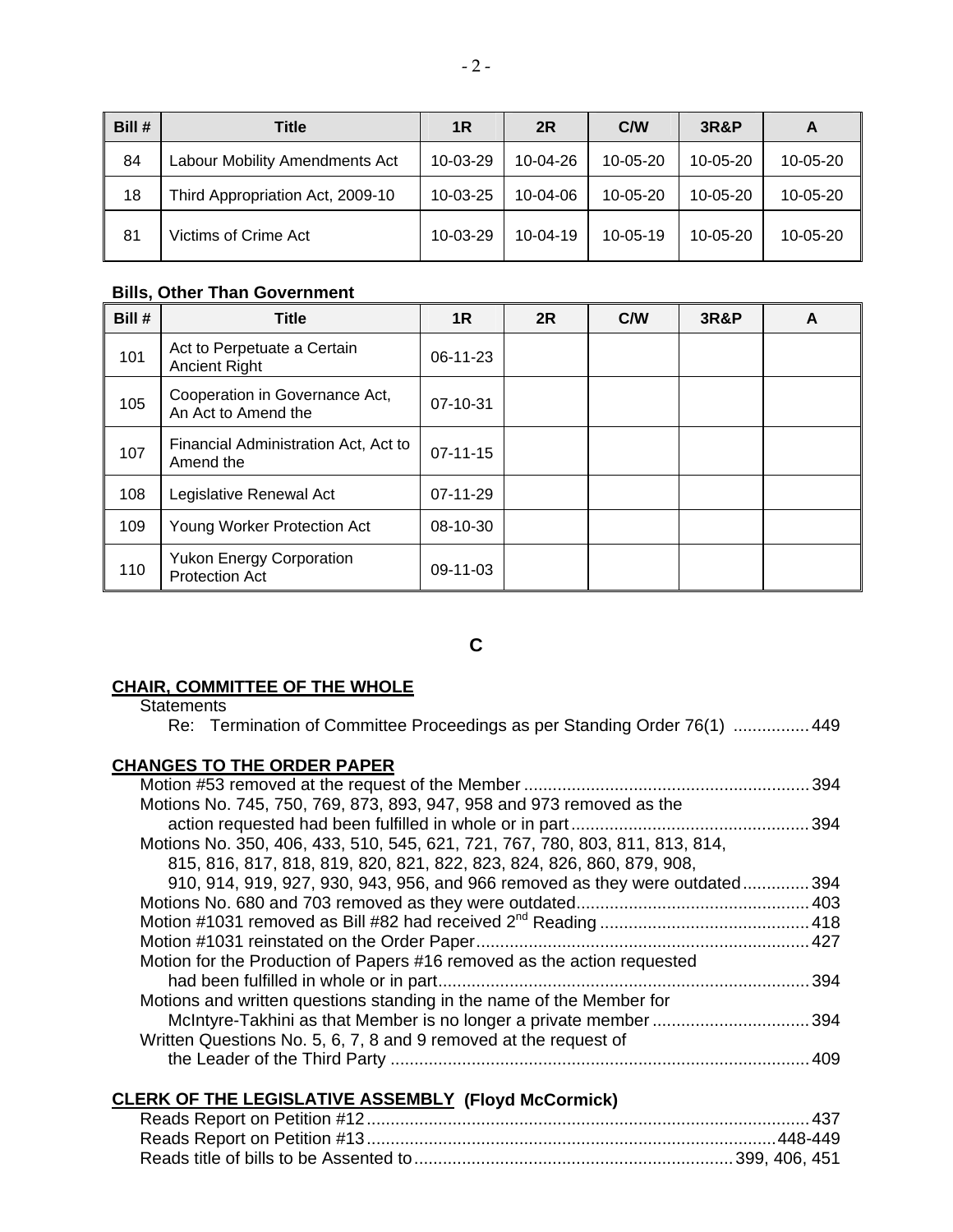# **COMMISSIONER** (Hon. Geraldine Van Bibber)

## **COMMITTEES, STANDING**

| Appointments to Major Government Boards and Committees |  |
|--------------------------------------------------------|--|
|                                                        |  |
|                                                        |  |
| <b>Public Accounts</b>                                 |  |
|                                                        |  |

# $\mathbf D$

# **DEBATE**<br>Adjourned:

| woun <del>c</del> u.                                                                  |  |
|---------------------------------------------------------------------------------------|--|
| Bill #18 (2 <sup>nd</sup> Reading) – pursuant to Standing Order 2(2) (Fairclough) 404 |  |
|                                                                                       |  |
|                                                                                       |  |
|                                                                                       |  |
| Bill #20 (2 <sup>nd</sup> Reading) – pursuant to Standing Order 2(2) (Lang) 399       |  |
|                                                                                       |  |
|                                                                                       |  |
|                                                                                       |  |
|                                                                                       |  |
|                                                                                       |  |

# **DIVISION**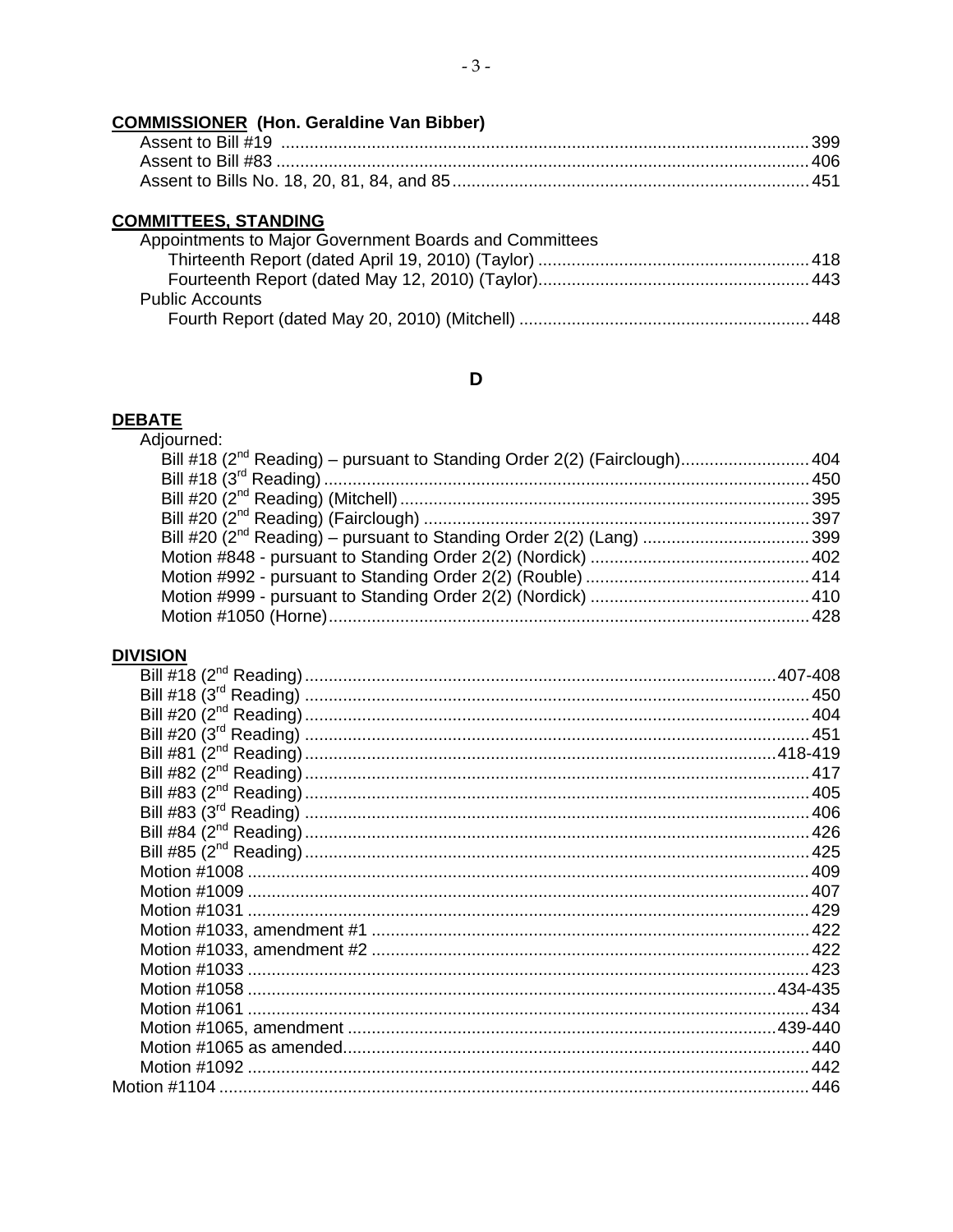# **F**

| <b>FILED DOCUMENTS</b> |  |
|------------------------|--|
|------------------------|--|

| Fleet Vehicle Agency 2010-2011 Business Plan (10-1-152) (Lang) 441                                                                                                                                                                                                                                                                                                                                                                 |             |
|------------------------------------------------------------------------------------------------------------------------------------------------------------------------------------------------------------------------------------------------------------------------------------------------------------------------------------------------------------------------------------------------------------------------------------|-------------|
| Mace of the Yukon Legislative Assembly, cleaning: letter of thanks (dated<br>March 25, 2010) to Murdoch's Gem Shop, Whitehorse from Speaker                                                                                                                                                                                                                                                                                        |             |
| Mayo Hydro Enhancement Project (Mayo B), Proposed; Application by<br>Yukon Energy Corporation for an Energy Project Certificate and an<br>Energy Operation Certificate: letters (dated February 15, 17 & 19, 2010)<br>between Mr. Bruce McLennan, Chair, Yukon Utilities Board and the                                                                                                                                             |             |
| Peel Watershed Regional Land Use Planning Process, Joint Letter of<br>Understanding: signed on January 25, 2010 by Chief Simon Mervyn,<br>First Nation of Na-cho Nyäk-Dun; Chief Ed Taylor, Tr'ondëk Hwëch'in<br>Han First Nation; Chief Joe Linklater, Vuntut Gwitchin First Nation;<br>President Richard Nerysoo, Gwich'in Tribal Council; Minister of Energy,<br>Mines and Resources, Archie Lang; and Minister of Environment, |             |
| Porter Creek, Site 4, neighborhood concerns re potential development: letter<br>(dated April 1, 2010) to Hon. Archie Lang, MLA for Porter Creek Centre<br>and Minister of Community Services from "The Concerned Neighborhood                                                                                                                                                                                                      |             |
| Queen's Printer Agency 2010-2011 Business Plan (10-1-153) (Lang)  441                                                                                                                                                                                                                                                                                                                                                              |             |
| RCMP, moral and ethical expectations: letter re (dated March 30, 2010) from<br>Steve Cardiff, MLA, Mount Lorne to Hon. Marian Horne, Minister of                                                                                                                                                                                                                                                                                   |             |
| RCMP, Yukon citizen's concerns regarding: Letter (dated April 19, 2010)<br>to Mr. Ian McPhail, Interim Chair, Commission for Public Complaints<br>Against the RCMP from Hon. Marian Horne, Minister of Justice and<br>Superintendent Peter Clark, Acting Commanding Officer, RCMP "M"                                                                                                                                              |             |
| Rural Well Program; availability in Whitehorse: letter (dated April 8, 2010)<br>to Hon. Archie Lang, Minister of Community Services from Brad Cathers,                                                                                                                                                                                                                                                                             |             |
| Student and Parent Guide: You need more than a job to start work, produced                                                                                                                                                                                                                                                                                                                                                         |             |
| Takhini Hotsprings rezoning application: concerns and opinions of residents<br>of the Hotsprings Road Local Area Planning district (10-1-143) (Cathers) 416                                                                                                                                                                                                                                                                        |             |
| Takhini Hotsprings rezoning: letter (dated November 6, 2008) to Hon. Archie<br>Lang, Minister of Community Services from Erik Val, Local Resident and                                                                                                                                                                                                                                                                              |             |
| Yukon Fire Marshal's Office 2009 Annual Report (10-1-150) (Lang) 432                                                                                                                                                                                                                                                                                                                                                               |             |
| Yukon Geographical Place Names Board 2008-2009 Annual Report                                                                                                                                                                                                                                                                                                                                                                       |             |
|                                                                                                                                                                                                                                                                                                                                                                                                                                    | (continued) |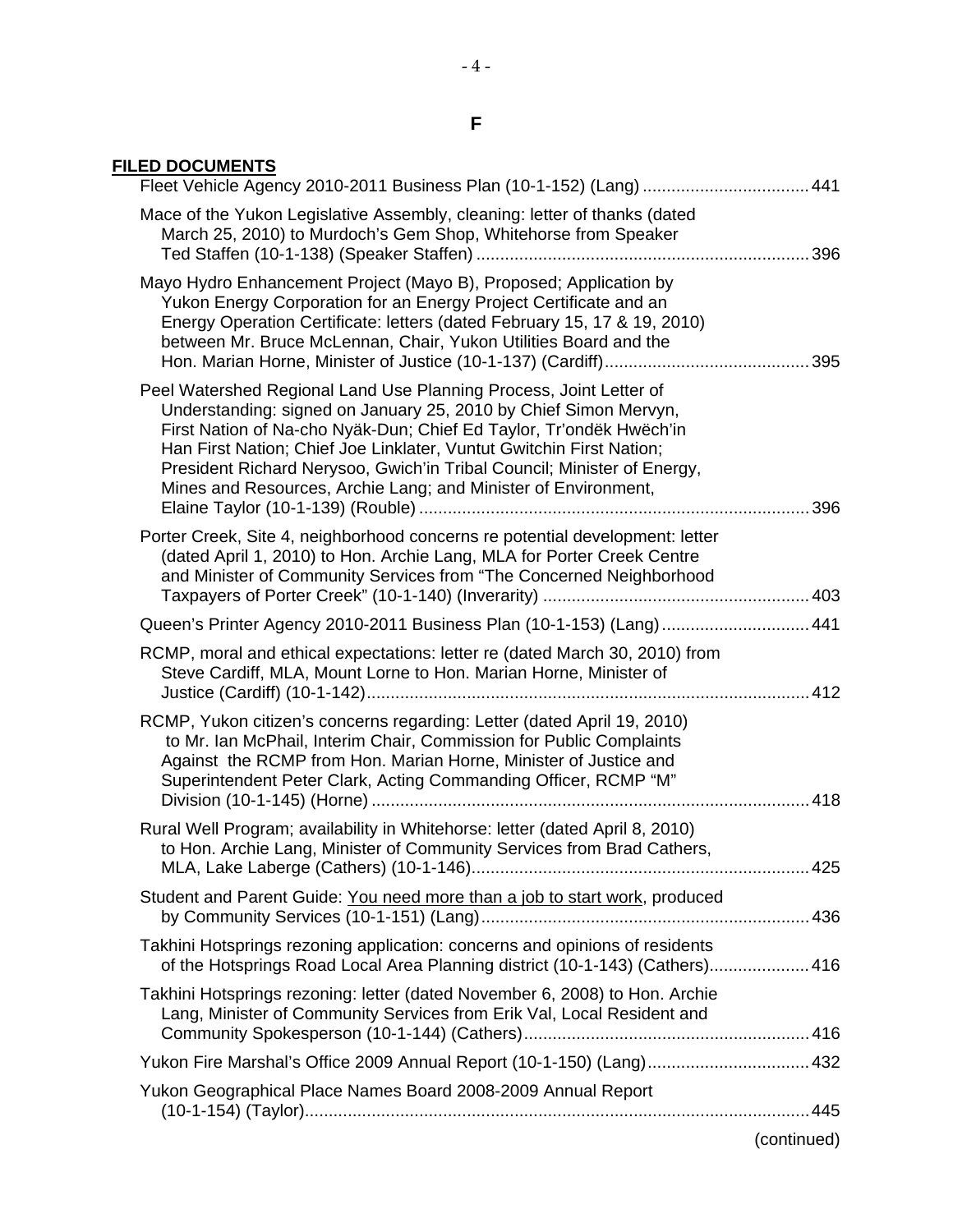#### **FILED DOCUMENTS (continued)**

| Yukon Lottery Commission 2008-2009 Annual Report (10-1-149) (Kenyon) 430  |
|---------------------------------------------------------------------------|
|                                                                           |
| Yukon Minerals Advisory Board 2008 Annual Report (10-1-147) (Rouble)  430 |
| Yukon Minerals Advisory Board 2009 Annual Report (10-1-148) (Rouble)  430 |

## **I**

#### **INTRODUCTIONS**

| Yukon Youth Parliamentarians |  |
|------------------------------|--|

#### **L**

#### **LEGISLATIVE ASSEMBLY**

**Sessional Summary** Bills Other than Government Bills introduced this sitting  $-0$  Passed - 0 Divisions - 22 Filed Documents - 18 Government Bills introduced this sitting - 8 Government Bills Passed - 7 Legislative Returns - 0 Motions Debated, Government - 5 Motions Passed, Government - 5 Motions Debated, Other than Government -11 Motions Passed, Other than Government - 6 Petitions - 2 Sessional Papers - 23 Sitting Days - 32 Written Questions - 0

#### **LENGTH OF SITTING**

| Agreed to April |  |  |
|-----------------|--|--|
|-----------------|--|--|

#### **M**

#### **MINISTERIAL STATEMENTS**

| Hon. Mr. Edzerza<br>(Environment)   |               |                |                         |                    |
|-------------------------------------|---------------|----------------|-------------------------|--------------------|
| <b>MONEY MESSAGE</b>                |               |                |                         | . 395              |
| <b>MOTIONS - GOVERNMENT</b>         | <b>Member</b> | Page           | <b>Amendment</b>        | <b>Disposition</b> |
| Review of Policing in Yukon (#1033) | Horne         | $421 -$<br>423 | $#1 - 422$<br>Negatived | Carried            |
|                                     |               |                | #2-422<br>Negatived     | (continued)        |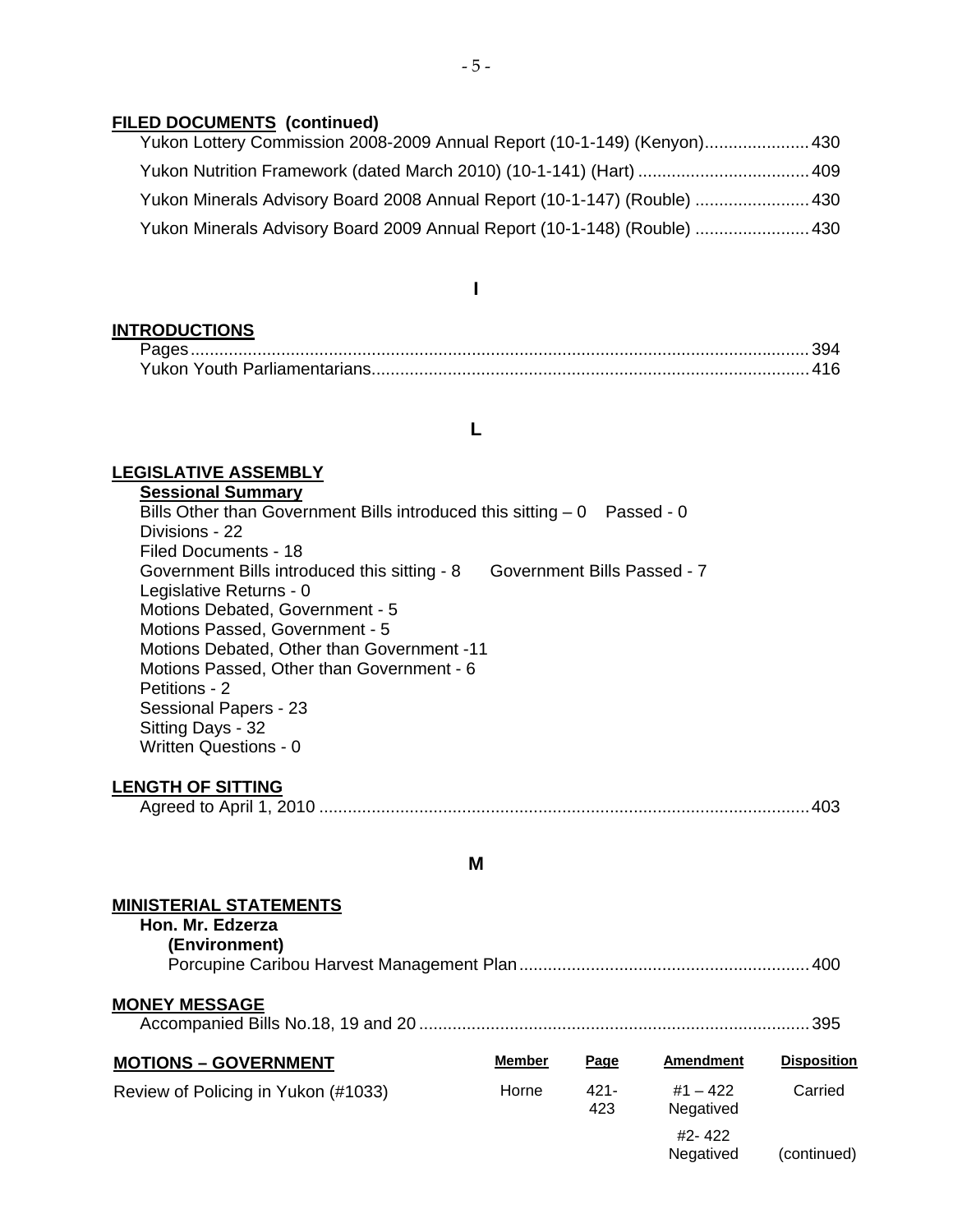| <b>MOTIONS - GOVERNMENT (continued)</b>                                                                                                                                                                                                                                           | <b>Member</b>  | Page           | <b>Amendment</b>                 | <b>Disposition</b>    |
|-----------------------------------------------------------------------------------------------------------------------------------------------------------------------------------------------------------------------------------------------------------------------------------|----------------|----------------|----------------------------------|-----------------------|
| Task Force to review policy and program<br>options dealing with acutely intoxicated<br>persons at risk of harming themselves or<br>others and provide a report to the Minister of<br>Health and Social Services who shall table the<br>report in the Legislative Assembly (#1065) | Hart           | 439-<br>440    | 439-440<br>Carried               | Carried as<br>amended |
| Witnesses from the Yukon Development<br>Corporation/Yukon Energy Corporation to<br>appear on Monday, April 12, 2010 from 3:30<br>p.m. to 5:30 p.m. in Committee of the Whole<br>(H1011)                                                                                           | Taylor         | 411            | 411<br>Negatived                 | Carried               |
| Witnesses from the Yukon Hospital<br>Corporation to appear on Thursday, April 15,<br>2010 from 3:30 p.m. to 5:30 p.m. (#1021)                                                                                                                                                     | <b>Taylor</b>  | 416            |                                  | Carried               |
| Yukon Human Rights Panel of Adjudicators:<br>appointment of Vicki Hancock and John W.<br>Phelps as members (#1104)                                                                                                                                                                | Horne          | 446            |                                  | Carried               |
| <b>MOTIONS - OTHER THAN GOVERNMENT</b>                                                                                                                                                                                                                                            | <b>Member</b>  | <b>Page</b>    | <b>Amendment</b>                 | <b>Disposition</b>    |
| Amendments to the Municipal Act and to the<br>Ombudsman Act to allow the Ombudsman to<br>hear appeals (#1092)                                                                                                                                                                     | Cardiff        | 441-<br>442    | 441-442<br>Ruled out of<br>Order | Negatived             |
| Bill #82, Civil Forfeiture Act, delay debate to<br>allow time for public consultation (#1031)                                                                                                                                                                                     | Cardiff        | 429            |                                  | Carried               |
| Establishing Commission on Yukon Aboriginal<br>Language Protection (#848)                                                                                                                                                                                                         | Elias          | $401 -$<br>402 |                                  | Debate<br>adjourned   |
| Government of Yukon to be fiscally<br>responsible (#999)                                                                                                                                                                                                                          | <b>Nordick</b> | 410            |                                  | Debate<br>adjourned   |
| Northern Institute of Social Justice to expand<br>its curriculas for training people working with<br>FASD clients (#1058)                                                                                                                                                         | <b>Nordick</b> | 434-<br>435    |                                  | Carried               |
| Peel Watershed Land Use Planning (#989)                                                                                                                                                                                                                                           | Mitchell       | 429            | 429<br>Carried                   | Carried as<br>amended |
| Public Inquiry to investigate all matters relating<br>to the death of Raymond Silverfox (#1050)                                                                                                                                                                                   | Mitchell       | 428            |                                  | Debate<br>adjourned   |
| Quartz Mining Act and Placer Mining Act:<br>amendments to be introduced in the<br>Legislative Assembly (#992)                                                                                                                                                                     | Cardiff        | 414            |                                  | Debate<br>adjourned   |
| Select Committee on the Landlord and Tenant<br>Act: change terms of reference (#1009)                                                                                                                                                                                             | Nordick        | 407            |                                  | Carried               |
| Truth and Reconciliation Commission of<br>Canada to visit Whitehorse as part of its 2011<br>cross-country tour (#1061)                                                                                                                                                            | Nordick        | 434            |                                  | Carried               |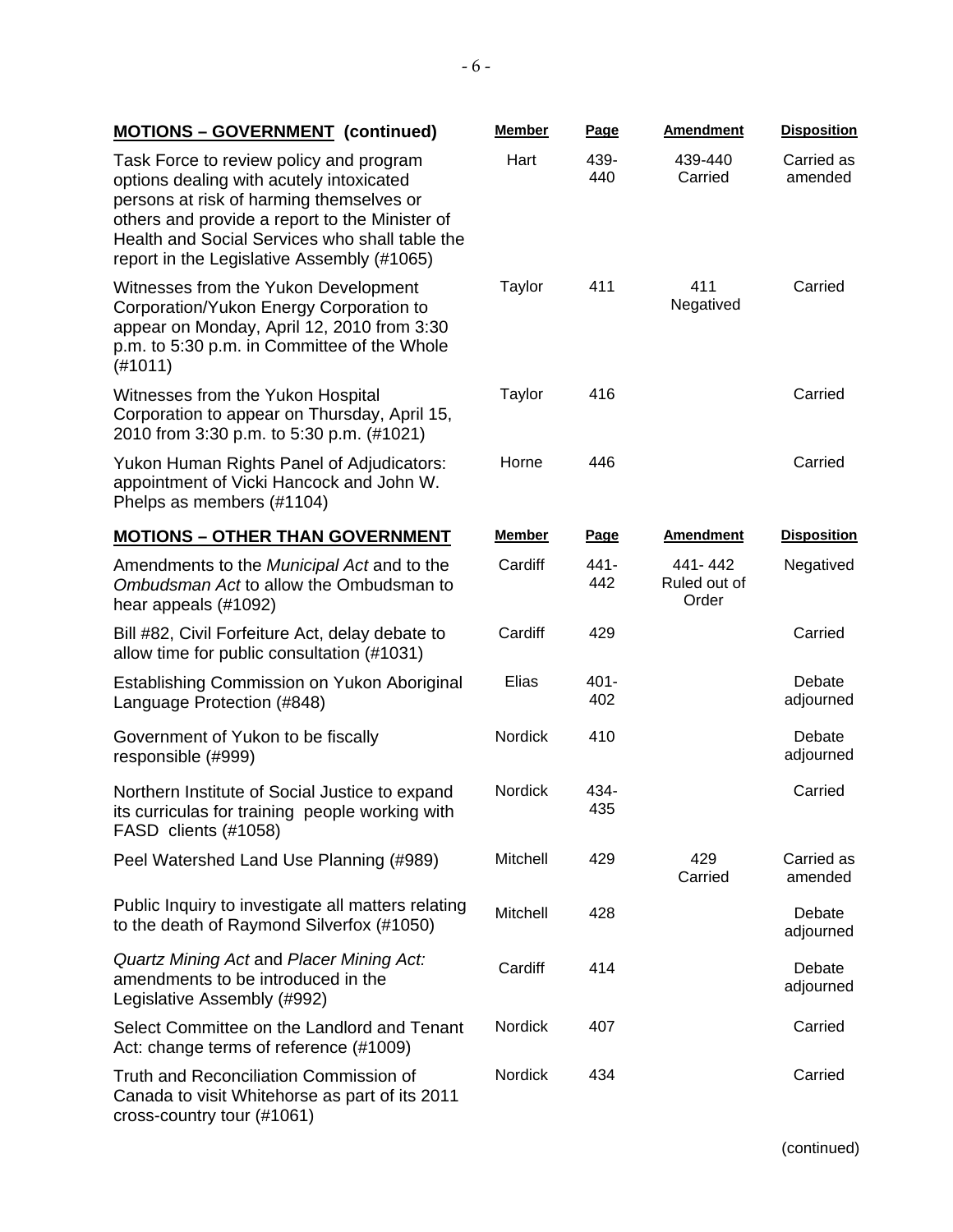| <b>MOTIONS - OTHER THAN GOVERNMENT</b>    | Member         | Page | Amendment | <b>Disposition</b> |
|-------------------------------------------|----------------|------|-----------|--------------------|
| Wellness strategy to be developed (#1008) | <b>Nordick</b> | 409  |           | Carried            |

#### **N**

# **NOTICE OF GOVERNMENT PRIVATE MEMBERS' BUSINESS** Pursuant to Standing Order 14.2(7)............................................................405, 420, 433, 445

## **NOTICE OF OPPOSITION PRIVATE MEMBERS' BUSINESS**

|--|--|--|--|--|--|

#### **P**

#### **PAGES**

|--|--|

## **PETITIONS**

| Bill #82, Civil Forfeiture Act (#12) |  |
|--------------------------------------|--|
|                                      |  |
|                                      |  |
|                                      |  |
|                                      |  |
| All Terrain Vehicles (#13)           |  |
|                                      |  |
|                                      |  |
|                                      |  |
|                                      |  |

#### **POINT OF PERSONAL PRIVILEGE**

|--|--|--|

## **Q**

#### **QUORUM COUNT**

#### **R**

## **REINSTATEMENT OF MOTION**

|--|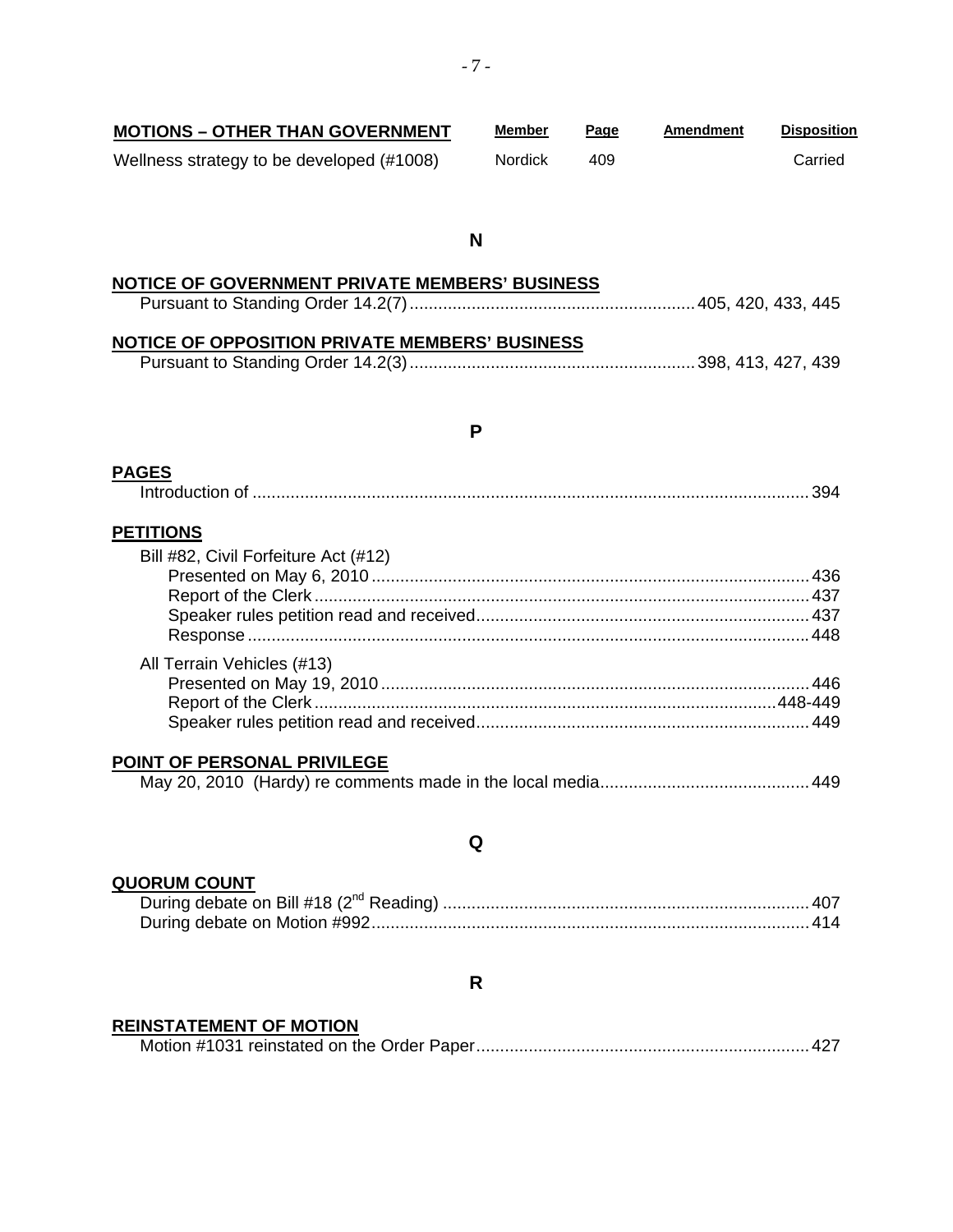# **S**

## **SESSIONAL PAPERS**

| Absence of Members from Sittings of the Legislative Assembly and its<br>Committees: Report from the Clerk of the Yukon Legislative Assembly                                                                    |  |
|----------------------------------------------------------------------------------------------------------------------------------------------------------------------------------------------------------------|--|
| Appointments to Major Government Boards and Committees, Standing<br>Committee on: Thirteenth Report (dated April 19, 2010) (10-1-154) (Taylor)  418                                                            |  |
| Appointments to Major Government Boards and Committees, Standing<br>Committee on: Fourteenth Report (dated May 12, 2010) (10-1-164) (Taylor) 443                                                               |  |
| Auditor General of Canada, Office of the: Yukon Housing Corporation                                                                                                                                            |  |
| Crime Prevention and Victim Services Trust Fund 2007/2008 Annual Report                                                                                                                                        |  |
| Education Status Report (May 5, 2010), Department of: Response to the<br>Standing Committee on Public Accounts Report by the Auditor General                                                                   |  |
| Information and Privacy Commissioner 2009 Annual Report (10-1-160)                                                                                                                                             |  |
|                                                                                                                                                                                                                |  |
| Political Contributions 2009: Report of the chief Electoral Officer of Yukon                                                                                                                                   |  |
| Public Accounts, Standing Committee on: Fourth Report (dated May 20,                                                                                                                                           |  |
| Select Committee on the Safe Operation and Use of Off-road Vehicles,<br>membership of: letter (dated May 20, 2010) from Premier Fentie to<br>Speaker Staffen advising that the Hon. John Edzerza, would be the |  |
| Subsistence, Travel and Accommodations of Members of the Yukon<br>Legislative Assembly, 2009-2010, Report on (dated April 2010)                                                                                |  |
| Yukon Advisory Council on Women's Issues 2009-2010 Annual Report                                                                                                                                               |  |
| Yukon Child Care Board April 1, 2009 - March 31, 2010 Annual Report                                                                                                                                            |  |
|                                                                                                                                                                                                                |  |
| Yukon College Audited Financial Statements (dated October 23,<br>2009) prepared by the Office of the Auditor General of Canada                                                                                 |  |
| Yukon Health and Social Services Council 2008-2009 Annual Report                                                                                                                                               |  |
| Yukon Hospital Corporation Financial Statements (audited), March 31,                                                                                                                                           |  |
|                                                                                                                                                                                                                |  |

(continued)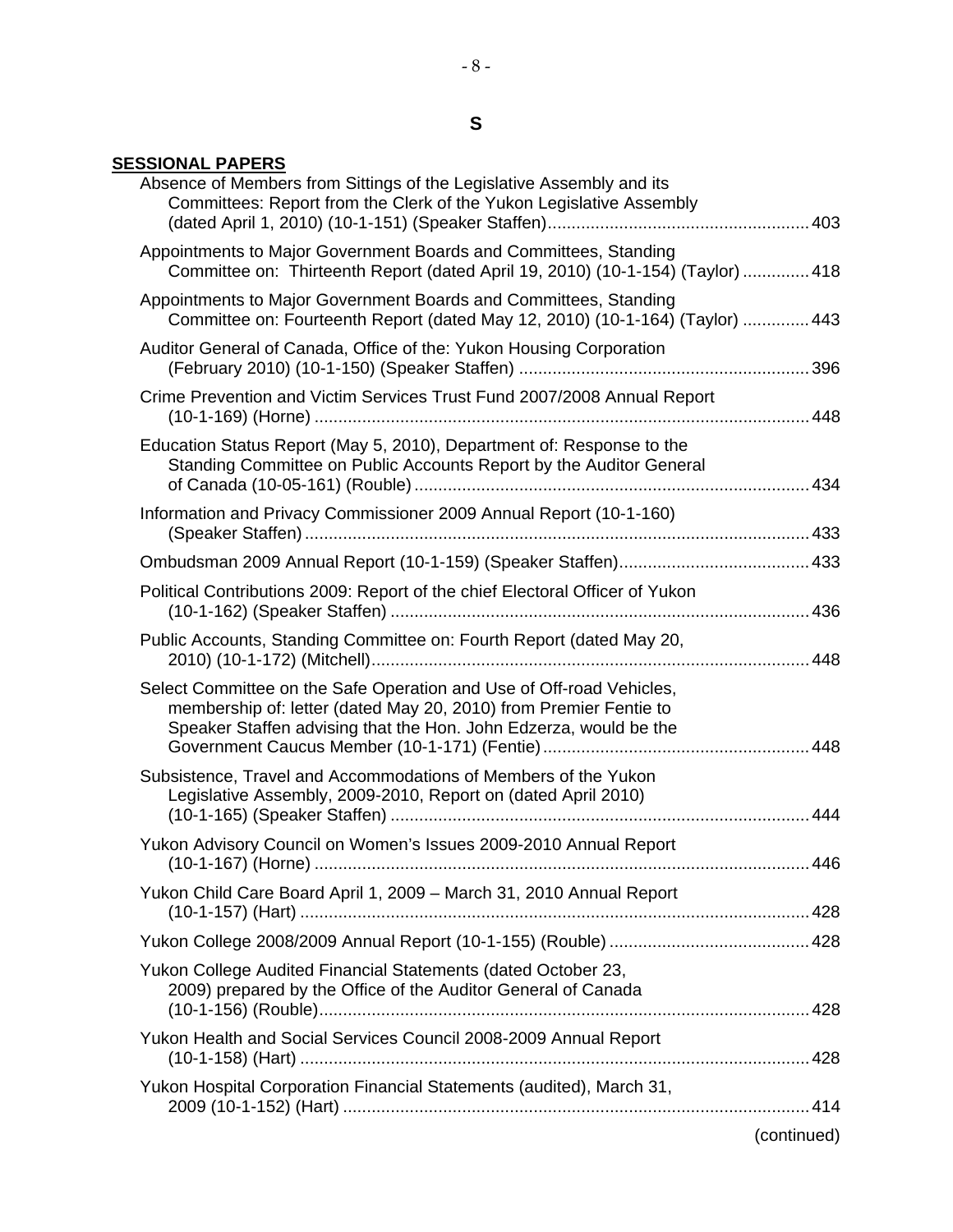## **SESSIONAL PAPERS (continued)**

| Yukon Housing Corporation Annual Report for the year ended March 31,     |  |
|--------------------------------------------------------------------------|--|
|                                                                          |  |
| Yukon Law Foundation Annual Report and Financial Statements (dated)      |  |
| Yukon State of the Environment Interim Report: Environmental Indicators  |  |
| Yukon Workers' Compensation Health and Safety Board 2009 Annual Report   |  |
| <b>SPEAKER (Hon. Ted Staffen)</b>                                        |  |
|                                                                          |  |
|                                                                          |  |
|                                                                          |  |
|                                                                          |  |
|                                                                          |  |
|                                                                          |  |
| Rulings:                                                                 |  |
|                                                                          |  |
| Re: Standing Order 19(g) and Question Period March 30, 2010 400-401      |  |
|                                                                          |  |
| Statements:                                                              |  |
| Re: Changes to the Order Paper (withdrawal of Motions)394, 403, 418, 427 |  |
| Re: Changes to the Order Paper (withdrawal of Written Questions) 409     |  |
|                                                                          |  |
|                                                                          |  |
|                                                                          |  |

## **T**

# **TERMINATION OF SITTING (Standing Order 76)**

# **U**

## **UNANIMOUS CONSENT**

| To proceed with 3 <sup>rd</sup> Reading of Bill #19 (requested by Taylor) (granted)398  |  |
|-----------------------------------------------------------------------------------------|--|
| To proceed with 3 <sup>rd</sup> Reading of Bill #83 (requested by Taylor) (granted) 406 |  |
|                                                                                         |  |
|                                                                                         |  |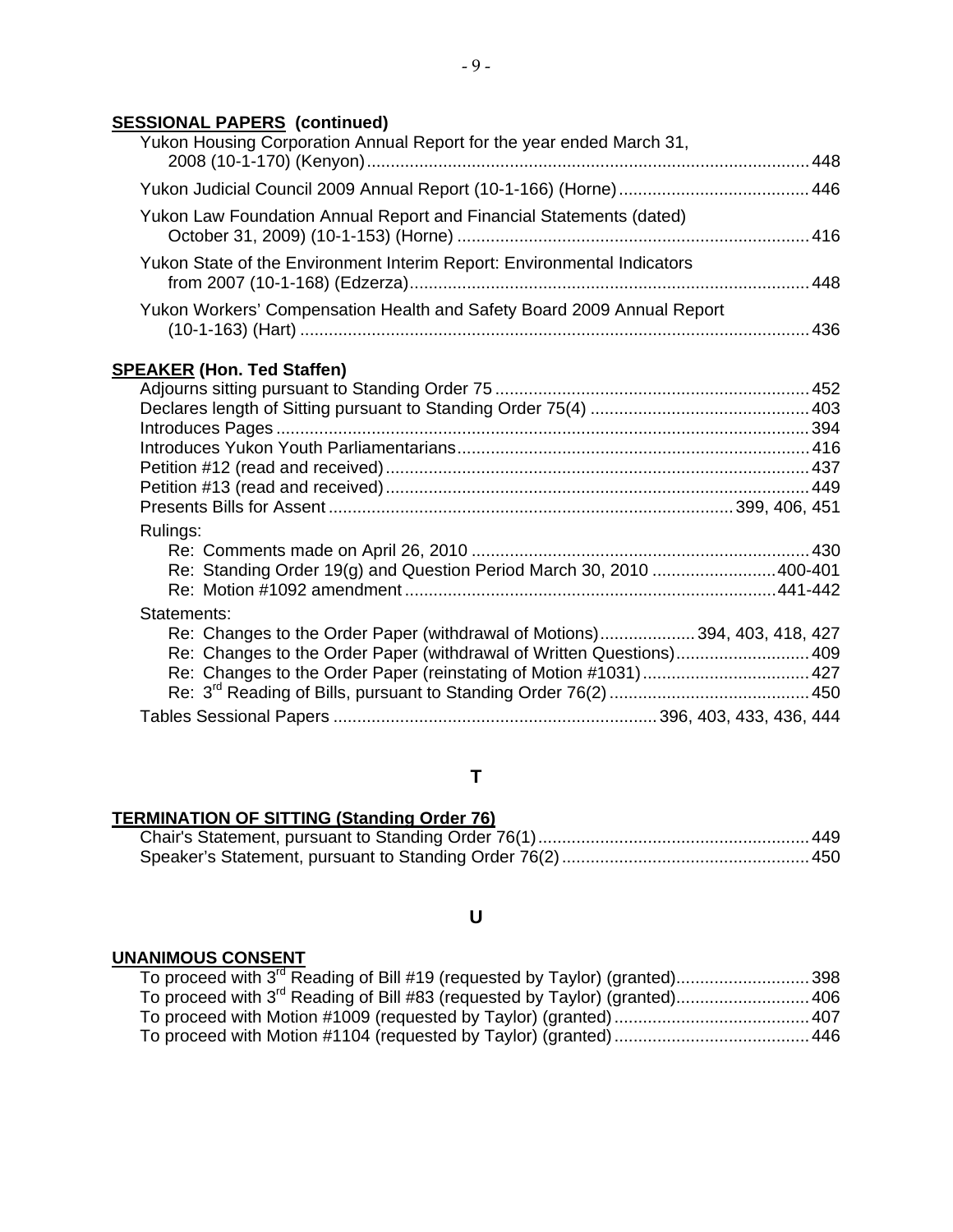# **W**

# **WITHDRAWAL OF MOTIONS**

| Motions No.745, 750, 769, 873, 893, 947, 958 and 973 removed as the          |  |
|------------------------------------------------------------------------------|--|
|                                                                              |  |
| Motions No. 350, 406, 433, 510, 545, 621, 721, 767, 780, 803, 811, 813, 814, |  |
| 815, 816, 817, 818, 819, 820, 821, 822, 823, 824, 826, 860, 879, 908,        |  |
| 910, 914, 919, 927, 930, 943, 956, and 966 removed as they were outdated394  |  |
|                                                                              |  |
|                                                                              |  |
| Motions standing in the name of the Member for McIntyre-Takhini as that      |  |
|                                                                              |  |
|                                                                              |  |
|                                                                              |  |
| WITHDRAWAL OF MOTION FOR THE PRODUCTION OF PAPERS                            |  |
| Motion for the Production of Papers #16 removed as the action requested      |  |
|                                                                              |  |
|                                                                              |  |
| <u>WITHDRAWAL OF WRITTEN QUESTIONS</u>                                       |  |
| Written Questions standing in the name of the Member for McIntyre-Takhini    |  |
|                                                                              |  |
| Written Questions No. 5, 6, 7, 8 and 9 removed at the request of             |  |
|                                                                              |  |
|                                                                              |  |
| <b>WITNESSES</b>                                                             |  |
| Chair, and CEO of the Yukon Development Corporation and President/CEO        |  |
| of the Yukon Energy Corporation appeared as witnesses on April 12, 2010      |  |
|                                                                              |  |
| Chair of the Yukon Hospital Corporation, Chief Executive Officer, and        |  |
|                                                                              |  |
| Chief Financial Officer appeared as witnesses on April 15, 2010              |  |
|                                                                              |  |
|                                                                              |  |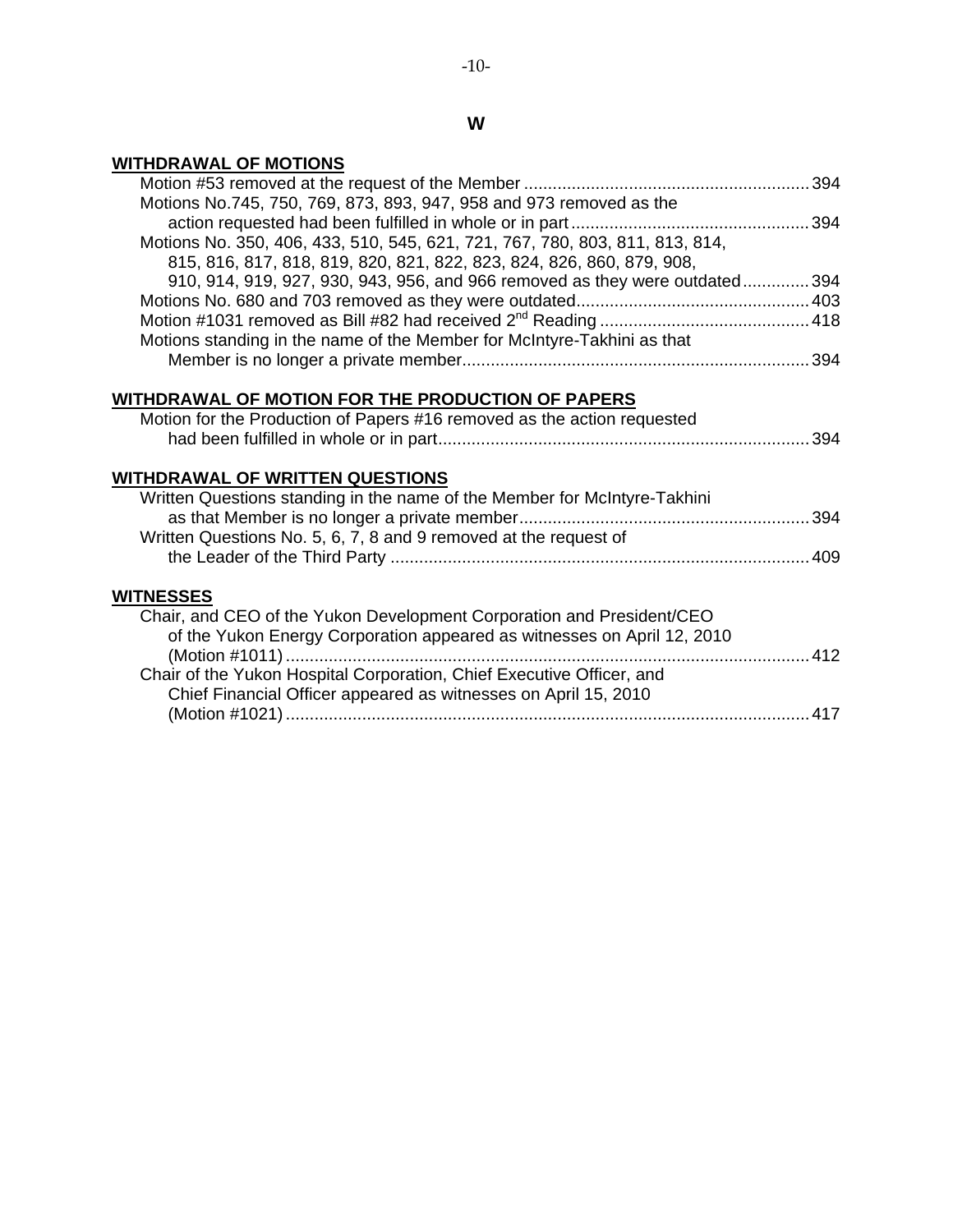# **YUKON LEGISLATIVE ASSEMBLY**

Motions adopted during the First Session of the 32nd Legislative Assembly

March 25, 2010 – May 20, 2010

 Note: The following is an unofficial consolidation of the substantive motions adopted during the time period noted above. If motions were amended before adoption, the amendment is incorporated in the text and a notation made that the motion was amended.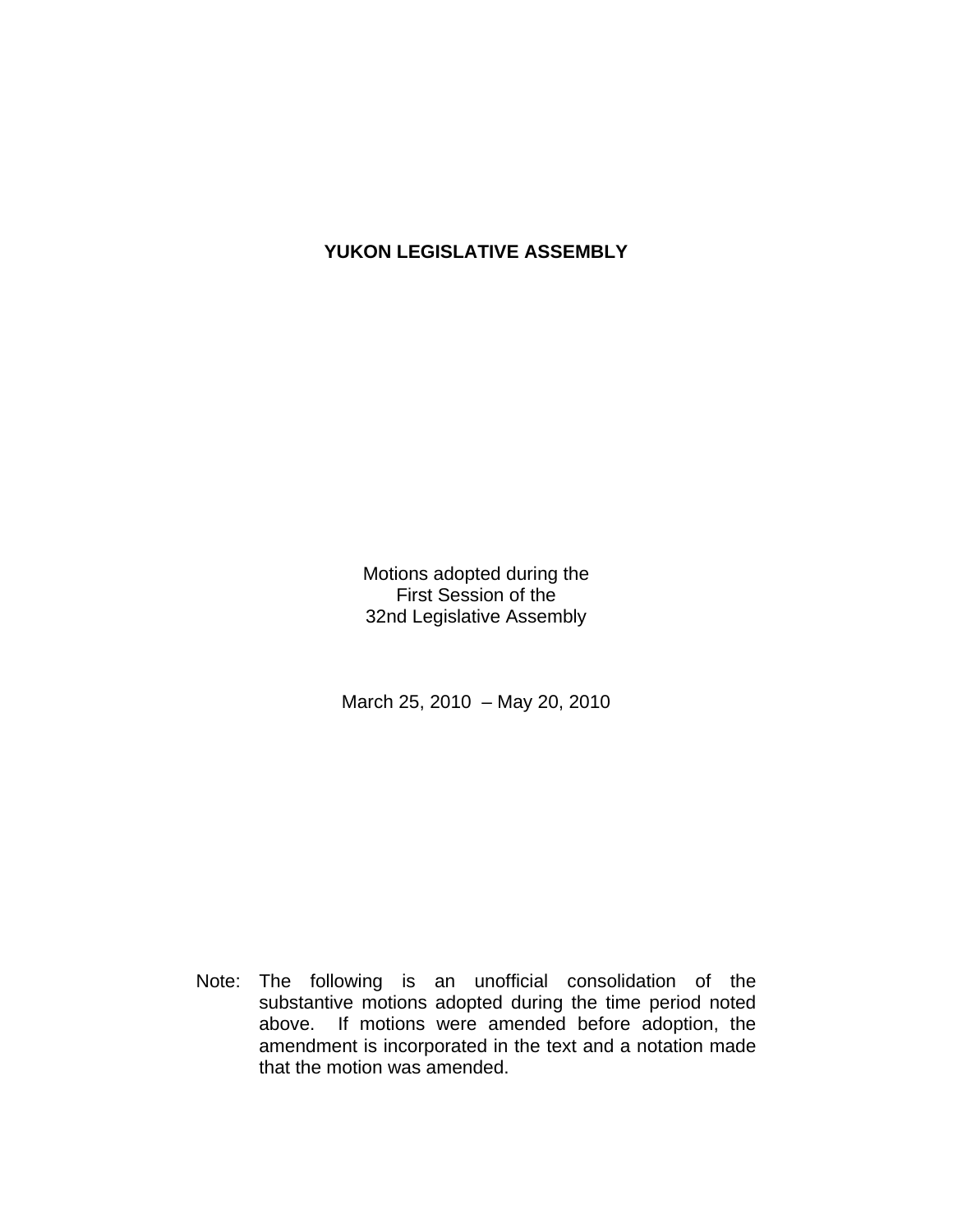**Consolidation of Motions adopted during the First Session of the 32nd Legislative Assembly** 

March 25, 2010 – May 20, 2010

# **TABLE OF CONTENTS**

|                | <b>SUBSTANTIVE MOTIONS (listed in numberical order)</b>                                                                                                                                                | Page |
|----------------|--------------------------------------------------------------------------------------------------------------------------------------------------------------------------------------------------------|------|
|                | <b>Subject Matter</b>                                                                                                                                                                                  |      |
| 1 <sub>1</sub> |                                                                                                                                                                                                        |      |
| 2.             |                                                                                                                                                                                                        |      |
| 3.             | Select Committee on the Landlord and Tenant Act: amend terms                                                                                                                                           |      |
| 4.             | Witnesses - Yukon Development Corporation Board of Directors and<br>the Yukon Development Corporation/Yukon Energy Corporation to                                                                      |      |
| 5.             | Witnesses - Yukon Hospital Corporation to appear before Committee                                                                                                                                      |      |
| 6.             | Civil Forfeiture Act, Bill #82; delay debate to allow time for public                                                                                                                                  |      |
| 7.             |                                                                                                                                                                                                        |      |
| 8.             | Northern Institute of Social Justice to expand its curricula for                                                                                                                                       |      |
| 9.             | Truth and Reconciliation Commission of Canada to visit Whitehorse                                                                                                                                      |      |
| 10.            | Task Force to review policy and program options dealing with<br>intoxicated persons at risk of harming themselves or others and<br>provide a report to the Minister of Health and Social Services, who |      |
| 11.            | Yukon Human Rights Panel of Adjudicators: appointment of                                                                                                                                               |      |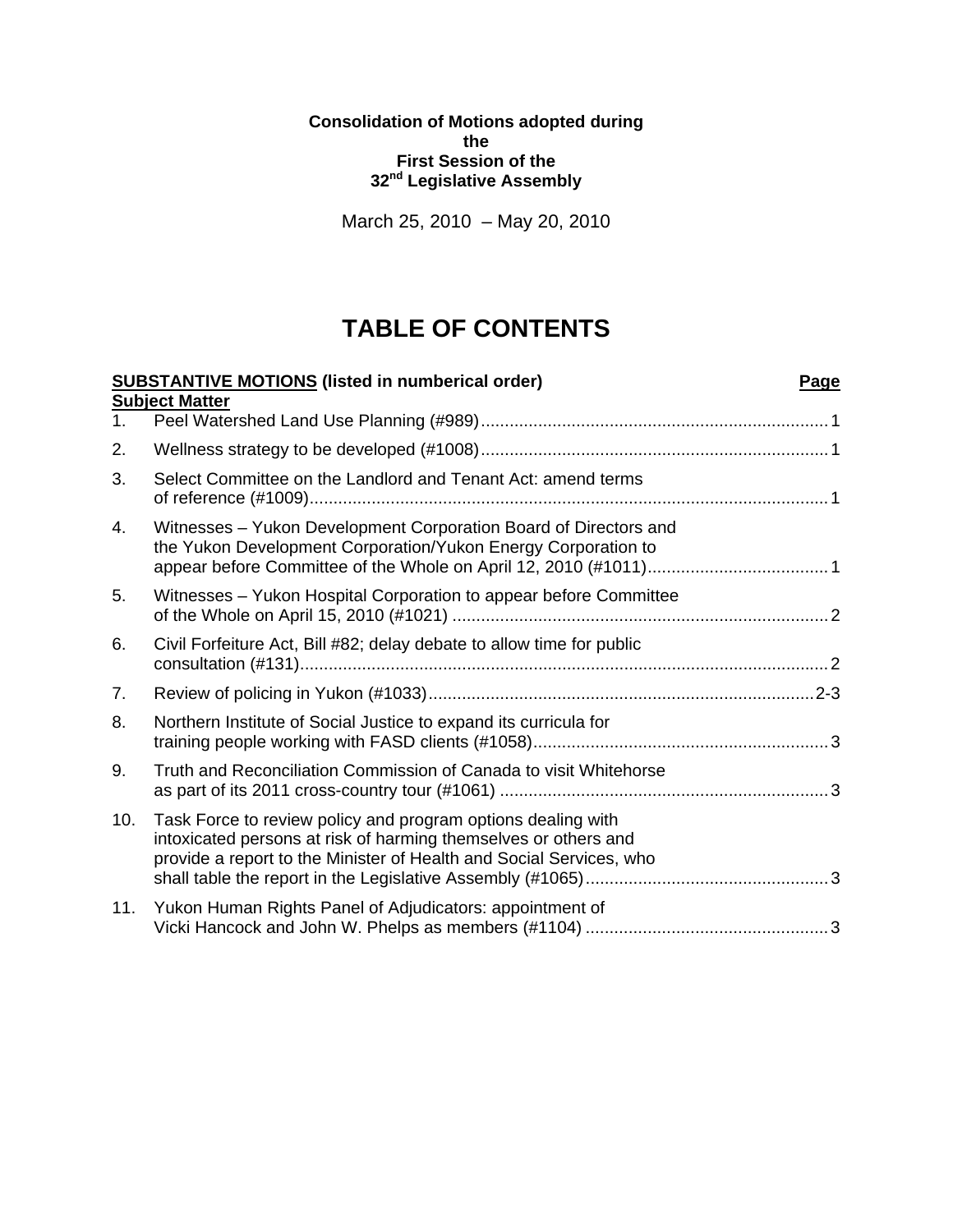## **YUKON LEGISLATIVE ASSEMBLY**

Motions adopted during the First Session of the 32nd Legislative Assembly

March 25, 2010 – May 20, 2010

## **Substantive Motions**

1. Motion #989 – Mr. Mitchell, Member for Copperbelt Debated April 28, 2010 Carried April 28, 2010

 THAT this House urges the Government of Yukon to work with the four affected First Nation governments and all stakeholders to develop a land use plan for the Peel Watershed, prior to the next Yukon territorial election, that respects the principles set out in Chapter 11, Land Use Planning of the Umbrella Final Agreement.

## **Amended**

2. Motion #1008 – Mr. Nordick, Member for Klondike Debated April 7, 2010 Carried April 7, 2010

 THAT this House urges the Government of Yukon to develop a wellness strategy to promote healthy living habits for all Yukoners.

3. Motion #1009 – Mr. Nordick, Member for Klondike Debated April 6, 2010 Carried April 6, 2010

 THAT the terms of reference of the Select Committee on the Landlord and Tenant Act, as established by Motion #850 of the First Session of the 32nd Legislative Assembly, be amended by changing the date of its reporting to the House from the 2010 Spring Sitting of the Legislative Assembly to the 2010 Fall Sitting of the Legislative Assembly; and

 THAT the Government of Yukon introduce in the House legislation no later than the 2010 Fall Sitting of the Legislative Assembly.

4. Motion #1011 – Hon. Ms. Taylor, Government House Leader Debated April 8, 2010 Carried April 8, 2010

 THAT Ray Hayes, Chair of the Yukon Development Corporation Board of Directors, and Dave Morrison, Chief Executive Officer of the Yukon Development Corporation and President and Chief Executive Officer of the Yukon Energy Corporation, appear as witnesses in Committee of the Whole from 3:30 p.m. to 5:30 p.m. on Monday, April 12, 2010, to discuss matters relating to the Yukon Development Corporation and the Yukon Energy Corporation.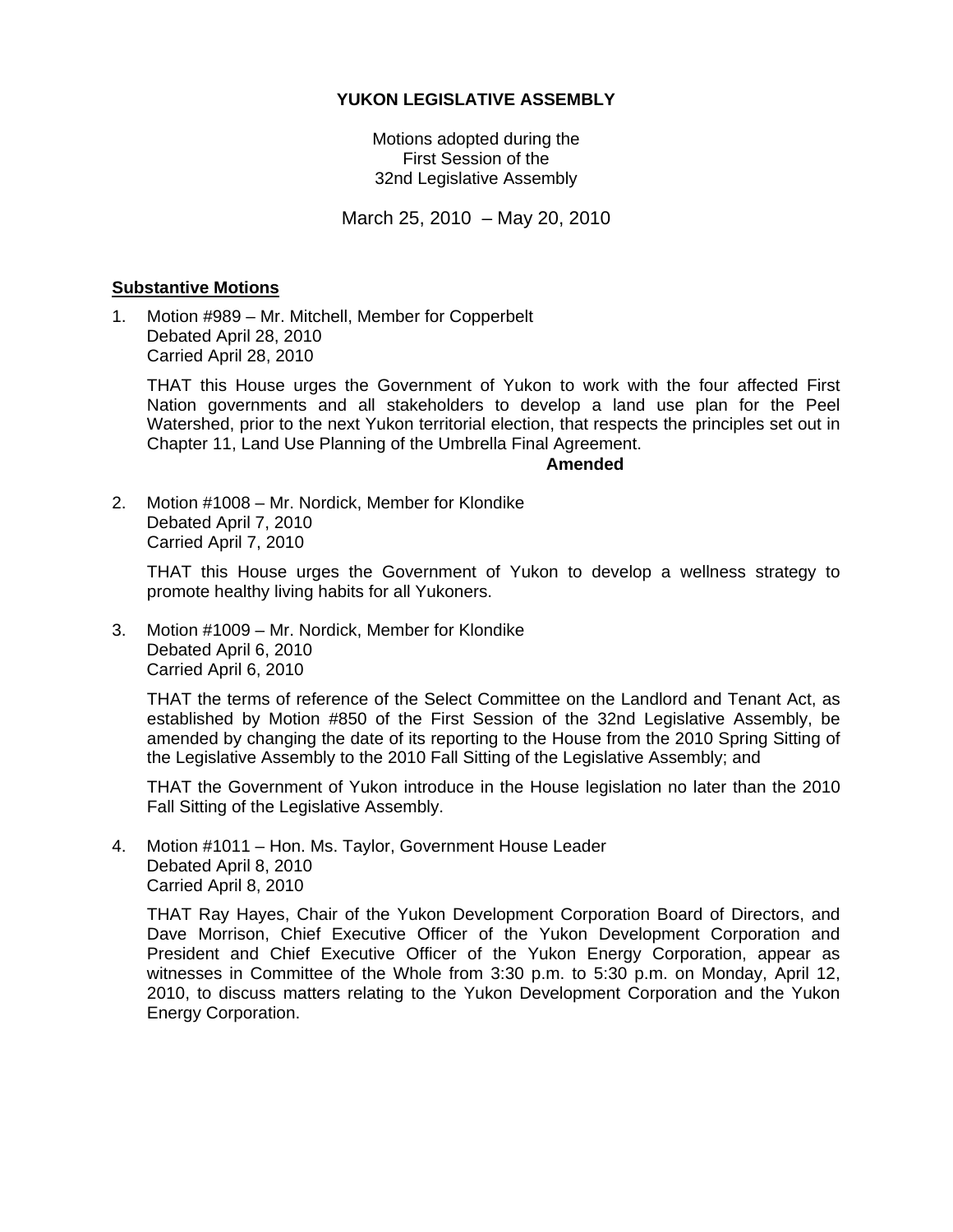5. Motion #1021 – Hon. Ms. Taylor, Government House Leader Debated April 15, 2010 Carried April 15, 2010

 THAT Craig Tuton, Chair of the Yukon Hospital Corporation, Joe MacGillivray, Chief Executive Officer of the Yukon Hospital Corporation, and Nick Leenders, Chief Financial Officer of the Yukon Hospital Corporation, appear as witnesses before Committee of the Whole from 3:30 p.m. to 5:30 p.m. on Thursday, April 15, 2010, to discuss matters relating to the Yukon Hospital Corporation.

6. Motion #1031 – Mr. Cardiff, Member for Mount Lorne Debated April 28, 2010 Carried April 28, 2010

 THAT this House urges the Yukon Government to delay debate on Bill #82, Civil Forfeiture Act, until a further sitting, to allow sufficient time to have meaningful public consultation on its implications for Yukoners.

7. Motion #1033 – Hon. Ms. Horne, Minister of Justice Debated April 21, 2010 Carried April 21, 2010

 THAT this House urges the Government of Yukon, in conjunction with "M" Division of the Royal Canadian Mounted Police, to conduct a review of policing in Yukon that:

- (1) reflects the RCMP's commitment to become more constructively self-critical, more transparent and accountable to its own employees, to the government and to the Canadian public,
- (2) seeks to assist "M" Division in implementing in Yukon the RCMP's national commitment to transformation,
- (3) is co-chaired by the RCMP's Commanding Officer of "M" Division and the Deputy Minister of Yukon's Department of Justice, who will undertake the review in consultation with an Advisory Committee comprised of one representative from each of the following:
	- (a) Yukon First Nations,
	- (b) Yukon Municipalities,
	- (c) Yukon Women's groups,
	- (d) the RCMP,
	- (e) the Women's Directorate,
	- (f) the Department of Community Services,
	- (g) the Department of Health and Social Services, and
	- (h) the Department of Justice;
- (4) will have the following priorities:
	- (a) considering measures and making recommendations to better ensure that Yukon's police force is responsive and accountable to the needs of Yukon citizens,
	- (b) reviewing how public complaints relating to the RCMP in Yukon are currently dealt with and making recommendations on any required improvements,
	- (c) determining the skills that Yukon officers require in order to provide policing services in Yukon communities and making recommendations to enhance training, including the potential for Yukon based training,
	- (d) reviewing the services provided by the RCMP to citizens who are in vulnerable positions, including victims of domestic violence and sexual assault, as well as individuals who have been arrested and detained in custody,